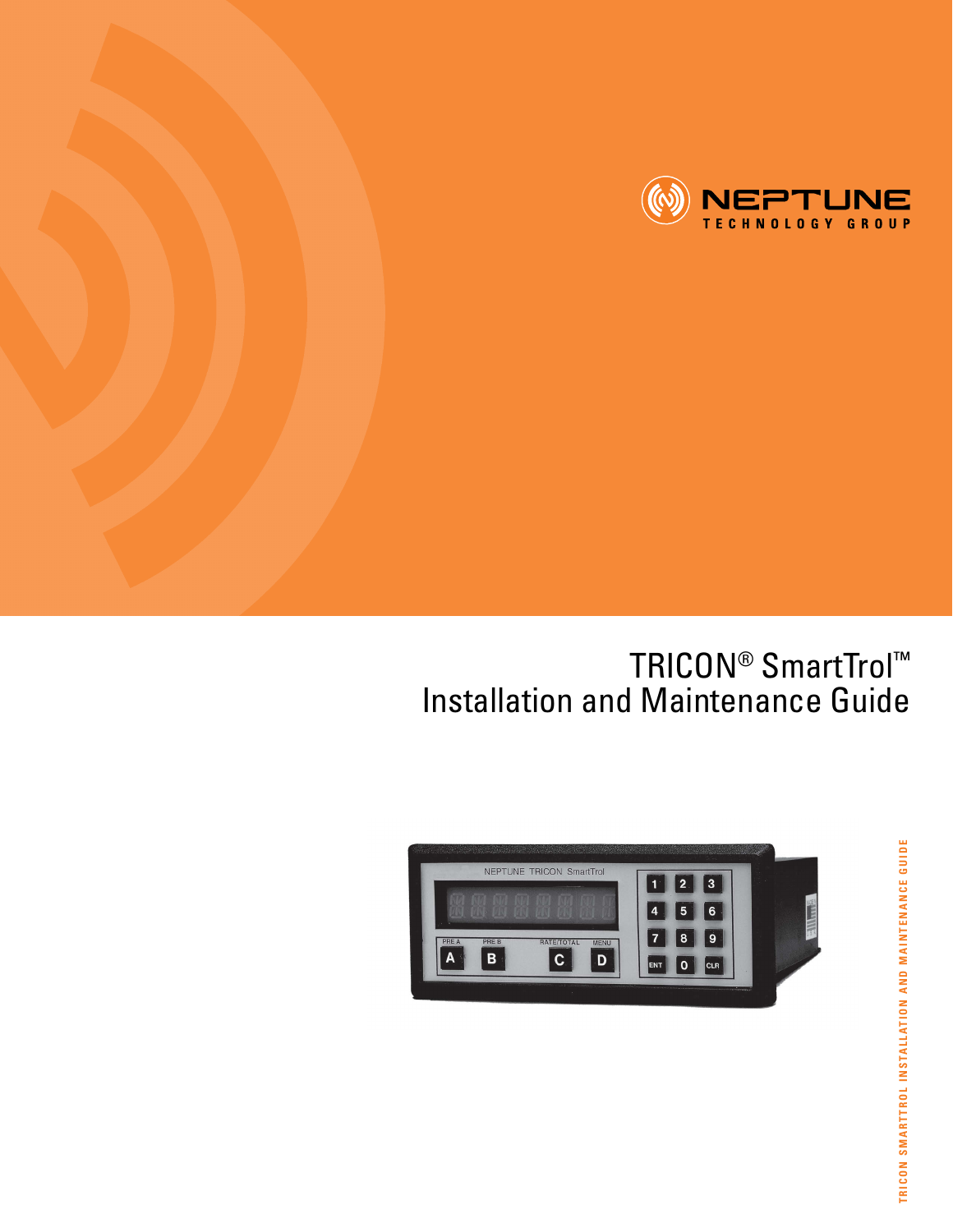This manual is an unpublished work and contains the trade secrets and confidential information of Neptune Technology Group Inc., which are not to be divulged to third parties and may not be reproduced or transmitted in whole or part, in any form or by any means, electronic or mechanical, for any purpose, without the express written permission of Neptune Technology Group Inc. All rights to designs or inventions disclosed herein, including the right to manufacture, are reserved to Neptune Technology Group Inc.

Neptune engages in ongoing research and development to improve and enhance its products. Therefore, Neptune reserves the right to change product or system specifications without notice.

#### **Trademarks Used in this Manual**

Neptune, TRICON, and SmartTrol are registered trademarks of Neptune Technology Group Inc. Other brands or product names are the trademarks or registered trademarks of their respective holders.

1600 Alabama Highway 229 Tallassee, AL 36078 USA Tel: (800) 633-8754 Fax: (334) 283-7293

Neptune Technology Group Inc. Neptune Technology Group (Canada) Ltd. 7275 West Credit Avenue Mississauga, Ontario L5N 5M9 Canada Tel: (905) 858-4211 Fax: (905) 858-0428

Neptune Technology Group Inc. Ejército Nacional No. 418 Piso 12, Desp. 1201-1202 Col. Chapultepec Morales Delegación Miguel Hidalgo 11570 México, Distrito Federal Tel: (525) 55203 5294 / (525) 55203 5708 Fax: (525) 55203 6503

#### **TRICON SMARTTROL INSTALLATION AND MAINTENANCE GUIDE**

Literature No. IM SMARTTROL 09.13 ©Copyright 2013, Neptune Technology Group Inc. All rights reserved.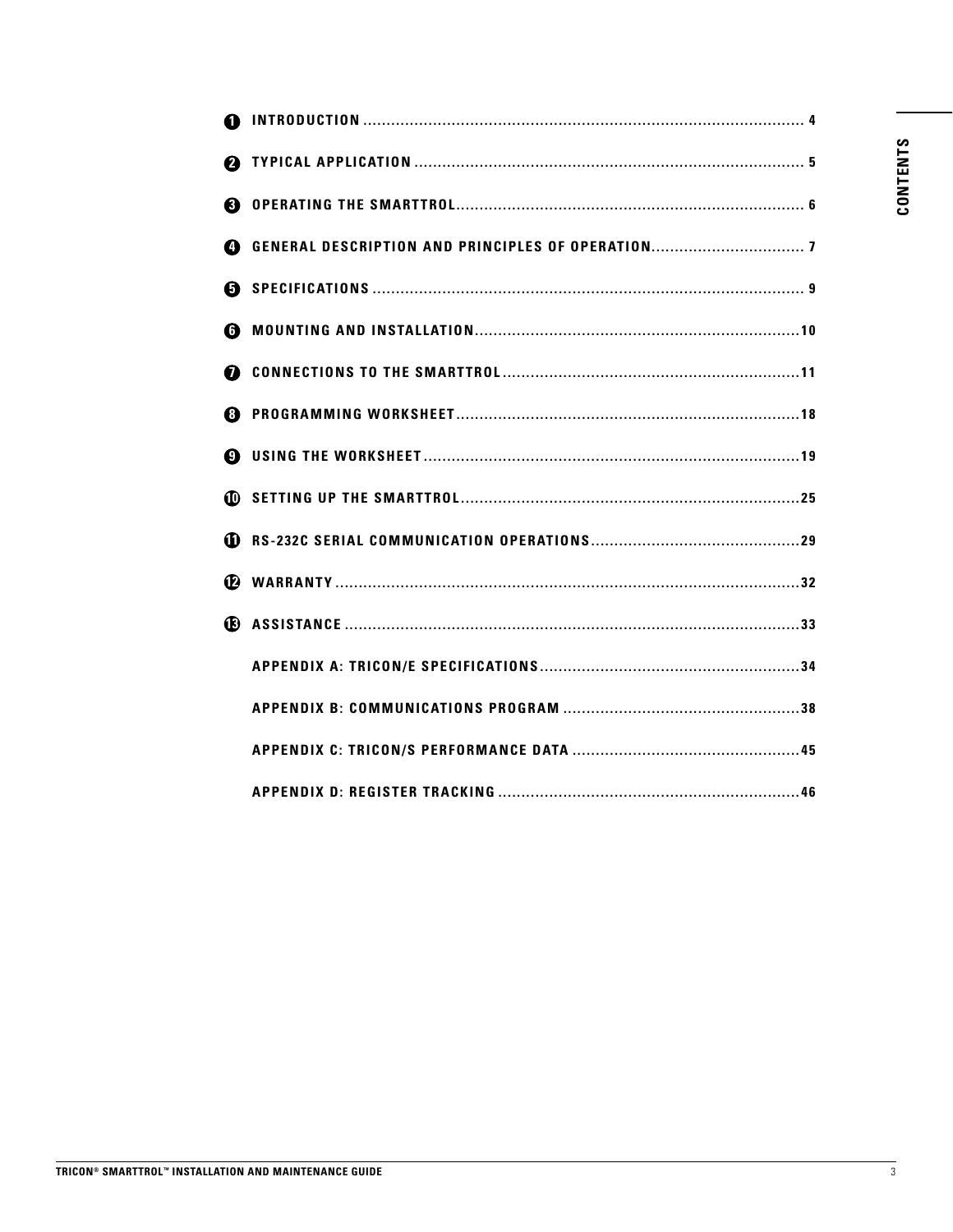#### **CHAPTER 1 INTRODUCTION**

The Neptune SmartTrol™ is a versatile microprocessor-based controller for use with TRICON/E® electronic registers. The main function of the unit is to display rate and totalization values and control relays for batching or alarming. TheSmartTrol allows two meter flows to be measured, separately scaled for both rate and total, then combined into one overall rate and one total. This dual input capability permits the SmartTrol to be used with TRU/FLO® and PROTECTUS® meters having two separate measuring elements to monitor flow.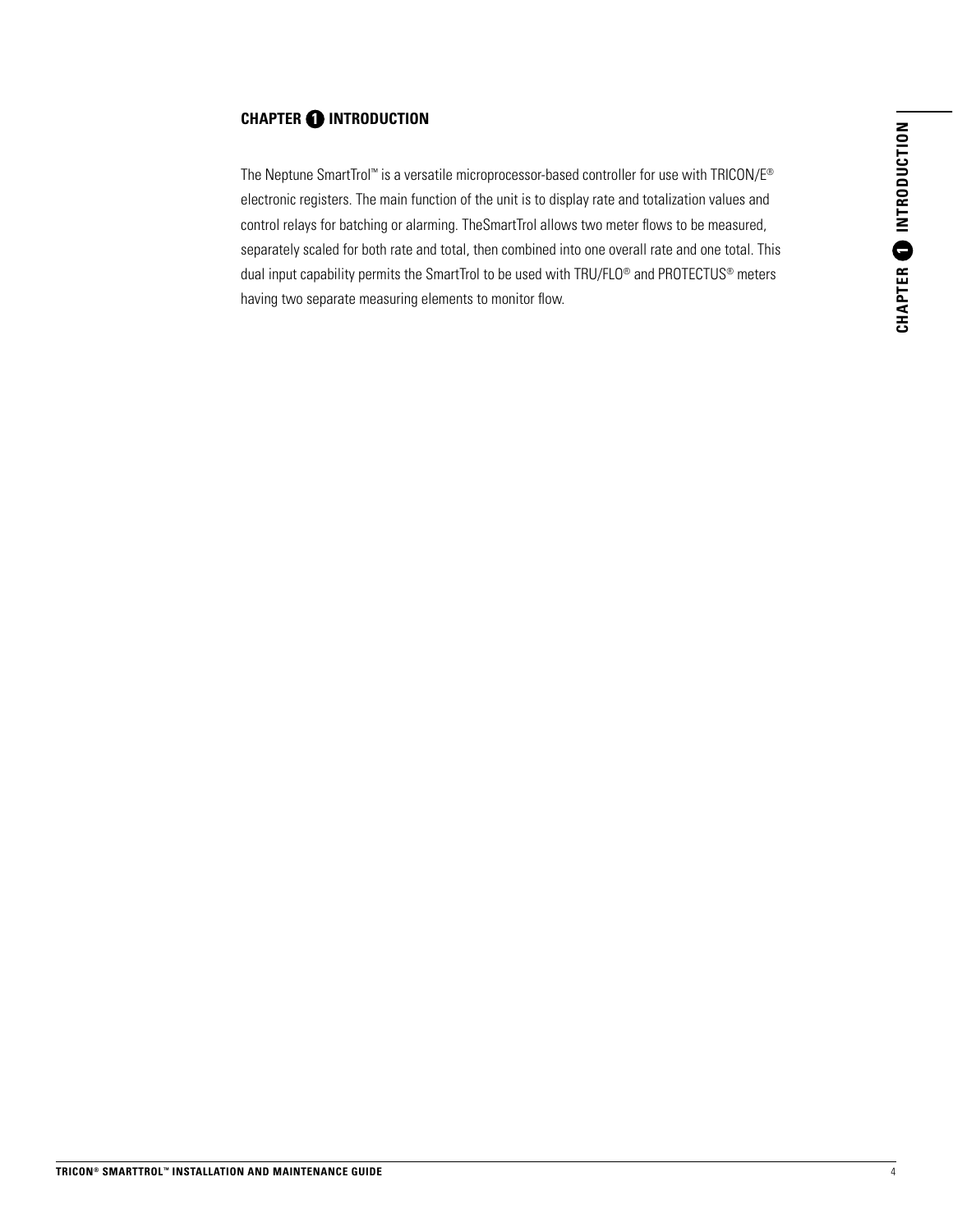# CHAPTER 2 TYPICAL APPLICATION **CHAPTER 2 TYPICAL APPLICATION**

#### **CHAPTER 2 TYPICAL APPLICATION**

In the illustration below, the SmartTrol is used to power a single TRICON/E transmitter which, in turn, provides digital pulses to the SmartTrol. TheSmartTrol scales the pulse input to determine rate of flow and total quantity through the meter. The SmartTrol then uses the rate of flow or total values to operate two relays which may be used for single or two-stage batching, or under/over alarming. The SmartTrol may be ordered with optional RS-232C serial communications, or 4-20 mA analog output, or both.



\*OPTIONAL FEATURES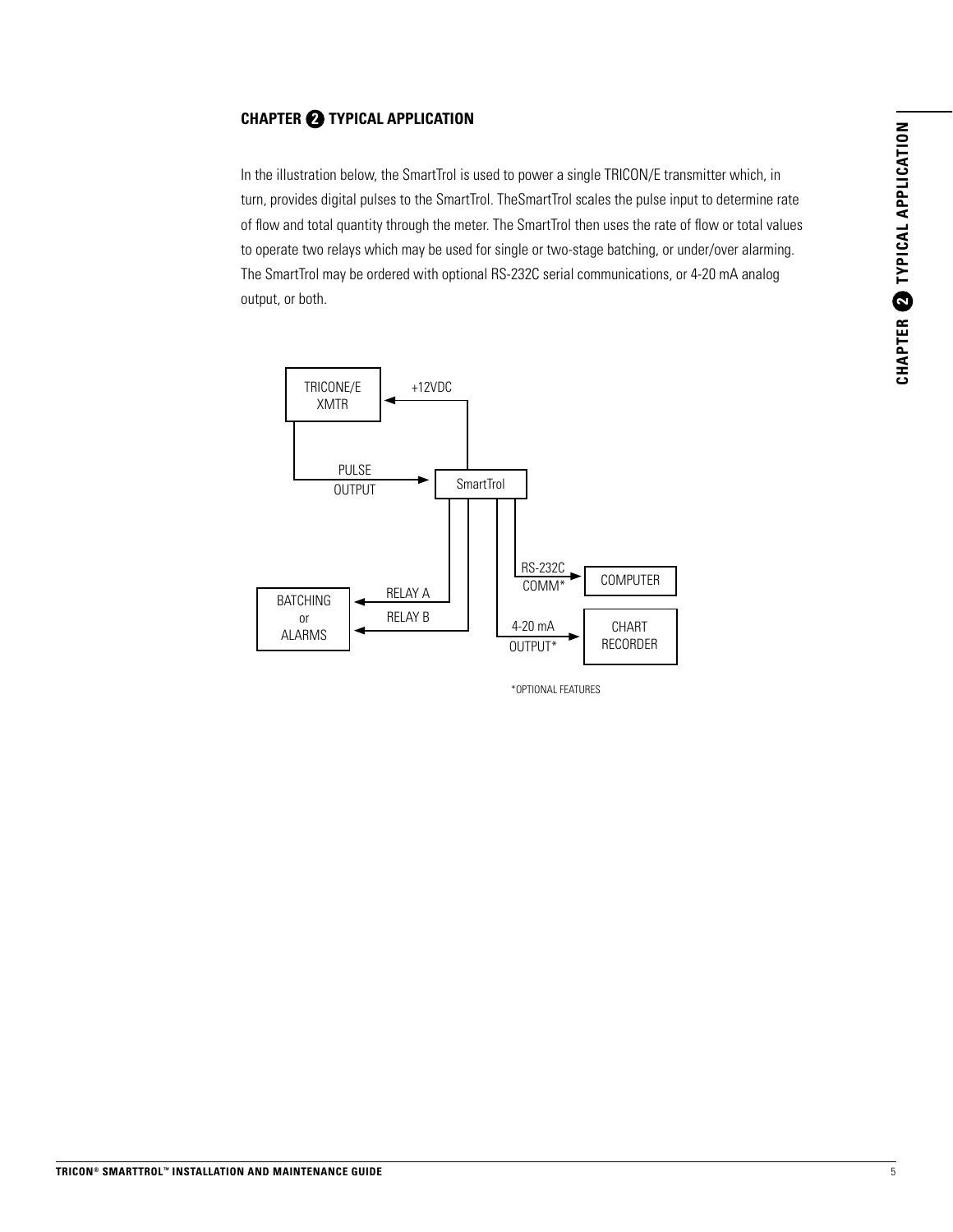#### **CHAPTER 3 OPERATING THE SMARTTROL**

When power is initially applied, the SmartTrol is in the normal operating mode in which Total, Grand Total, and Rate are available for view.

To view Total, Grand Total, or Rate, apply power.

| <b>Press</b> | <b>Display</b> |                          |
|--------------|----------------|--------------------------|
|              | VFR $#$ $#$    | (Displayed 1 second)     |
|              | ########       | (Current value of Total) |

When power is applied to the SmartTrol, the current value of Total is displayed as indicated. Total remains on the display until another variable is selected. Total represents the volume of liquid through the meter since Total was last reset. The value of Total is preserved when power is removed from the SmartTrol and is restored when power is reapplied. Total is updated only while power is applied.

To display Grand Total,

| <b>Press</b> | <b>Display</b>  |                                       |
|--------------|-----------------|---------------------------------------|
| <b>FNT</b>   | <b>GR TOTAL</b> | (Display 1 second)                    |
|              | ########        | (Current value of Grand Total blinks) |

Grand Total also represents the volume of liquid through the meter since Grand Total was last reset. Like the value of Total, Grand Total is preserved when power is removed form the SmartTrol, and is restored when power is reapplied. Grand Total is updated only while power is applied.

To return the display to Total,

| <b>Press</b> | <b>Display</b> |                          |
|--------------|----------------|--------------------------|
| FN.          | ########       | (Current value of Total) |

To display Rate,

| <b>Press</b>   | <b>Display</b> |                         |
|----------------|----------------|-------------------------|
| C (Rate Total) | ######         | (Current value of Rate) |

Notice when Rate is displayed, the first character position on the display is "R". Rate represents the volume of liquid passing through the meter in some unit of time such as gallons per minute.

To return the display to Total,

| <b>Press</b>   | <b>Display</b> |                          |
|----------------|----------------|--------------------------|
| C (Rate/Total) | ########       | (Current value of Total) |

Before using the SmartTrol you must program several setup values from the Setup Menu. Fill out the Worksheet (Page 18) using the instructions beginning on Page 19. Instructions for setting up the SmartTrol begin on Page 25. To enter the Menu from the normal operating mode, press the "D" (MENU) key.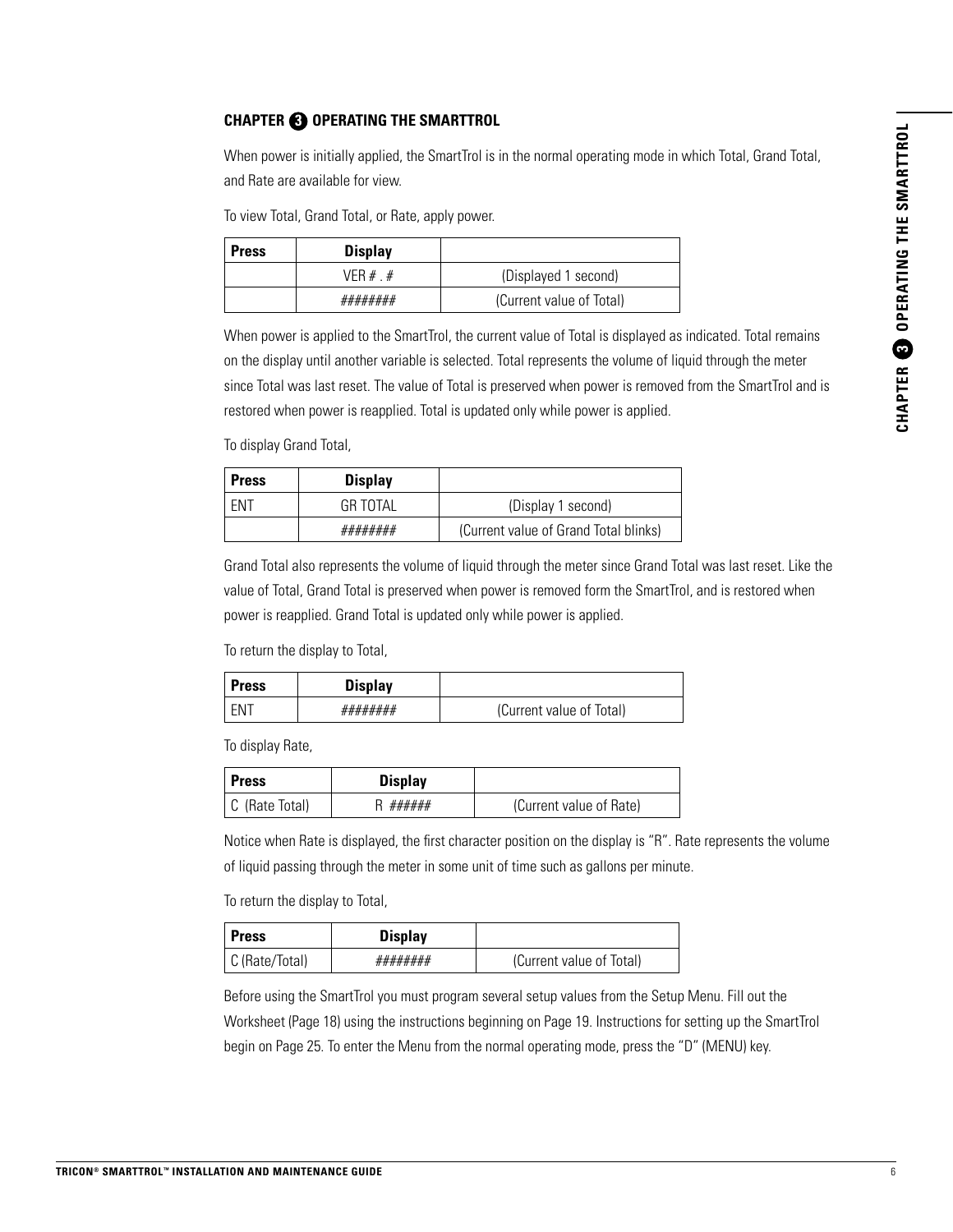#### **CHAPTER 4 GENERAL DESCRIPTION AND PRINCIPLES OF OPERATION**

#### **4.1 DISPLAY**

The SmartTrol shows one of three different variables on its 8-digit, alphanumeric displays: Total, Grand Total, or Rate. Total is typically the volume through the meter in units such as gallons, cubic feet, or cubic meters. Grand Total is similar to Total but continues to count when Total is reset (very useful for many batching operations). Rate is the volume flowing through the meter per unit of time. Since Rate and Total values are scaled independently, different units may be used for each, e.g., Rate displayed in gallons/minute and Total in cubic feet.

#### **4.2 RESETS**

Resets return the value of Total or Grand Total to a predetermined point to begin counting up to or counting down from. Resets may be manually entered through the keypad by pressing the "CLR" key, remotely entered by applying 3 to 30 VDC pulse for a minimum of 5 seconds to Pin 5, or by a host computer via RS-232C communications. The SmartTrol may also be programmed to reset automatically when the endpoint is reached.

#### **4.3 PRESETS**

Presets are the values of Total or Grand Total the totalizer must reach, or the Rate of flow the ratemeter must register, to trigger relay operation. Total may be configured to count up from zero after a reset, or to count down from the preset value to zero after reset. Grand Total will only count up from zero to the preset value after a reset.

#### **4.4 RELAYS**

The SmartTrol may be used for monitoring or for control purposes, such as batching. There are two control relays in the SmartTrol whose operations are based on preset values of Rate, Total, or Grand Total. Each relay may be programmed to its own preset value. The presets can be programmed to allow two-stage stepping of a process providing precise control of a dispensing or blending application. For batching applications, an Auto Reset mode can be selected for continuous blending processes. When Total or Grand Total values are used, relay duration may be set from 1 to 99 seconds or minutes. NOTE: RELAY OPERATION IS DISABLED WHEN THE MENU FUNCTION IS ENTERED.

#### **4.5 K FACTOR**

The K Factor is divided into the input pulse to convert them into convenient units of measurement. Separate K Factors are entered into the rate and counter sections of the SmartTrol for each input, and K Factors may be mixed. Thus, you may batch (totalize) in gallons and display Rate in cubic feet per hour.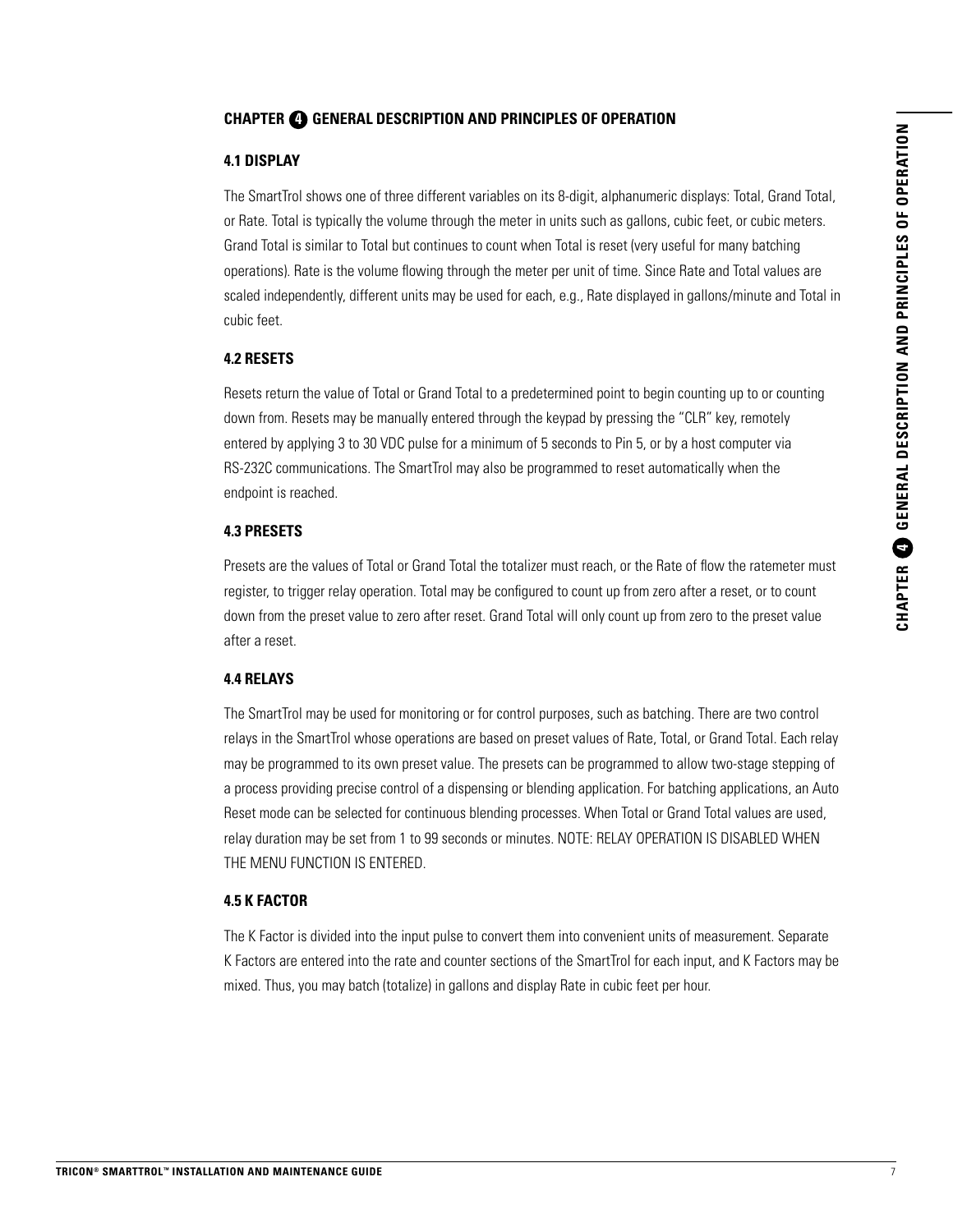#### **4.6 RATEMETER**

The ratemeter selection of the SmartTrol calculates Rate based on time between pulses from a maximum of two inputs. The resulting value of input pulses per second is then divided by the K Factor to display the Rate in units of volume per time.

#### **4.7 COUNTER**

The counter section of the SmartTrol divides pulses from a maximum of two inputs by the Count K Factors to determine Total and Grand Total volumes through the meter in convenient units of volume.

#### **4.8 LOCKOUT**

Once the SmartTrol is configured and operating, unauthorized changes can be prevented by use of a lock-out code that must be entered to allow modification of the configuration. The code may be modified periodically to maintain secure operations.

#### **4.9 RS-232C COMMUNICATIONS**

The SmartTrol may be ordered with RS-232C computer communications. This option allows the SmartTrol to communicate with virtually any computer that has an RS-232C serial communications port. The data in the SmartTrol may be read or modified by computer to allow customization of the process. In addition, up to 15 SmartTrols may be tied to the same RS-232C port providing a path for future expansion.

#### **4.10 4-20 mA OUTPUT**

The 4-20 mA option produces an analog output that is scaled based on Rate as calculated by the SmartTrol. You may select the upper and lower limits of Rate corresponding to the 4-20 mA range appropriate for the application.

#### **4.11 ENTERING DECIMAL POINTS**

To include a decimal point as part of the number entered through the keypad, press the "D" button after the digit that you would like to place the decimal point. The decimal point will appear to the right of that digit.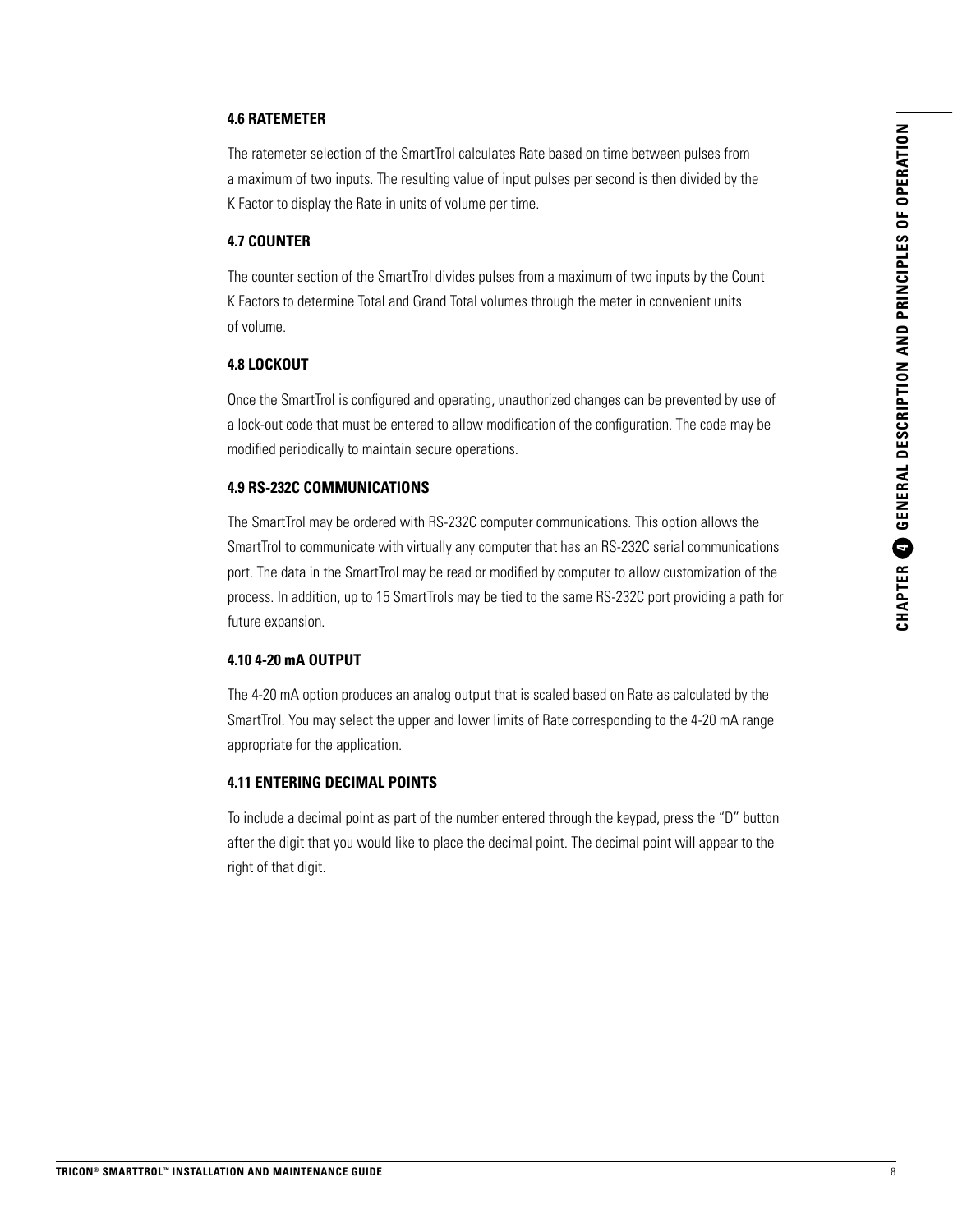#### **CHAPTER @ SPECIFICATIONS**

| - HOUSING:          | High-impact plastic case with NEMA 4X front panel.                                                                                                |
|---------------------|---------------------------------------------------------------------------------------------------------------------------------------------------|
| - DIMENSIONS:       | Reference 6.2, Page 12.                                                                                                                           |
| <b>DISPLAY:</b>     | 8-character, 0.55" high, 15 segment, red-orange LED.                                                                                              |
| - INPUT POWER:      | 110 VAC +/- 15% or 12 to 27 VDC.                                                                                                                  |
| CURRENT:            | 5.3 VA at rated AC voltage or maximum 280 mA DC.                                                                                                  |
| OUTPUT POWER:       | (On AC power units only) +12 VDC at 100 mA<br>Separate isolated 12 VDC at 100 mA to allow +/-12<br>VDC or +24 VDC, regulated +/- 5% worst case.   |
| <b>TEMPERATURE:</b> | Operating: $+32^{\circ}$ F (0° C) to $+130^{\circ}$ F ( $+54^{\circ}$ C).                                                                         |
|                     | Storage: -40° F (-40° C) to +200° F (+93° C).                                                                                                     |
| - MEMORY:           | EEPROM stores all programming, display mode, and count data for a<br>minimum of 10 years if power is lost.                                        |
| <b>- RESET:</b>     | Front panel push button - "CLR" resets displayed number and control output.                                                                       |
|                     | Remote input (Terminal 5) – Open or 0 to 1 VDC (low), 3 to 30 VDC (high),<br>10K ohm input impedance to ground. Minimum pulse on/off time 5 msec. |
| - PULSE INPUT:      | High impedance pulse input. Open or 0 to 1 VDC (low), 3 to 30 VDC (high),<br>10K ohm input impedance.                                             |
|                     | 1KHz maximum speed (minimum on/off 25 usec).                                                                                                      |
| - ANALOG OUTPUT:    | 4-20 mA sinking output, 3-24 VDC +/- 100 uA worst case.                                                                                           |
| - RELAY CONTACTS:   | 10 amp, 120/240 VAC or 28 VDC.                                                                                                                    |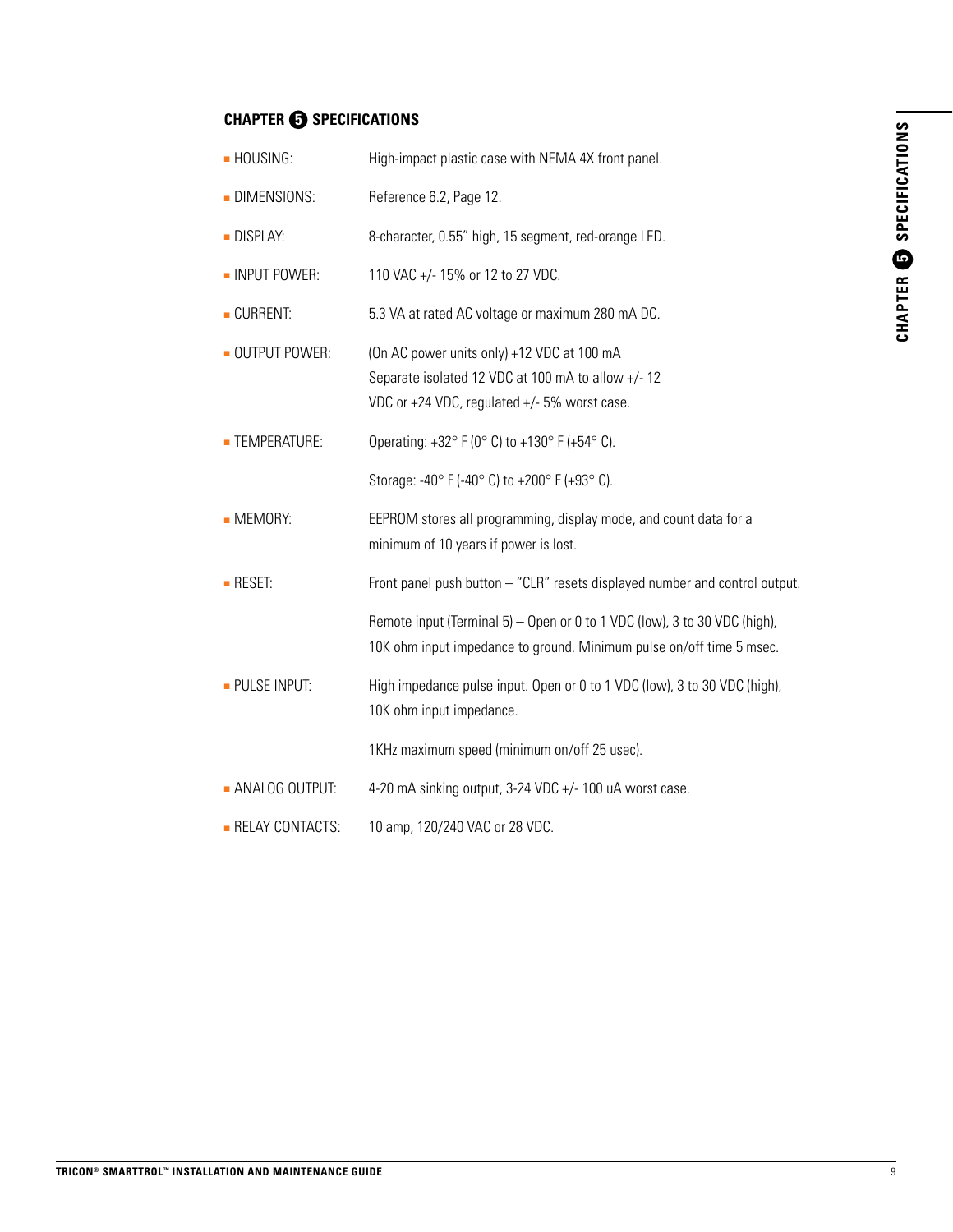#### **CHAPTER 6 MOUNTING AND INSTALLATION**

#### **6.1 PANEL MOUNTING**

The SmartTrol can be mounted in any panel with a thickness between .047" (1.2 mm) and .187" (4.7mm). It is shipped with two side mounting brackets and screws as well as a panel gasket. The gasket fits between the SmartTrol bezel and the front panel to form a NEMA 4 splash-proof assembly when properly panel-mounted.

To install the SmartTrol into a panel, slip the gasket over the case of the SmartTrol and set the gasket against the SmartTrol bezel. Insert the unit through the front of the panel until it engages the panel. Install the self-tapping screws provided in the mounting brackets and insert the brackets into the side slots of the unit. Tighten the screws firmly to attach the SmartTrol bezel to the panel.

#### **6.2 DIMENSIONS**

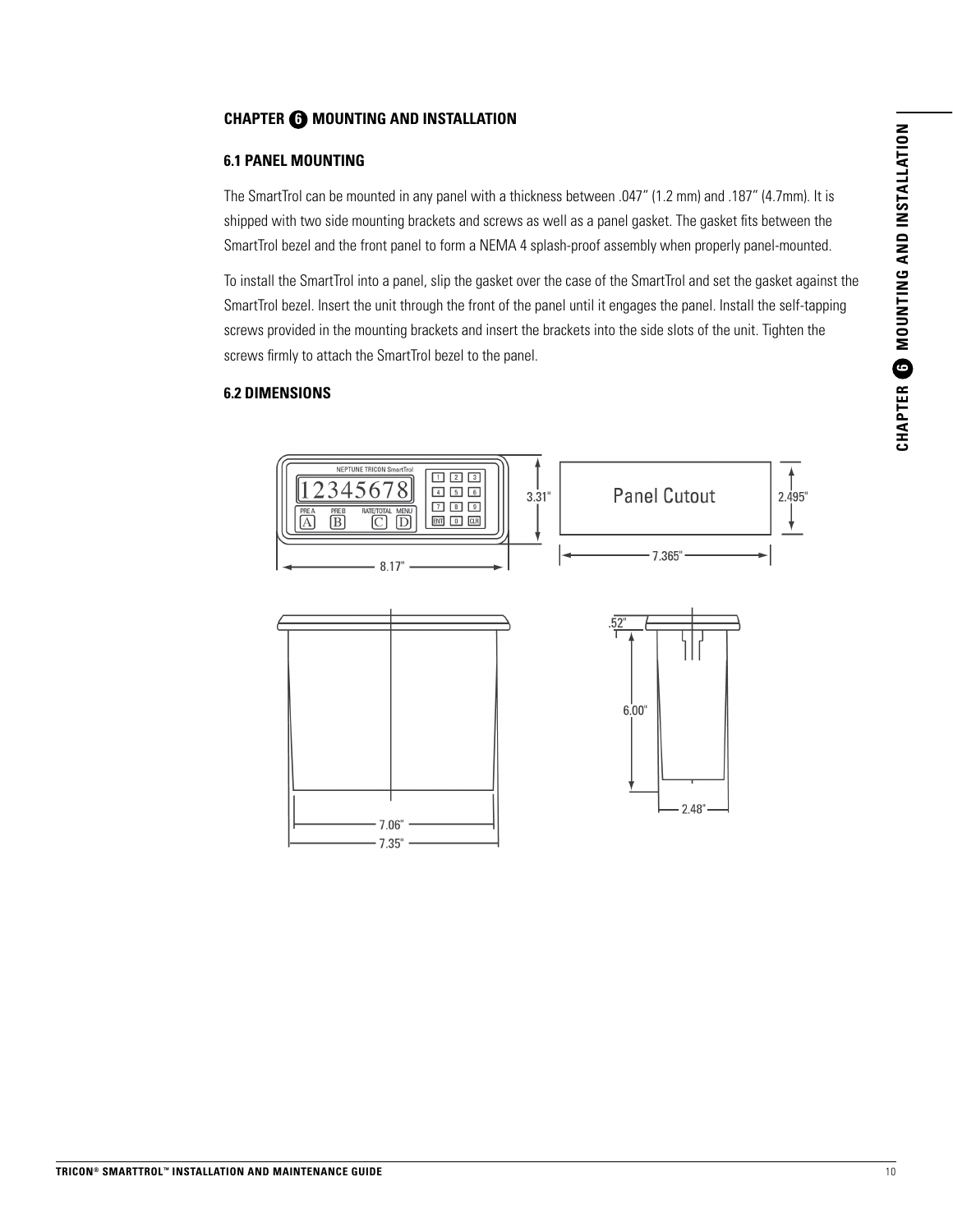#### **CHAPTER 7 CONNECTIONS TO THE SMARTTROL**

#### **7.1 POWER CONNECTION FOR ALTERNATING CURRENT (AC)**

(Refer to 7.5.1, Page 12)

Be certain all power is removed from the wire before connecting the power wiring to the SmartTrol. Also be sure that the power is 120 VAC to prevent damage due to application of incorrect voltage. Connect the AC power across terminals 17 and 18 on the large terminal block. Double-check all wiring before applying power to the SmartTrol.

#### **7.2 POWER CONNECTION FOR DIRECT CURRENT (DC)**

#### (Refer to 7.5.5, Page 15)

You may choose to power the SmartTrol with DC. Be certain that all power is removed from the wire before connecting the power wiring to the SmartTrol. Also be sure that the power is 12 to 27 VDC at .5 amp. Connect +DC to terminal 14 and ground to terminal 12 on the large terminal block. Double-check all wiring before applying power to the SmartTrol. If the SmartTrol is powered by DC, it cannot be used to provide DC power for TRICON/E operation. Use the same DC source to power both the SmartTrol and associated TRICON/E transmitters.

#### **7.3 RELAY OUTPUT CONNECTION**

(Refer to 7.5.1, Page 12 and 7.5.5, Page 15)

Be certain that all power wiring is de-energized before connecting relay outputs to controlled devices. The relay contacts are located on the six-pin terminal block. The relay associated with Preset A uses terminasl 1 (normally open contact), 2 (normally closed contact), and 3 (common contact). The relay associated with Preset B uses terminals 4 (normally open contact), 5 (normally closed contact), and 6 (common contact).

#### **7.4 4-20 mA OPTION**

#### (Refer to 7.5.4, Page 14)

The 4-20 mA output option is connected to terminal 10 of the large terminal block. The output sinks current from a voltage source. The receiving instrument (Ammeter) must NOT be ground-referenced in order to be compatible with this output.

#### **7.5 SCHEMATICS**

The following pages illustrate the SmartTrol in various configurations and wiring for each. Your specific application may not be represented, but it may be a composite of several of the illustrations provided.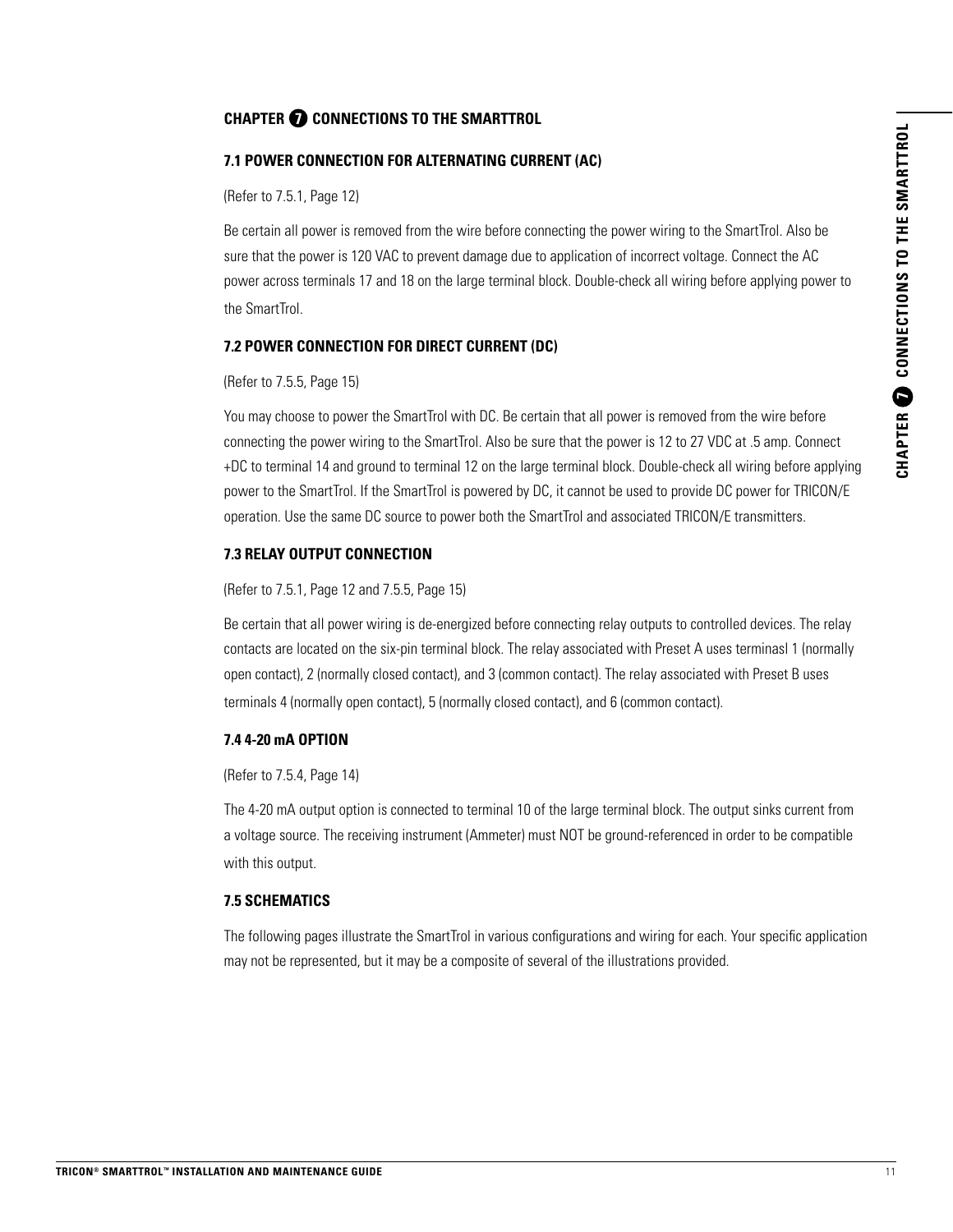#### **7.5.1 SmartTrol and Single TRICON/E Transmitter with Pulse Output and Remote Reset**



#### **7.5.2 SmartTrol and Two TRICON/E Transmitters with Pulse Output and Remote Reset**

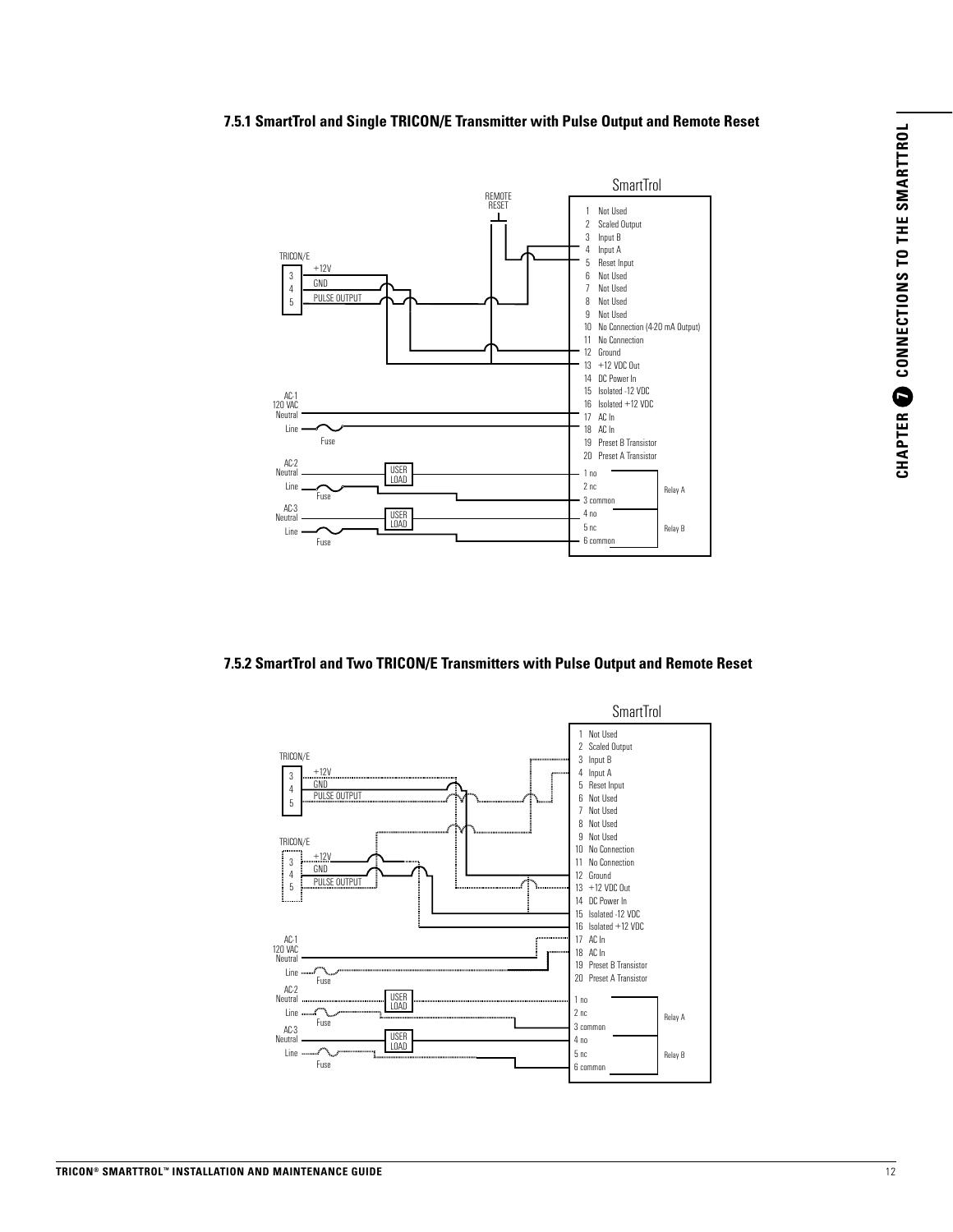# CHAPTER O CONNECTIONS TO THE SMARTTROL **CHAPTER 7 CONNECTIONS TO THE SMARTTROL**

### **7.5.3 SmartTrol and 4-20 mA TRICON/E and SmartChart** 7.5.3

4-20 mA TRICON/E must be powered by 24 VDC. The SmartTrol is able to produce 24 VDC by "stacking" two independent 12 VDC power supplies. Configure the SmartTrol to provide +24 VDC by tying the +12 VDC (PIN 15). This jumper causes +24 VDC to appear across PIN 16 referenced to ground (PIN 12).

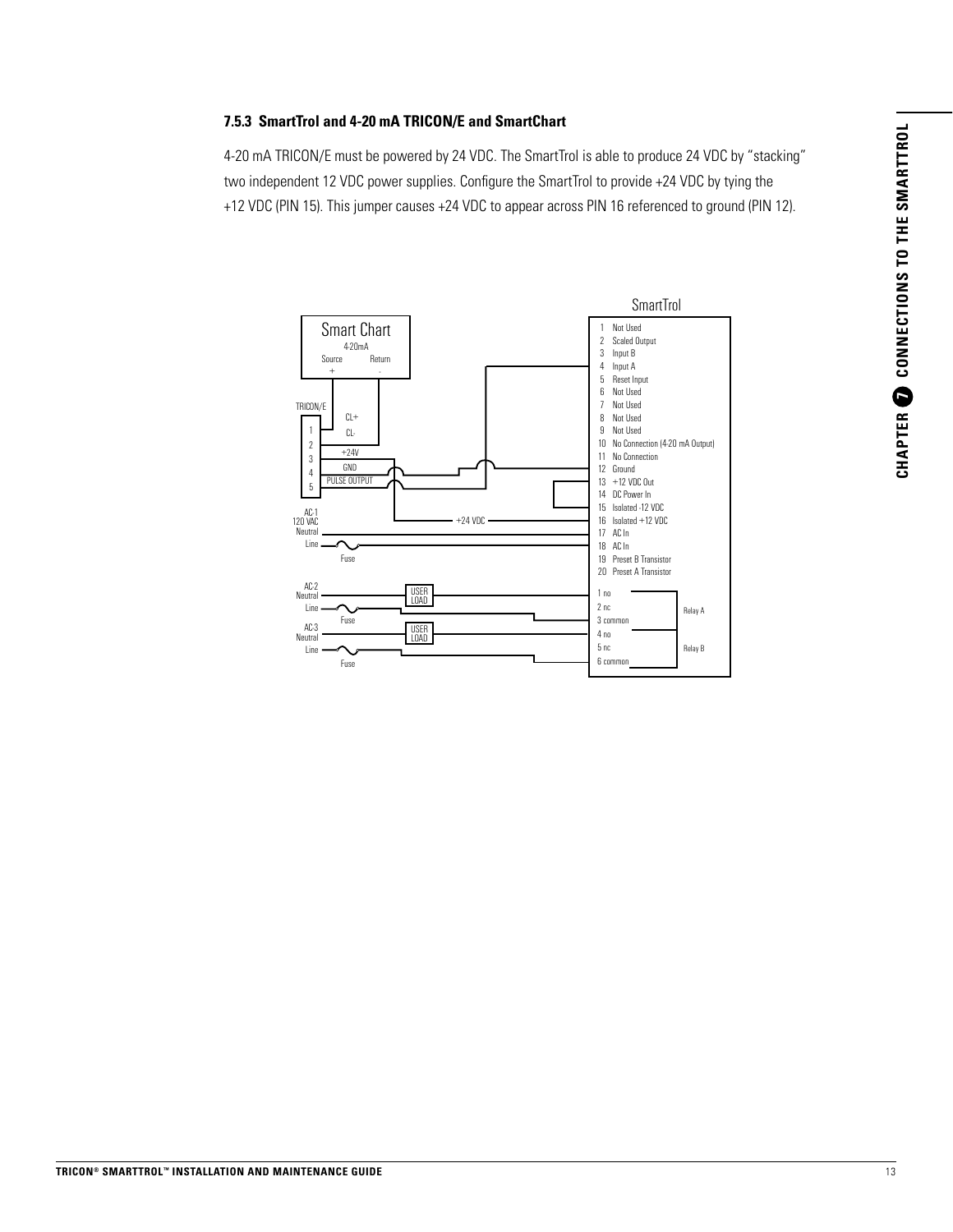#### **7.5.4 SmartTrol with 4-20 mA Output Option and SmartChart and Single TRICON/E Transmitter with Pulse Output**

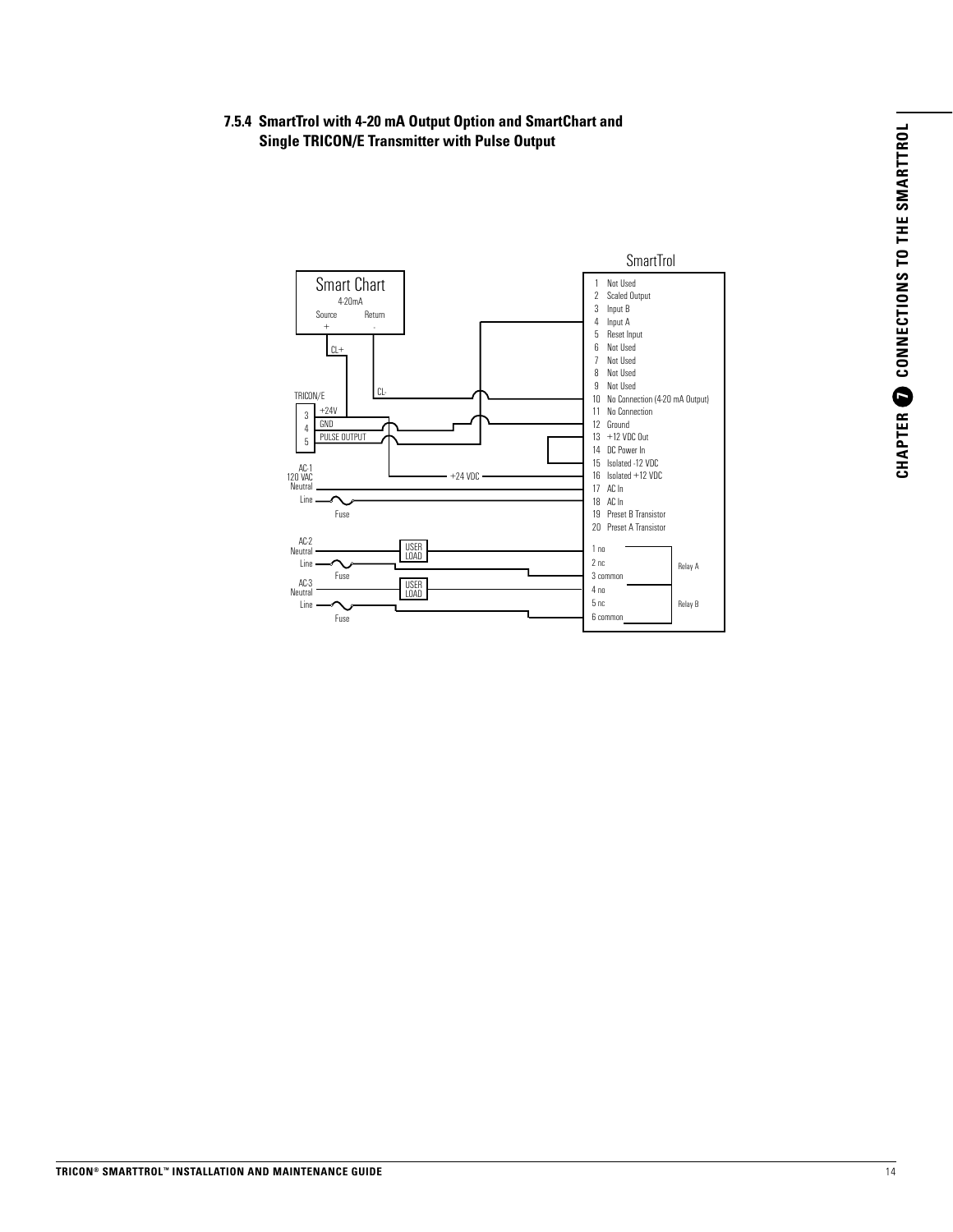#### **7.5.5 SmartTrol Powered by +24 VDC, Relays Controlling +24 VDC, and Single TRICON/E Transmitter with Pulse Output**



The SmartTrol may be powered by an external DC power supply. The supply must provide 12-27 VDC and at least 250 mA of current. The positive side (+DC) of the supply should be connected to terminal 14 and the negative (or ground) side to terminal 12. Units Powered by DC voltage do not have an isolated voltage on terminals 15 and 16.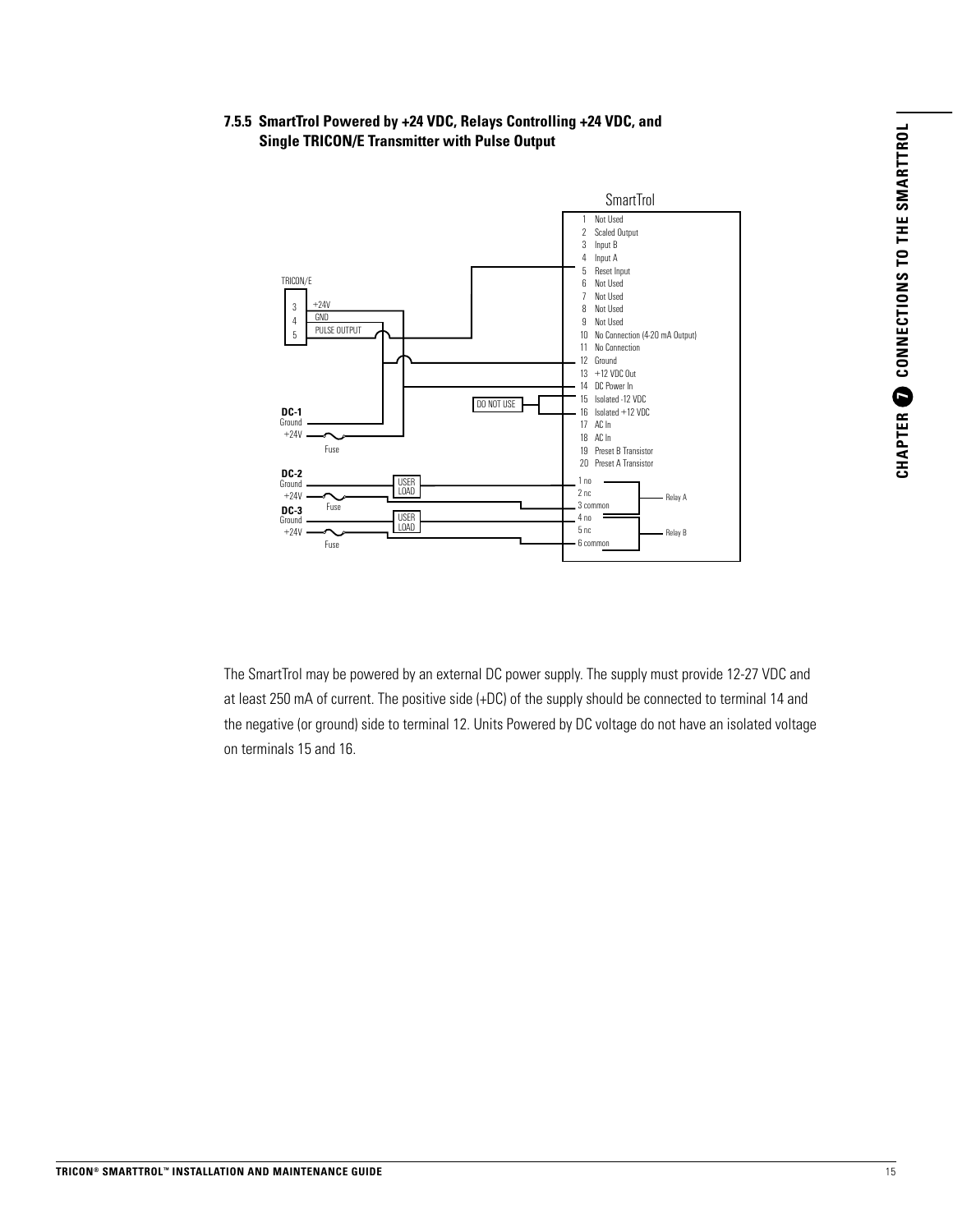#### **7.5.6 SmartTrol and Single TRICON/S Transmitter with Pulse Output and Remote Reset**



NOTE: The SmartTrol must be ordered from the factory configured for use with the TRICON/S.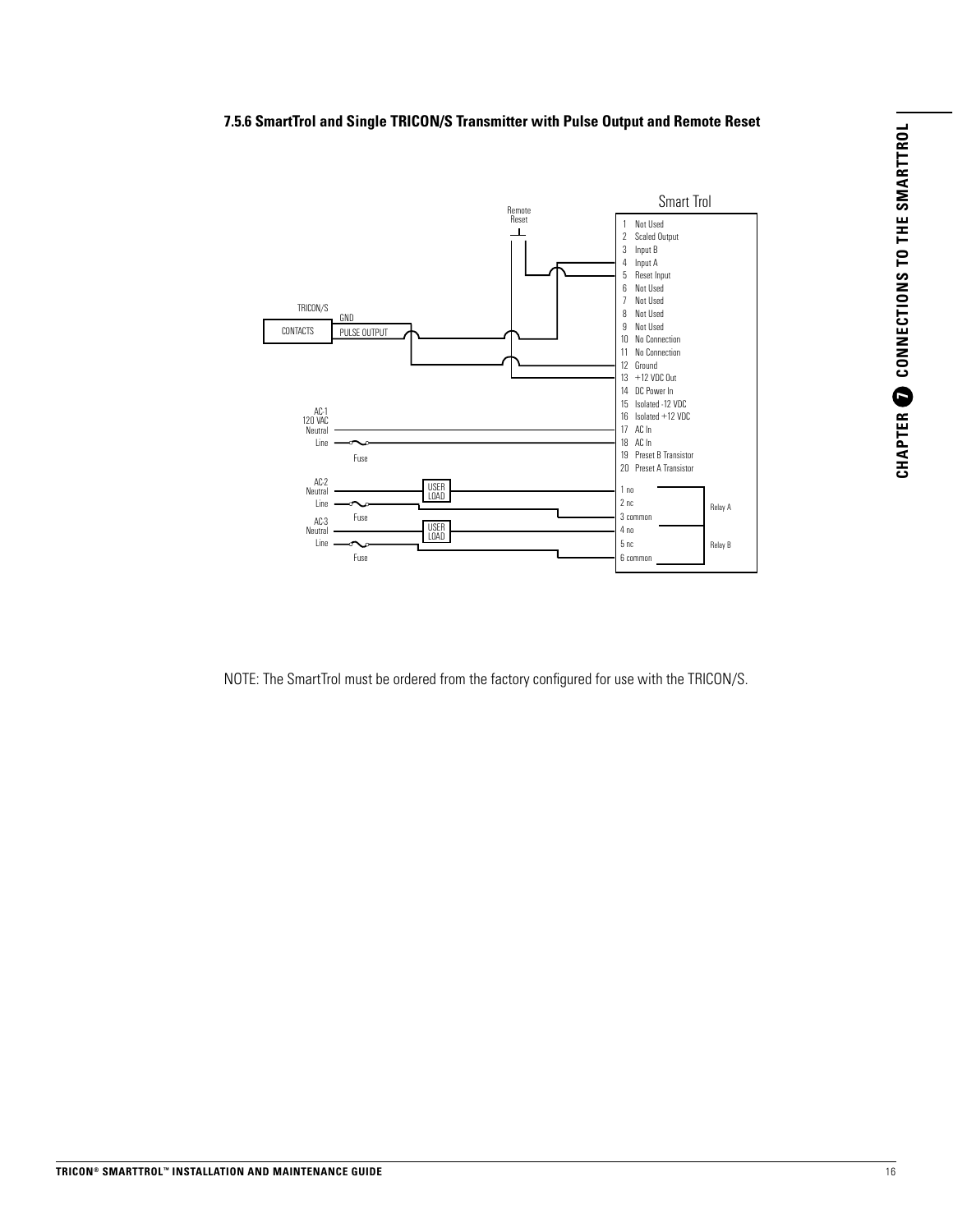#### 7.5.7 SmartTrol with 4-20 mA Output Option and Remote Device and Battery-Powered TRU/MAG™<br>



#### **7.5.8 SmartTrol with 4-20 mA Output Option and Remote Device and DC-Powered TRU/MAG** Smart Trol W/4-20mA Output Option and Remote Device and DC Powered TRU/MAG

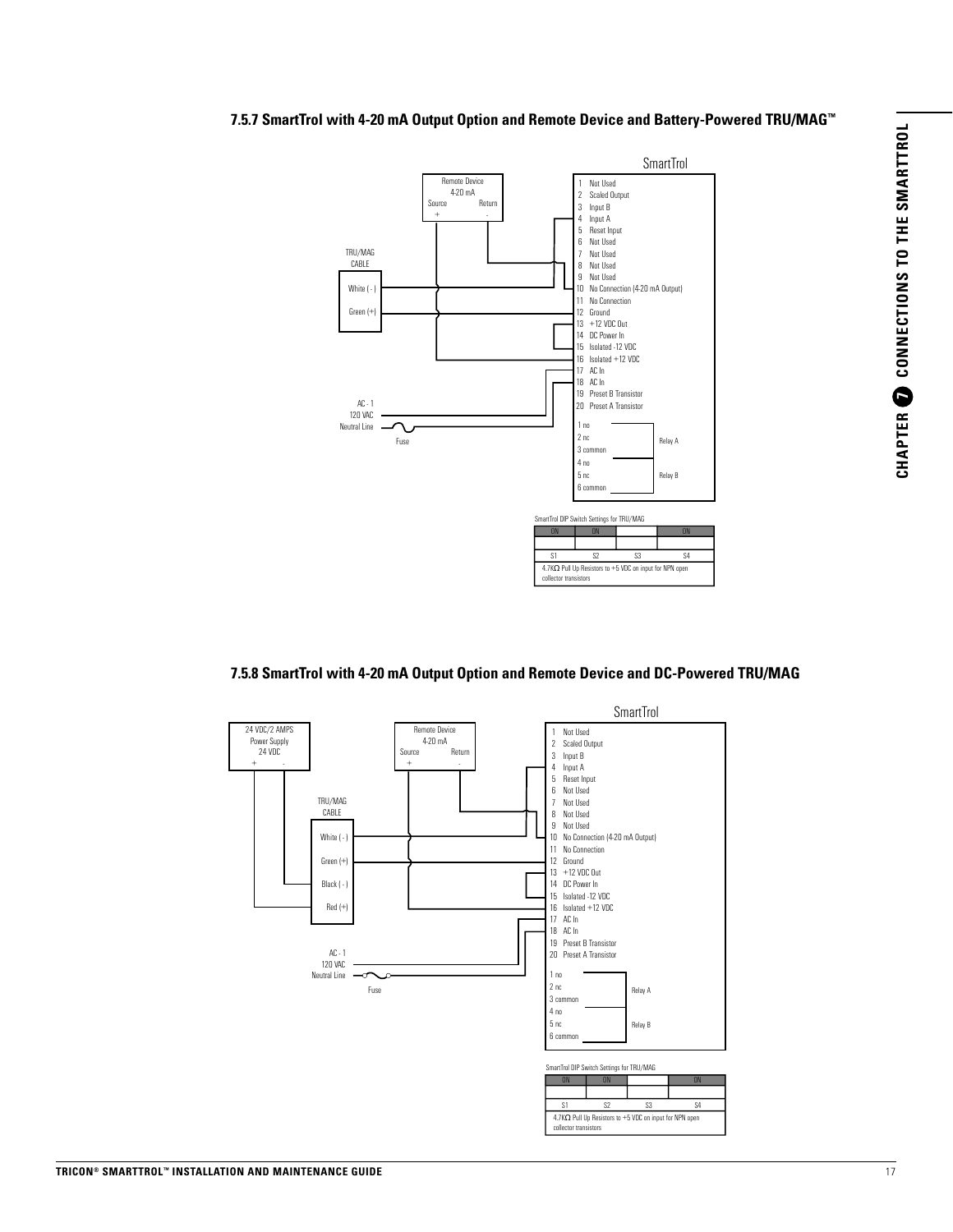# CHAPTER <sup>3</sup> PROGRAMMING WORKSHEET **CHAPTER 8 PROGRAMMING WORKSHEET**

#### **CHAPTER 8 PROGRAMMING WORKSHEET**

| CONFIGURED BY: I | $\overline{D}$ ATF <sup>.</sup> |
|------------------|---------------------------------|
| MODEL NUMBER: I  | APPLICATION:                    |
| CALCULATION AREA |                                 |

#### **COUNTER**

| AUTOMATIC RESET___________ MANUAL RESET________ |             |  |  |  |  |
|-------------------------------------------------|-------------|--|--|--|--|
|                                                 |             |  |  |  |  |
|                                                 | 8 7 6 5 4 3 |  |  |  |  |

#### **RATEMETER**

| K FACTOR A ______________________________                  |  |
|------------------------------------------------------------|--|
| K FACTOR B _______________________________                 |  |
|                                                            |  |
|                                                            |  |
|                                                            |  |
| LOCK OUT CODE __________________________                   |  |
| RS-232C COMMUNICATIONS (SKIP IF UNIT DOES NOT HAVE OPTION) |  |
|                                                            |  |

#### **BAUDRATE**

|            |                        |                                                    | 300 _____ 600 ______ 1200 _____ 2400 _____ 4800 _____ 9600 _____                       |
|------------|------------------------|----------------------------------------------------|----------------------------------------------------------------------------------------|
| PARITY BIT |                        |                                                    |                                                                                        |
|            |                        | EVEN ____ ODD _____ SPACE ____ MARK_____           |                                                                                        |
|            |                        | 4-20 mA OUTPUT (SKIP IF UNIT DOES NOT HAVE OPTION) |                                                                                        |
|            |                        |                                                    |                                                                                        |
|            |                        | HIGH LIMIT RATE VALUE ___________________          |                                                                                        |
|            | RELAY OPERATION        |                                                    |                                                                                        |
|            |                        |                                                    |                                                                                        |
|            | RELAY A COMPARISON TO: |                                                    |                                                                                        |
|            |                        |                                                    |                                                                                        |
|            |                        |                                                    | OUTPUT DURATION ___________________                                                    |
|            | RELAY B COMPARISON TO: |                                                    |                                                                                        |
|            |                        |                                                    | RATE _________________________TOTAL _______________________GRAND TOTAL _______________ |
|            |                        |                                                    | OUTPUT DURATION ___________________                                                    |
|            |                        |                                                    |                                                                                        |
|            |                        |                                                    |                                                                                        |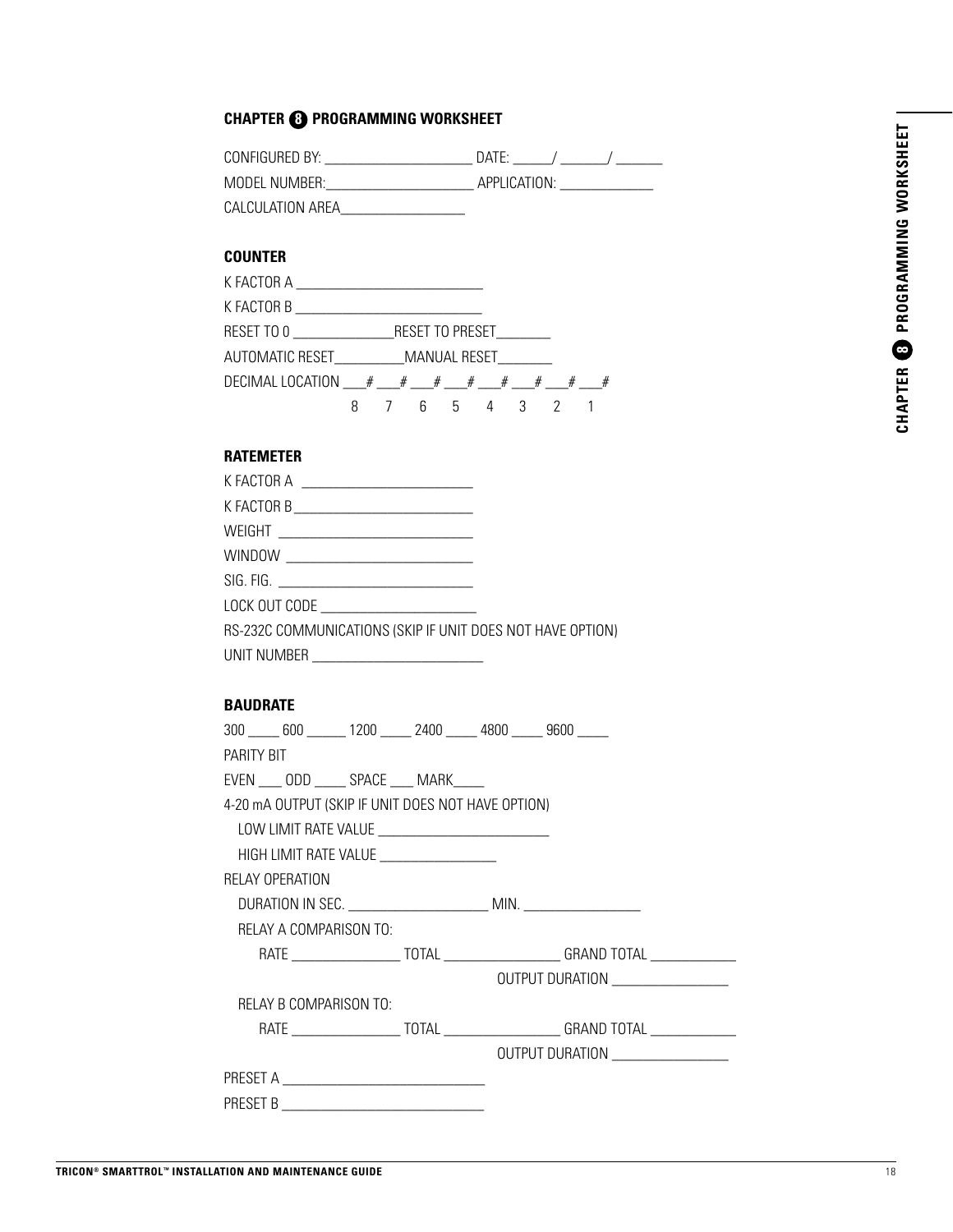#### **CHAPTER 9 USING THE WORKSHEET**

The worksheet is an aid to help in setting the operating configuration of the SmartTrol. By filling out the worksheet first, all the data needed to program the unit is in front of you during programming. This makes programming the unit as simple as selecting items from a menu. The following function definitions will aid in the proper selection of setup values for the application. Refer to the TRICON/E specification sheet (Page 33) as necessary for pulse output constants.

#### **9.1 COUNTER**

The counter takes up to two pulse inputs, A and B, scales each using separate K Factors, and sums the resulting scaled counts into a single Total. (If only one input is active, then only the counts from that input are used.) The scaled counts are then used to update the Total and Grand Total values in the SmartTrol. The counter is set up by entering selections for five parameters.

#### **9.1.1 K Factor A and K Factor B (Counter)**

These factors are divided into the associated incoming pulses to develop the overall Total in the desired units of volume. The K Factor is the number of TRICON/E output pulses per unit of volume. The SmartTrol uses the K Factor for the following calculation:

| Input pulses | Input pulses              | $=$ Total and Grand Total displayed in |
|--------------|---------------------------|----------------------------------------|
| K Factor     | Pulses per unit of volume | units of volume                        |

Using the 4" Trident Turbine as an example, the TRICON/E produces a pulse output for each 1.6 gallons through the meter (reference the TRICON/E specification sheet). Using 1.6 as the K Factor, Total, and Grand Total values would then be displayed as gallons.

 $\frac{1}{1.6}$  pulses  $\frac{1}{1.6}$  pulses/ gallons  $=$  Total and Grand Total displayed in gallons

#### **9.1.1.1 Fractional Units of Volume**

You may want to display Total and Grand Total in fractional quantities such as tenths or hundredths of gallons. To change the display, divide the K Factor by 10 or 100 respectively and enter the new value (including the new decimal point). (The physical location of the display decimal point is set in a later step, 9.1.4, Page 21.) In the previous example, suppose you wanted Total Grand Total to be displayed in tenths of gallons.



Notice the decimal point to the left. Total and Grand Total will be displayed in tenths of gallons.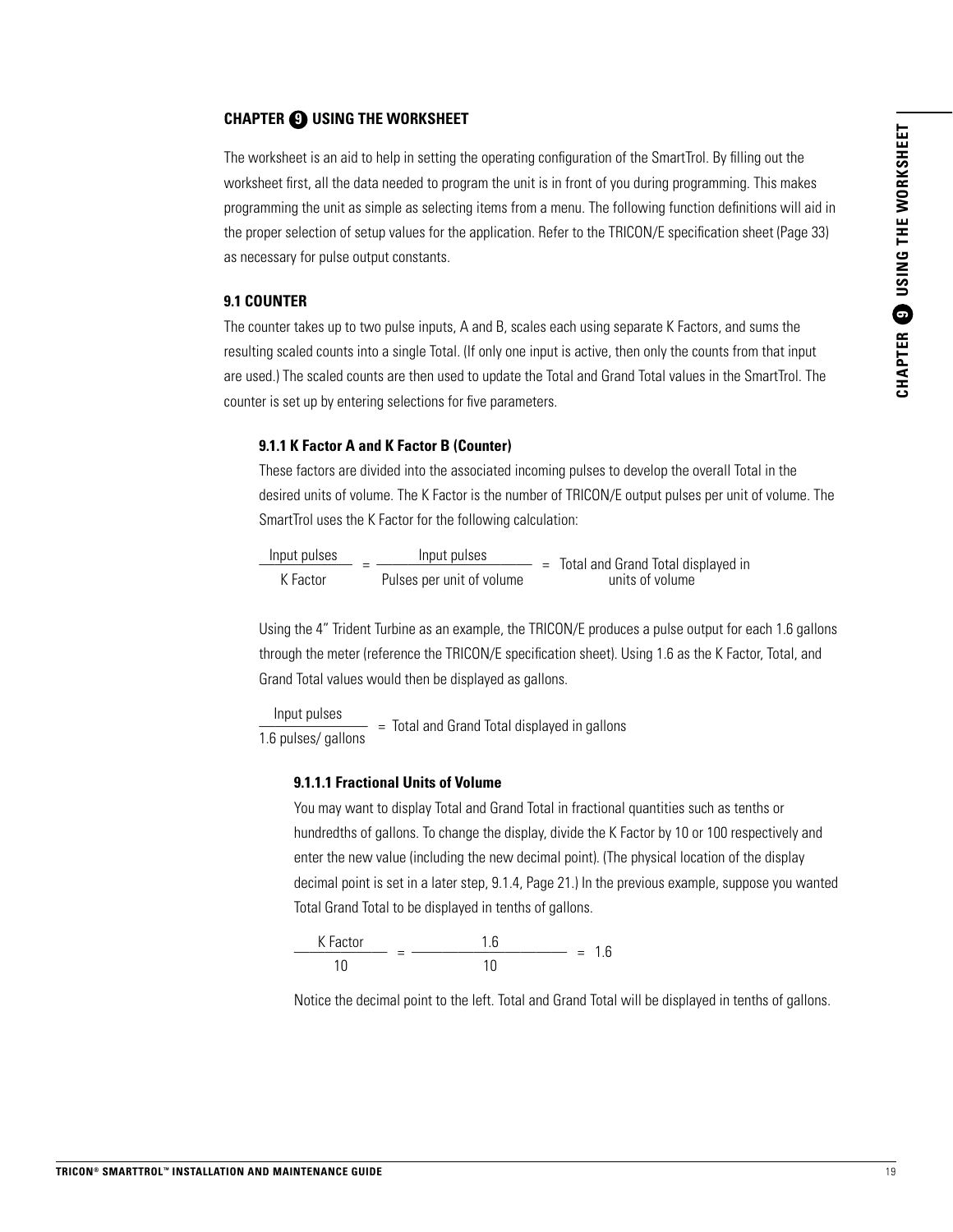#### **9.1.1.2 Changing Units of Volume**

The K Factor also may be modified so that the displayed values of Total or Grand Total are in units of measurement instead of gallons. To change the display from gallons to cubic feet, multiply the K Factor by 7.4805, which is the number of gallons per cubic foot. To change the display from gallons to cubic meters, multiply the K Factor by 264.172, the number of gallons per cubic meter.

In the previous example of the 4" Trident Turbine, to display Total or Grand Total in cubic feet, the K Factor of 1.6 pulses per gallon is multiplied by 7.4805. So:

1.6 pulses/gallon x 7.4805 gallons/cubic foot = 11.9688 pulses/cubic foot

Setting the K Factor to 11.9688 would then display Total and Grand Total in cubic feet for the 4" Trident Turbine.

#### **9.1.1.3 "Datalost"**

If the value of the K Factor is less than .0001, or the factored counts exceed 30,000 per second, the counter will be unable to keep up with the counts and "DATALOST" will appear on the display during operation of the SmartTrol. If this message appears, the appropriate K Factor must be increased in value.

#### **9.1.2 Reset to Zero or Set to Preset**

The selection of the counter operation depends on the application. For simple monitoring of volume through the meter, the selection would be "Reset to Zero". This mode is normal for volume measurement where the Total would be reset to zero, then increase, as water passes through the meter.

For some batching applications, it is preferable to inject a fixed amount of water into some process. It may be easier to track the process if, upon reset, the Total is set to the batch volume and decremented as the water is injected. The end point of the batch, zero, would be the same no matter the injected volume. This mode is chosen by selecting "Set to Preset" for the counter operation.

#### **9.1.3 Automatic or Manual Reset**

This function determines what happens to the Total upon reaching the end point (preset value for counting up, zero for counting down). If "Manual" mode is selected, the Total will continue to be updated after reaching the end point. The reset, either from panel or external input, would have to be active to reset the counter. In the Automatic mode, the counter is automatically reset upon reaching the endpoint (reset to zero if counting up, reset to the preset value if counting down).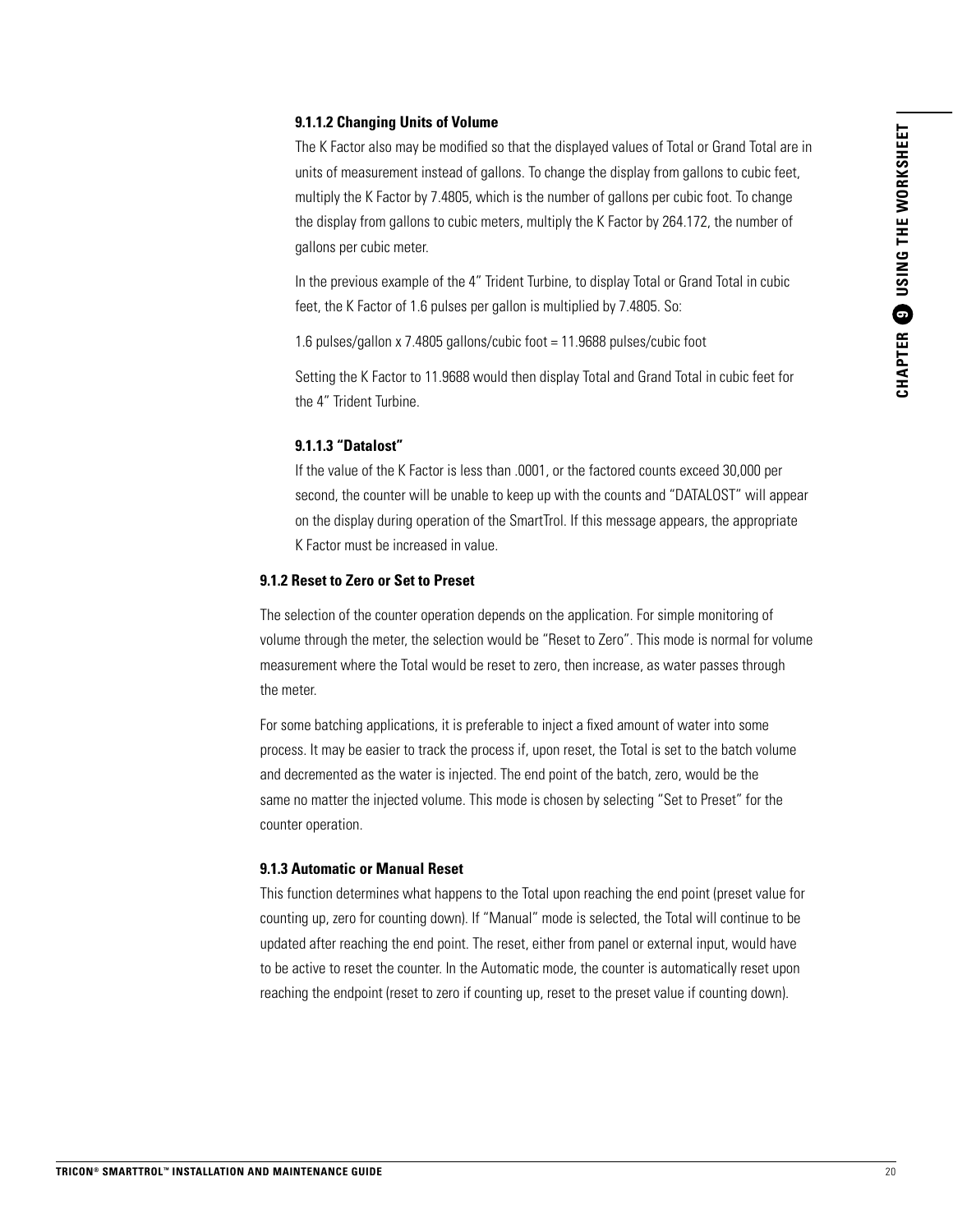#### **9.1.4 Decimal Location**

In a previous example (9.1.1), the K Factor was divided by ten to display Total and Grand Total in tenths of gallons. The decimal point for the display must be set so that the value displayed using the decimal point will be the total in gallons, and the value displayed not using the decimal point will be the total in tenths of gallons. To make this adjustment, the decimal location must be moved between the lowest and second lowest digits of the display. Selecting a decimal location of "2" will properly set the decimal point so that Total and Grand Total in gallons will be the "#######.#" value and tenths of gallons will be the"########" value.

#### **9.2 RATEMETER**

The Ratemeter calculates the rate of flow through the meter. It converts the output pulse from up to two TRICON/E registers into convenient units of measurement by using two separate scaling factors. The two input rates are scaled and combined into one rate that is the Total Rate from both inputs. To program the Ratemeter portion of the SmartTrol, there are five parameters that must be entered.

#### **9.2.1 K Factor A and K Factor B (Rate)**

These scaling factors are used to convert the input pulses into units of volume per unit of time, such as Gallons per Minute. K Factor A is the scaling factor associated with input A while K Factor B is associated with Input B. The SmartTrol first converts input pulses into pulses per second and then divides the input pulses per second by the K Factor, producing Rate which is displayed. The K Factor for Rate to be displayed in units per minute may be determined by the following formula:

| Pulse per unit of volume<br>seconds/minute | Pulse per unit of | $\overline{\phantom{a}}$ | Rate K Factor |
|--------------------------------------------|-------------------|--------------------------|---------------|
|                                            | volume per minute |                          |               |

For example, a TRICON/E for a 4" Trident Turbine outputs 1.6 pulses per gallon (reference the TRICON/E specification sheet).

Thus:

 $\frac{1.6 \text{ pulses per gallon}}{1.6 \text{ pulses per gallon}}$  = 0.02667 = Rate K Factor 60 seconds per minute

Entering a K Factor of 0.02667 will display the Rate in gallons per minute.

#### **9.2.1.1 Changing Units of Time**

You may choose to display the Rate of flow in another quantity of time such as hours. To determine the proper K Factor, divide pulses per gallon by the flow rate in gallons per hour, the calculation would be:

 $\frac{1.6 \text{ pulses per gallon}}{1.6 \text{ photons per gallon}}$  = 0.0004444 = K Factor 3600 seconds/hour

Entering a K Factor of 0.0004444 will display the Rate in gallons per hour.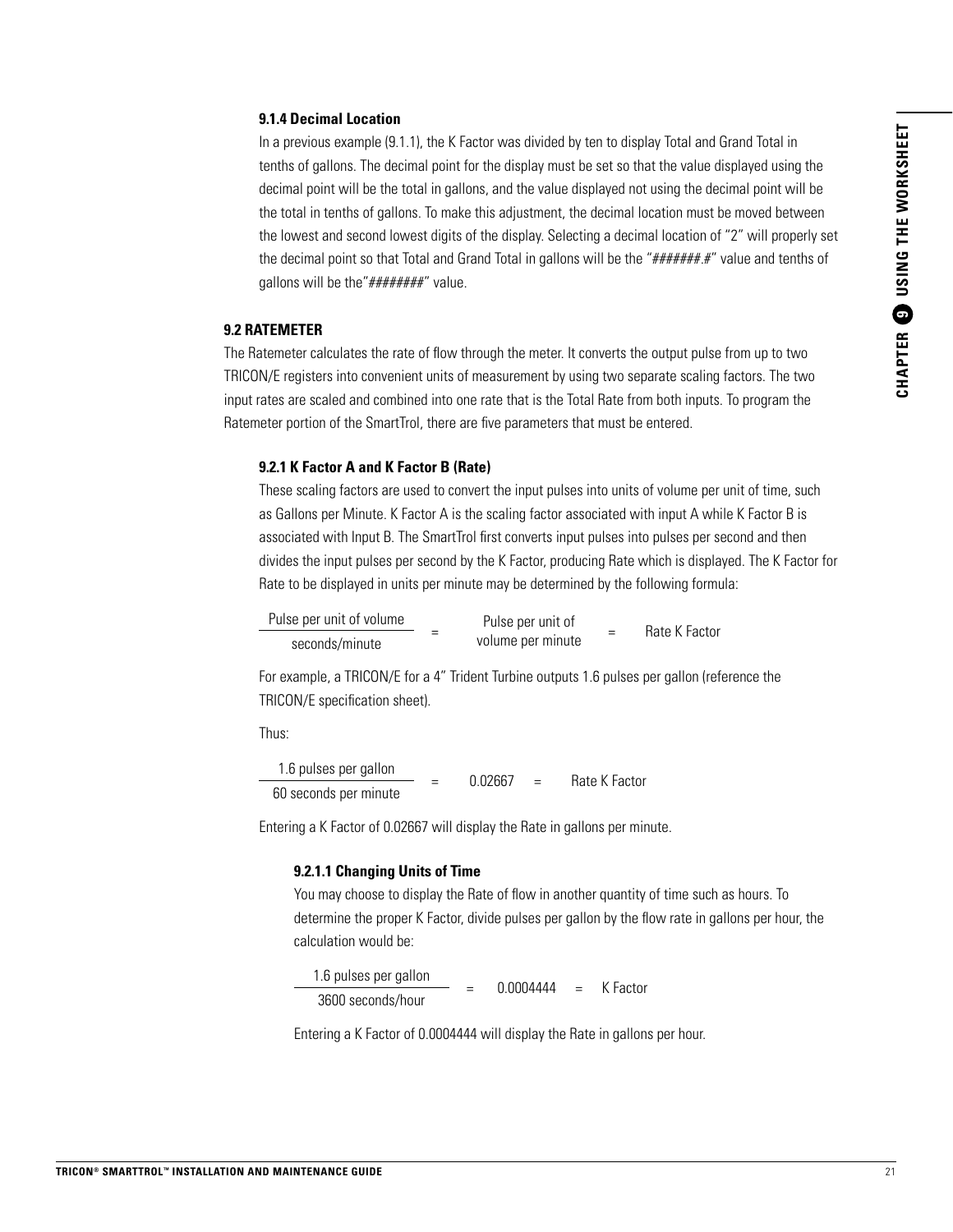#### **9.2.1.2 Changing Units of Volume**

You may choose to display the Rate of flow in other units of volume such as cubic feet. Just multiply the gallons K Factor by the appropriate value. In the example determining the K Factor for the 4" Trident Turbine Rate in gallons per minute, the K Factor was 0.02667. To display Rate in cubic feet per minute, multiply by 7.4805, the number of gallons per cubic foot. The calculation would be:

Gallons/minute K Factor x 7.4805 = 0.02667 x 7.4805 = .1995

With the K Factor set to .1995, Rate will be displayed in cubic feet per minute for the 4" Trident Turbine.

#### **9.2.2 Weight**

This value represents how much the value of Rate will change as the SmartTrol re-samples the input pulses to upgrade the Rate being displayed. The value can range from 0.0 to 9.9 as the weighting factor is increased. It is best to adjust this value to suit the application. Initially, set this value to 0.0. If the display rate changes too often (jitters), then the value of Weight can be increased in .1 increments.

#### **9.2.3 Window**

This quantity is the number of seconds the ratemeter will sample input pulses before making an update to the value of Rate being displayed. The 2- to 24-second "WINDOW" selected at setup is the maximum time the SmartTrol will wait for sufficient pulses to make an accurate calculation before it displays a Rate of "0". This function is used in some applications with low flow rates to prevent zero flow from being displayed instead of the low value of the actual flow. For most applications, the Window value should be set to 5.0.

#### **9.2.4 Significant Figures**

This function selects the number of significant figures (digits) displayed for the Rate value. This number may be set from one to six. For example, if the number of significant figures is set at three, a rate of 24737.89 will be displayed as 24700, and a rate of 0.739216 will be displayed as 0.739. Note that trailing zeros will be inserted only if necessary. Digits beyond the significant figure value are truncated and zeros are inserted as needed. No rounding is done. Use this function to select the number of digits needed for the application. Usually only four digits are needed to display the Rate properly.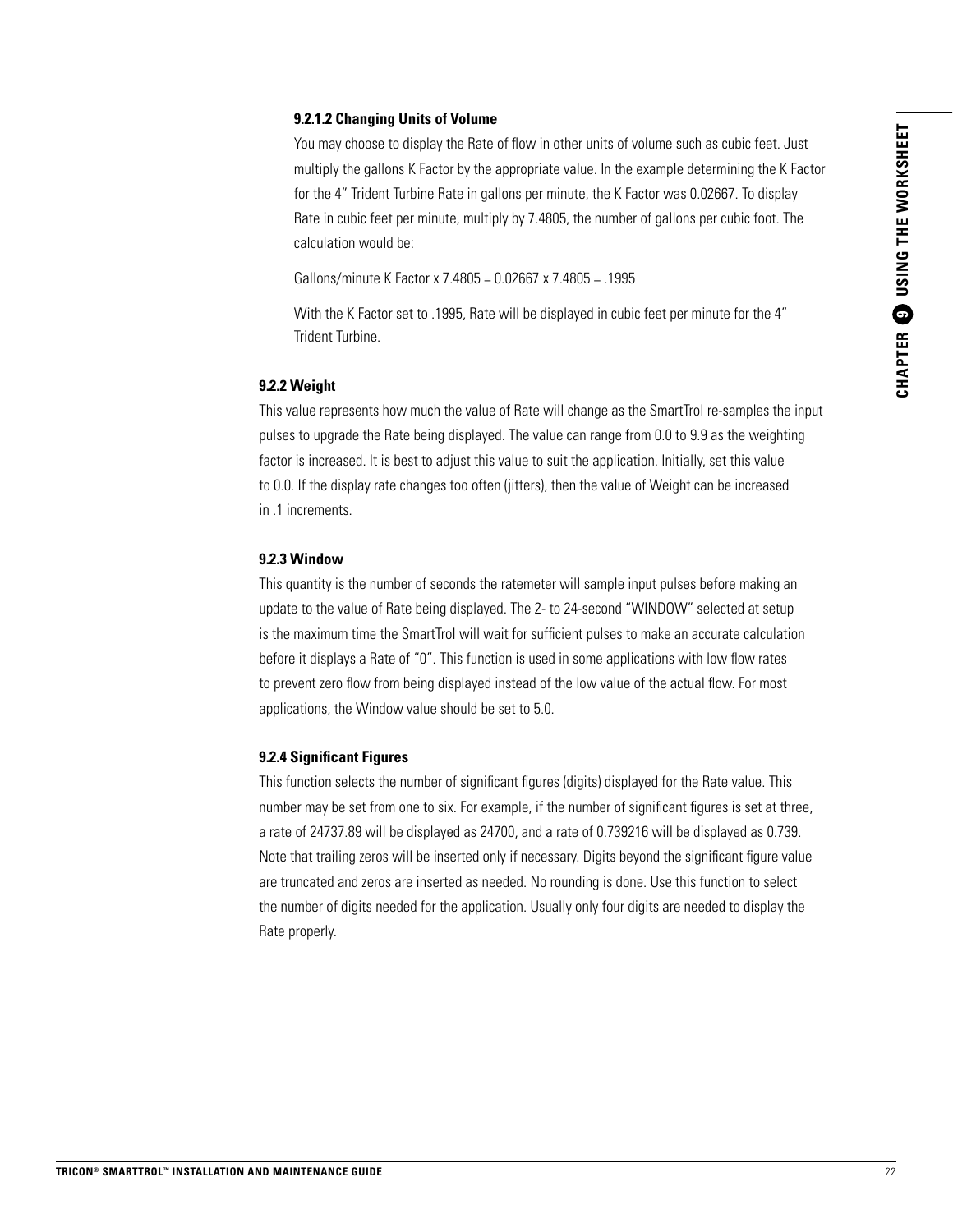#### **9.3 LOCK OUT**

This feature prevents unauthorized access of the SmartTrol. The 4-digit numeric code entered is used to lock out access to the Menu during operation. When the lock out feature is active, no values can be cleared or changed by keyboard entry. Simply entering the code while Total, Grand Total, or Rate is displayed will change the lock condition. Care must be taken in documenting the code to prevent being those authorized from being "locked out".

The lock-out code is used during normal operating of the SmartTrol. Upon entering the lock-out code, the display should flash "LOCK ON" for one second. To disable the lock-out condition, enter the code one more time. The display will flash "LOCK OFF" for one second, and open access is established.

The SmartTrol is shipped with lock-out disabled and default code of "1000".

#### **9.4 OUTPUT CARD**

For SmartTrols with the RS-232C option, the serial port configuration must be set to allow the SmartTrol to talk the same "language" as the host computer. The SmartTrol uses 7-bit ASCII code with start, stop, and parity bits included. In addition, the following parameters must be set.

#### **9.4.1 Unit Number**

The unit number is used to identify which SmartTrol receives the communication. The unit number must be 1 to 15. Up to 15 SmartTrols may be connected to one RS-232C and communicate with the host computer.

#### **9.4.2 Serial or Parallel**

This selection is always serial for the RS-232C option.

#### **9.4.3 Baud Rate**

The Baud Rate is the communication rate in bits/second. It must be selected to match the host computer Baud Rate. The rate can be set to any of the following values: 300, 600, 1200, 2400, 4800, or 9600 baud.

#### **9.4.4 Parity**

Parity is a form of error checking in the data transmission. The parity (even, odd, mark, space) should match the host computer.

#### **9.5 ANALOG OUTPUT**

For SmartTrols with the analog output option, this function allows setting of the output scale. The SmartTrol produces the 4-20 mA output based upon the display Rate and uses low and high limits to set the range of the output. For a Trident Turbine, the low limit could be "0" (corresponding to the zero flow) and the high limit could be set to "1000" (corresponding to 1000 GPM flow rate at maximum continuous flow). These values would set the output to 4 mA when zero flow occurred and 20 mA when the flow rate went to 1000 GPM.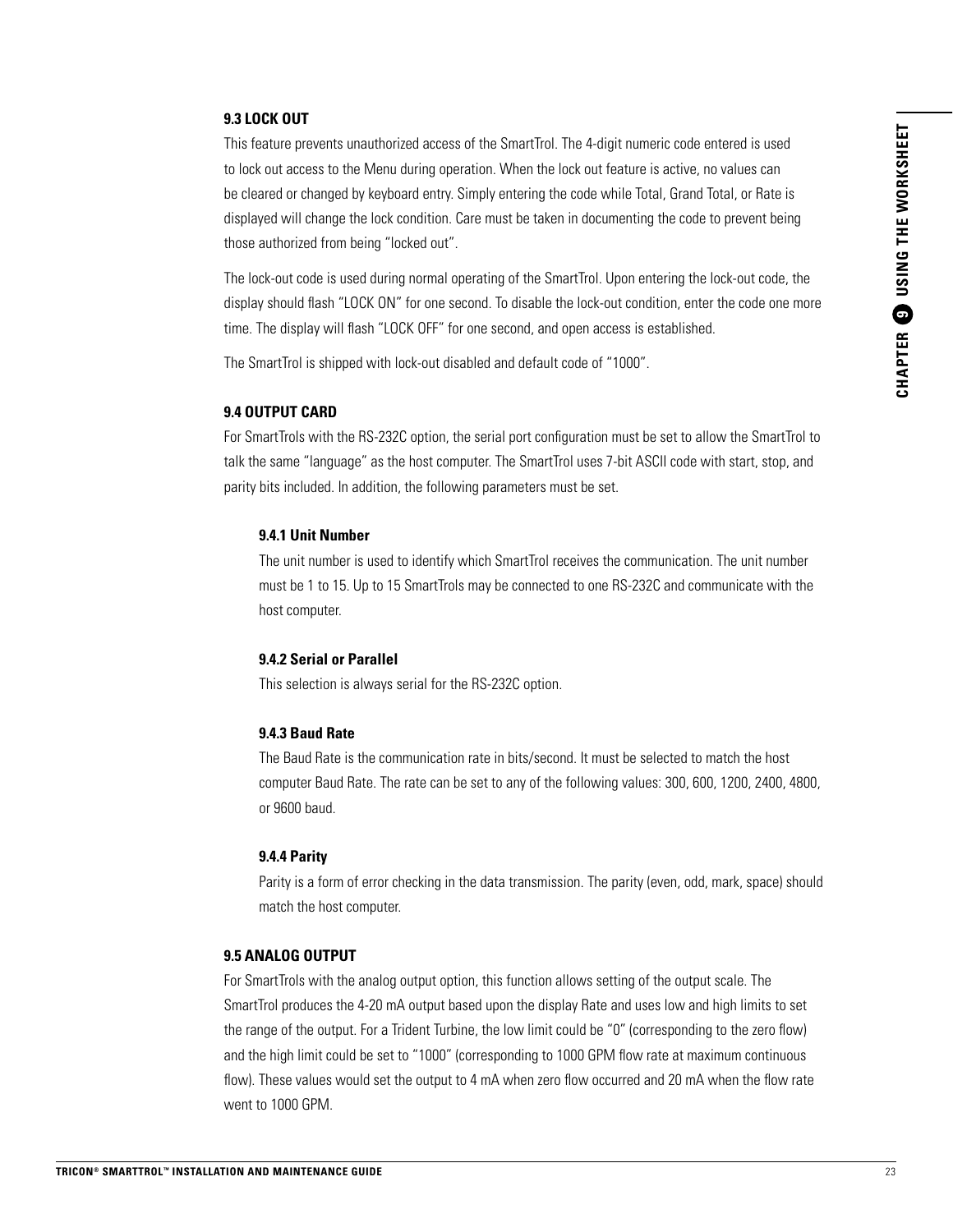The low and high limits may be customized to the application to provide higher resolution of the flow rate if the full range of flow rates is not used. If the flow rate was never less than 20 GPM and never more than 600 GPM, these values could be set to correspond to the 4 and 20 mA output levels respectively. For flow values in between the low and high setpoints, the output current is offset and proportionately scaled.

#### **9.6 RELAY OPERATION**

This function sets all parameters associated with relay operations with the exception of the actual preset values which will trigger the relays. Relay durations may be set in seconds or minutes. Relay A may be set to use the displayed value of Rate, Total, or Grand Total in comparison to the Preset A value. Relay B is independently set to use the display value of Rate, Total, or Grand Total in comparison to the Preset B value.

For each relay, if the comparison is selected as Total or Grand Total, then a duration value must be set ranging from 0 to 99. If 0 is selected as the duration value, then the relay will be latched on upon reaching the endpoint. For each relay, if the comparison is selected as Rate, then the relay will close whenever the Rate exceeds the preset value and open when the Rate falls below the preset value. Since the normally closed as well as the normally open contacts of the relay are available, this feature can be used for both over and under Rate alarming.

#### **9.7 PRESETS**

The value entered for Preset A and Preset B are the values used for comparison with Rate, Total, or Grand Total to actuate the respective relay. (Note: The same decimal location selected in the counter setup is also displayed in Preset A or B if the comparison is made with either Total or Grand Total values.)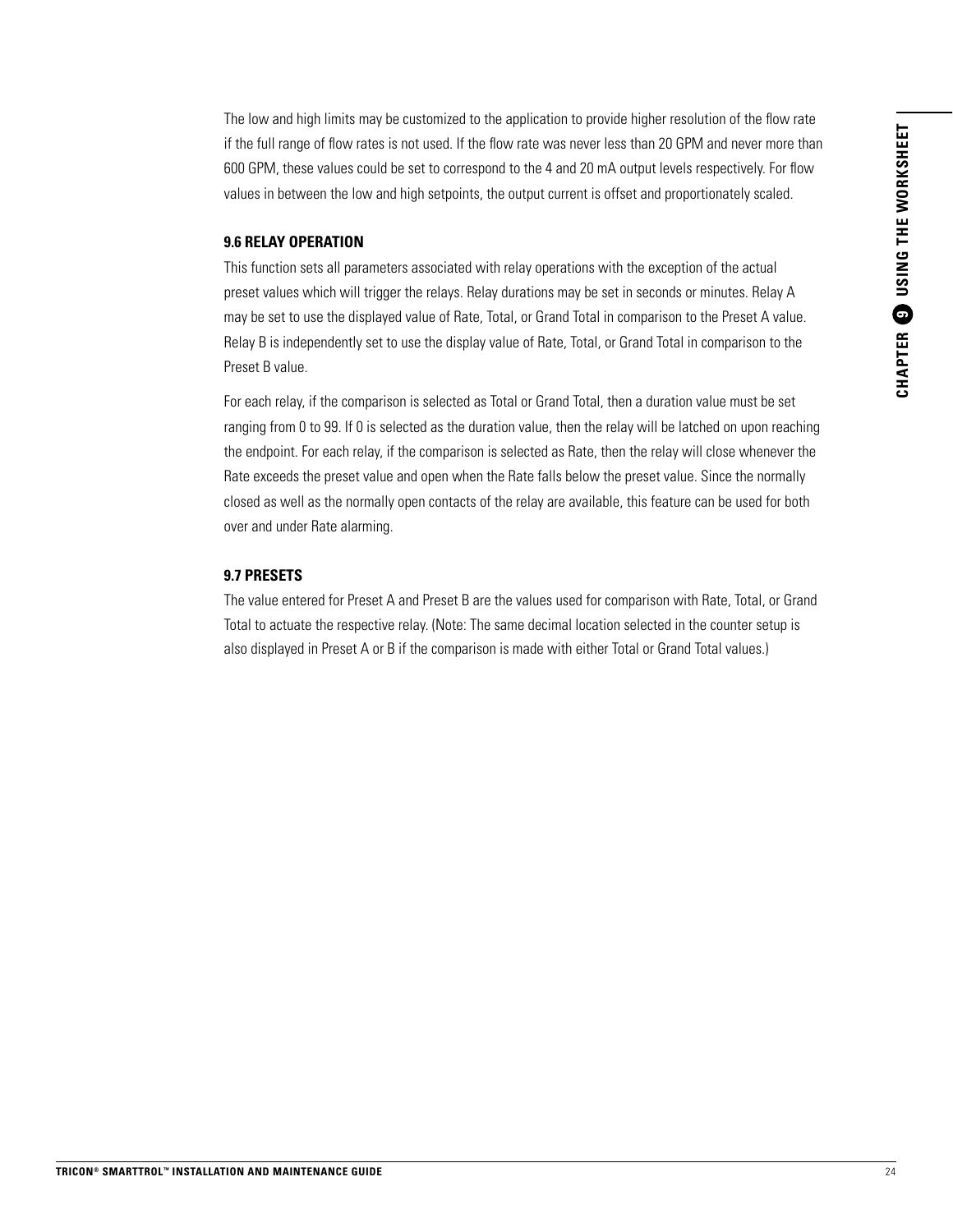#### **CHAPTER 10 SETTING UP THE SMARTTROL**

The SmartTrol is configured by using the keyboard on the front panel of the unit. The Set Up Mode is entered by depressing the "D" key. In all cases, when "v" appears in the last position of the display, additional choices can be found by depressing the "D" key. Depressing the "ENT" key will select the choice being displayed. (Refer to the Worksheet.)

| <b>PRESS</b> | <b>DISPLAY</b>                                                                                                                  |
|--------------|---------------------------------------------------------------------------------------------------------------------------------|
| D            | MENU (Displays 1 second)                                                                                                        |
|              | <b>DEV TYPV</b>                                                                                                                 |
| ENT          | <b>RTv CNTv</b>                                                                                                                 |
|              | K FACT A (Displays 1 second)                                                                                                    |
| D            | ######## (Current value blinks)                                                                                                 |
|              | 0 (Blinks)                                                                                                                      |
| CLR          | Key in new Counter K Factor A from worksheet                                                                                    |
| ENT          | K FACT B (Displays 1 second)                                                                                                    |
|              | ######## (Current value blinks)                                                                                                 |
| <b>CLR</b>   | 0 (Blinks)                                                                                                                      |
|              | Key in new Counter K Factor B from worksheet                                                                                    |
| ENT          | <b>ROv SPv</b>                                                                                                                  |
|              | Press B for Reset to 0, press D for SET to Preset                                                                               |
|              | <b>ATv MANv</b>                                                                                                                 |
| ENT          | Press B for Automatic Reset, press D for Manual Reset                                                                           |
| <b>FNT</b>   | DEC LOC                                                                                                                         |
|              | Key in number for the appropriate decimal point location;<br>Decimal point will appear at the designated spot<br>on the display |
| ENT          | SmartTrol returns to normal operating mode                                                                                      |

#### **10.1 SETTING UP THE COUNTER**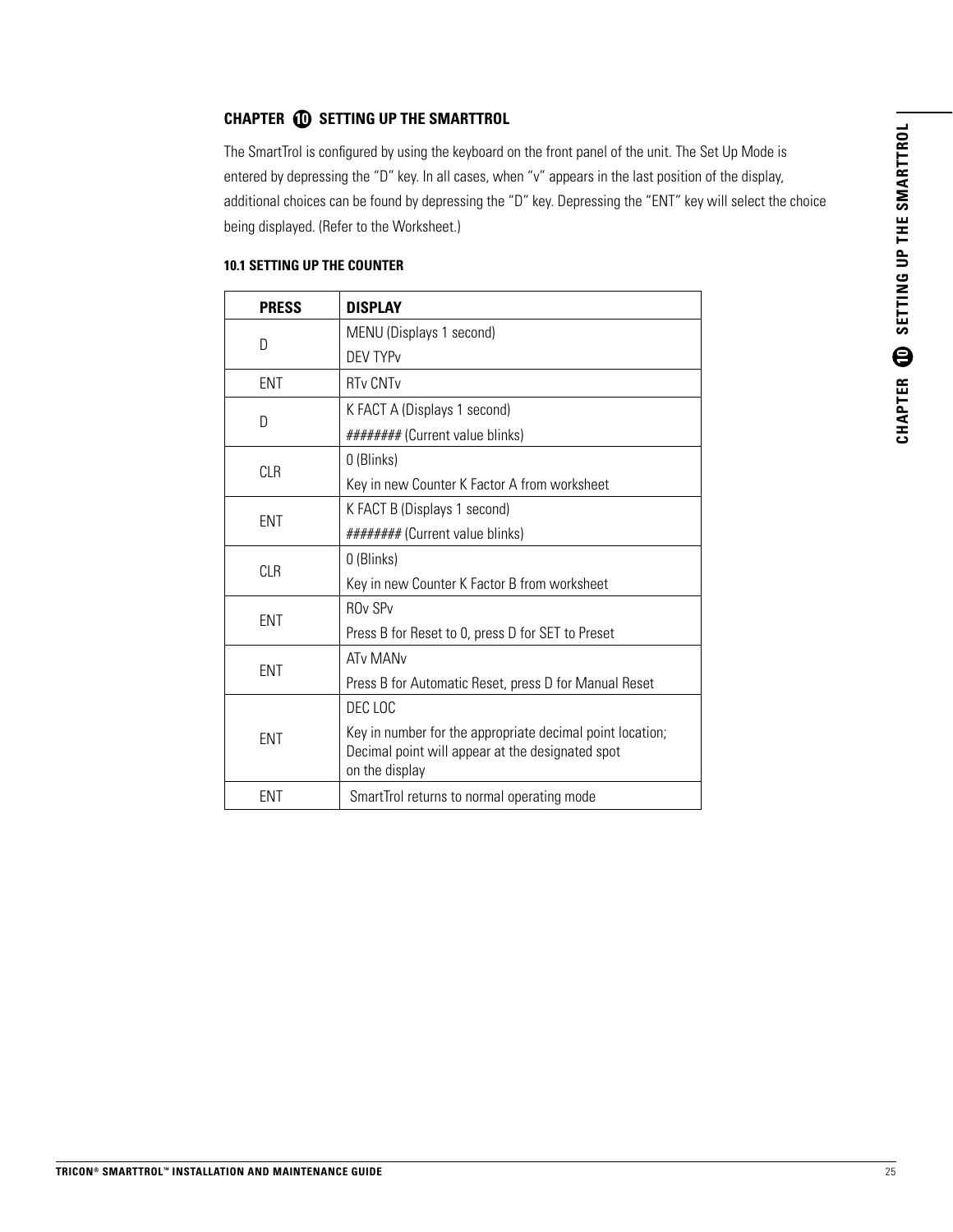#### **10.2 SETTING UP THE RATEMETER**

| <b>PRESS</b> | <b>DISPLAY</b>                                                  |
|--------------|-----------------------------------------------------------------|
| D            | MENU (Displays 1 second)<br><b>DEV TYPV</b>                     |
| <b>ENT</b>   | <b>RTy CNTy</b>                                                 |
| B            | K Fact A (Display 1 second)<br>######## (Current value blinks)  |
| CLR          | 0 (Blinks)<br>Key in new Rate K Factor A from worksheet         |
| <b>FNT</b>   | K Fact B (Displays 1 second)<br>######## (Current value blinks) |
| <b>CLR</b>   | 0 (Blinks)<br>Key in new Rate K Factor B from worksheet         |
| <b>FNT</b>   | WEIGHT#.# (Current value)                                       |
| CI R         | Key in new Weight value from worksheet                          |
| <b>FNT</b>   | WINDOW## (Current value)                                        |
| CI R         | Key in new Window value from worksheet                          |
| ENT          | SIGFIG## (Current value)                                        |
| <b>CLR</b>   | Key in new significant value from worksheet                     |
| ent          | SmartTrol returns to normal operating mode                      |

#### **10.3 SETTING UP THE LOCK OUT CODE**

| <b>PRESS</b> | <b>DISPLAY</b>                             |
|--------------|--------------------------------------------|
| D            | MENU (Displays 1 second)                   |
|              | DEV TYP <sub>v</sub>                       |
| D            | <b>LOCKOUTv</b>                            |
| ENT          | CODE (Displays 1 second)                   |
|              | #### (Current value blinks)                |
| CLR          | 0 (Blinks)                                 |
|              | Key in new Code value from worksheet       |
| FNT          | SmartTrol returns to normal operating mode |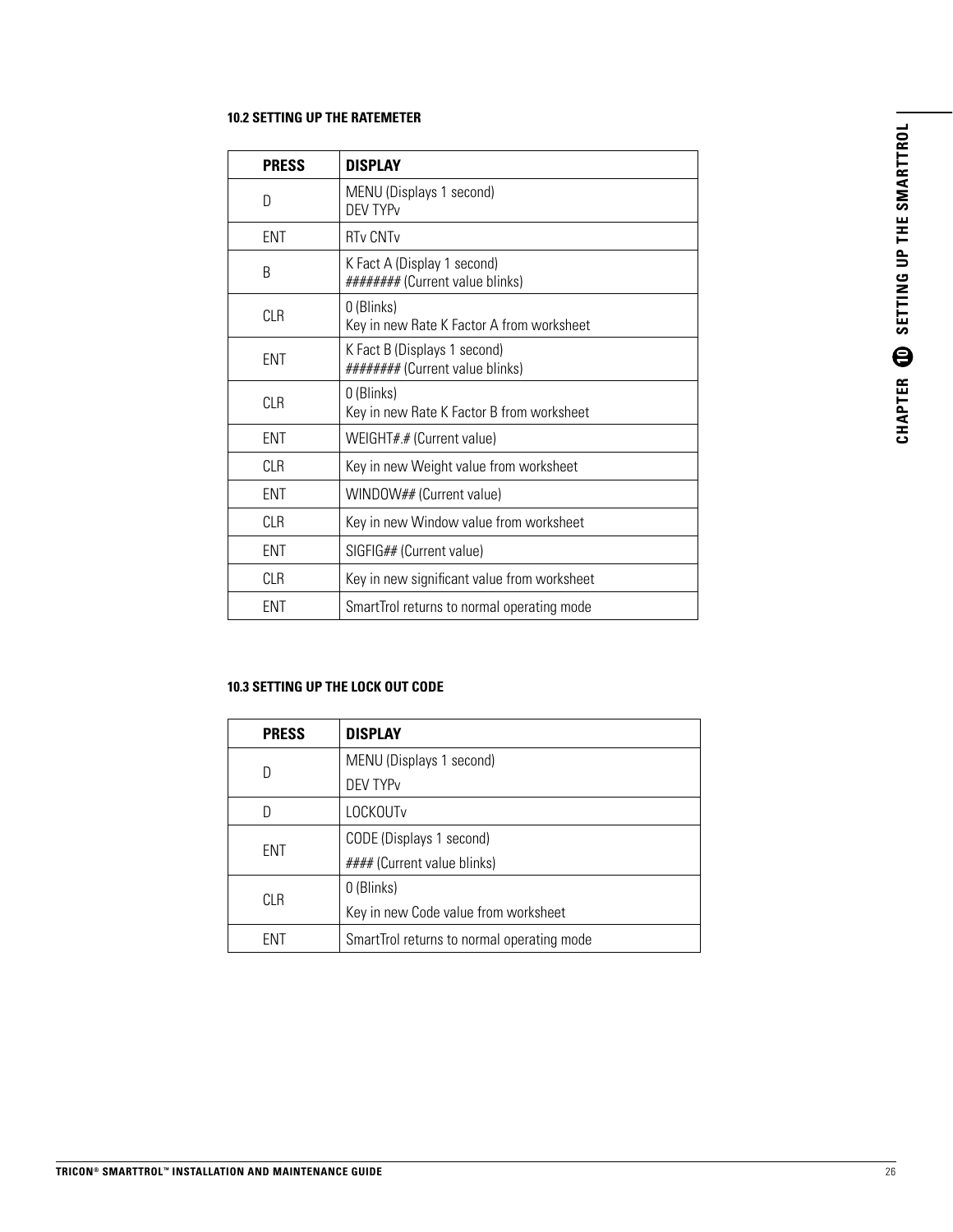| <b>PRESS</b> | <b>DISPLAY</b>                                                                                                                |
|--------------|-------------------------------------------------------------------------------------------------------------------------------|
| D            | MENU (Displays 1 second)<br>DEV TYP <sub>v</sub>                                                                              |
| D            | LOCKOUTv                                                                                                                      |
| D            | <b>OUTCARD</b>                                                                                                                |
| <b>FNT</b>   | UNIT ## (Current Unit #)                                                                                                      |
| CI R         | UNIT 00<br>Key in new Unit Number from worksheet                                                                              |
| <b>FNT</b>   | PI v SFR <sub>v</sub><br>Press D for Serial communications                                                                    |
| <b>FNT</b>   | <b>BAUDRATE (Displays 1 second)</b><br>####v (Current Baud Rate)<br>Press D until Baud Rate value from worksheet is displayed |
| ENT          | PARITY (Displays 1 second)<br>#####v (Current Parity)<br>Press D until Parity Bit from worksheet is displayed                 |
| FNT          | SmartTrol returns to normal operating mode                                                                                    |

#### **10.4 SETTING UP THE OUTCARD FOR RS-232 COMMUNICATIONS**

#### **10.5 SETTING UP THE 4-20 mA OUTPUT**

| <b>PRESS</b> | <b>DISPLAY</b>                                                  |
|--------------|-----------------------------------------------------------------|
| D            | MENU (Displays 1 second)<br><b>DFV TYP<sub>V</sub></b>          |
| D            | LOCKOUTv                                                        |
| D            | OUTCARDy                                                        |
| D            | ALG OUT <sub>v</sub>                                            |
| <b>FNT</b>   | SET LOW (Displays 1 second)<br>######## (Current value blinks)  |
| CLB.         | Key in new Rate Low Limit from worksheet<br>for 4 mA output     |
| <b>FNT</b>   | SET HIGH (Displays 1 second)<br>######## (Current value blinks) |
| <b>CLR</b>   | Key in new Rate High Limit from worksheet<br>for 20 mA output   |
| FNT          | SmartTrol returns to normal operating mode                      |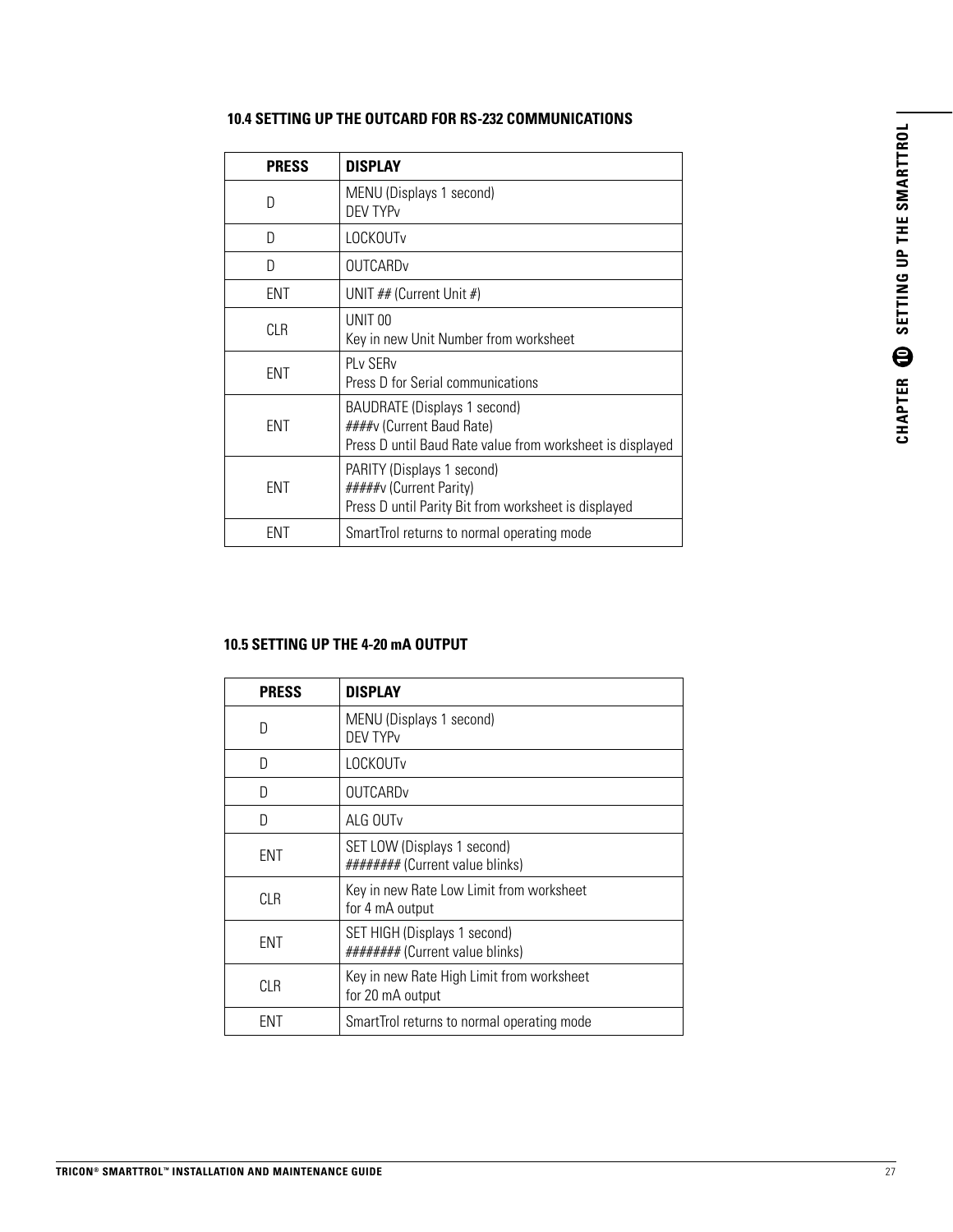#### **10.6 SETTING UP THE RELAY OPERATION**

| <b>PRESS</b> | <b>DISPLAY</b>                                               |
|--------------|--------------------------------------------------------------|
| D            | MENU (Displays 1 second)                                     |
|              | DEV TYP v                                                    |
| D            | LOCKOUTv                                                     |
| D            | <b>OUTCARDv</b>                                              |
| D            | ALG OUTv                                                     |
| D            | <b>RELAY v</b>                                               |
|              | <b>SCV MINV</b>                                              |
| <b>ENT</b>   | Press B for Seconds, press D for Minutes                     |
|              | A #####v (Current Relay A comparison mode)                   |
| <b>ENT</b>   | Press D until Comparison mode from worksheet is displayed    |
| <b>ENT</b>   | DUR A ## (Duration of Relay A if Comparison mode is Total or |
|              | Grand Total)                                                 |
| <b>CLR</b>   | Key in new Output Duration from worksheet for Relay A, or if |
|              | Comparison mode for Relay A is Rate                          |
| <b>ENT</b>   | B #####v (Current Relay B comparison mode)                   |
|              | Press D until Comparison mode from worksheet is displayed    |
| <b>ENT</b>   | DUR B ## (Duration of Relay B if Comparison mode is Total or |
|              | Grand Total)                                                 |
| <b>CLR</b>   | Key in new Output Duration from worksheet for Relay A, or if |
|              | Comparison mode for Relay B is Rate                          |
| <b>ENT</b>   | SmartTrol returns to normal operating mode                   |

#### **10.7 SETTING UP PRESET A**

| <b>PRESS</b> | <b>DISPLAY</b>                             |
|--------------|--------------------------------------------|
| А            | PRESET A (Displays 1 second)               |
|              | ######## (Current value blinks)            |
| CI R         | Key in new Preset A value from worksheet   |
| <b>FNT</b>   | SmartTrol returns to normal operating mode |

#### **10.8 SETTING UP PRESET B**

| <b>PRESS</b> | <b>DISPLAY</b>                             |
|--------------|--------------------------------------------|
| B            | PRESET B (Displays 1 second)               |
|              | ######## (Current value blinks)            |
| CI R         | Key in new Preset B value from worksheet   |
| <b>FNT</b>   | SmartTrol returns to normal operating mode |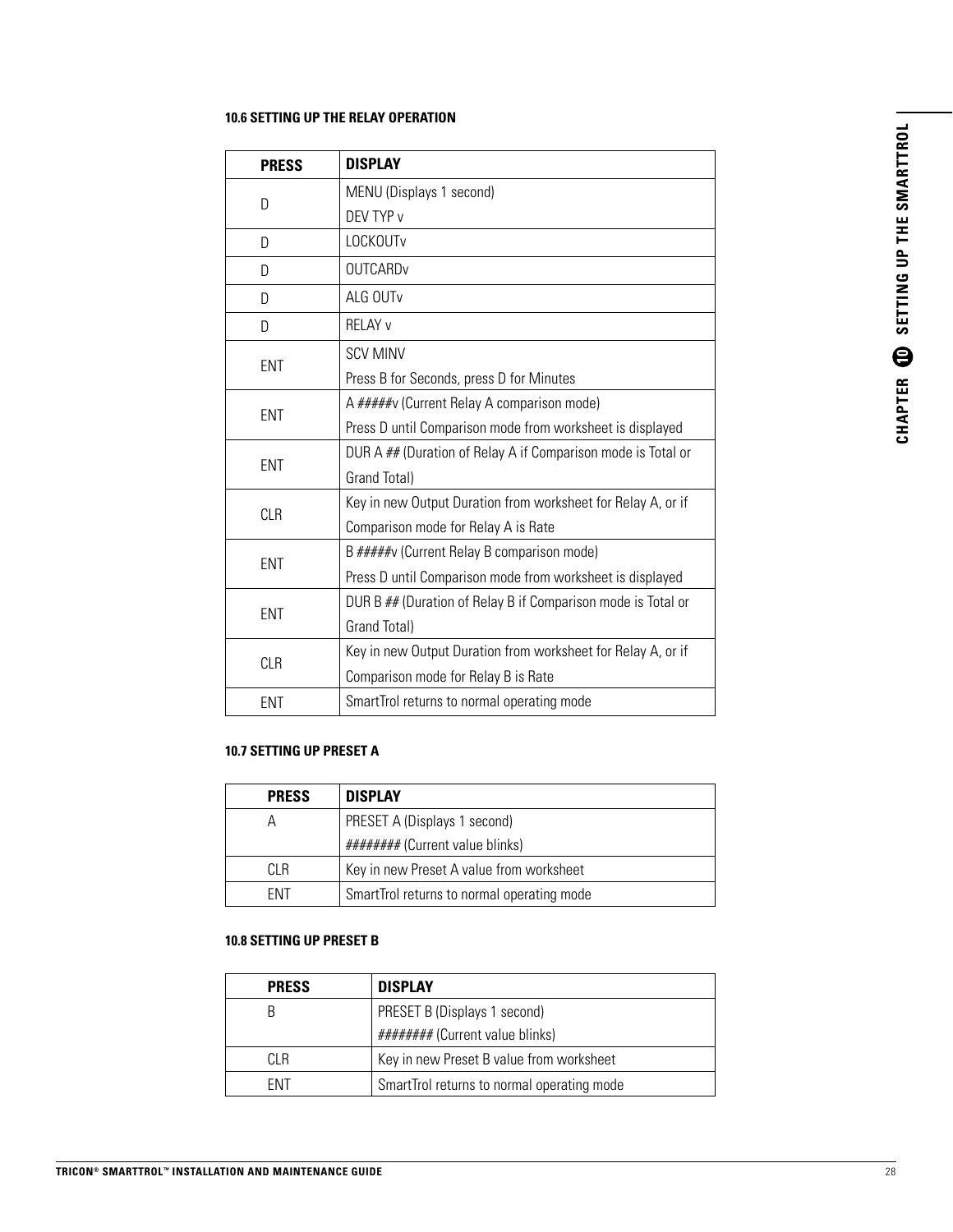#### **CHAPTER 11 RS-232C SERIAL COMMUNICATION OPERATIONS**

The RS-232C communications port provides the capability of obtaining information from the SmartTrol by a host computer. RS-232 is an EIA (ELECTRICAL INDUSTRY ASSOCIATION) specification for the electrical characteristics and signal assignments for a serial communication format. The SmartTrol expects the connection to the host computer to comply with the electrical characteristics for RS-232C. The SmartTrol is operated as Data Communications Equipment (DCE) and has connection pin assignments as follows:

| <b>CONNECTOR PIN #</b> | <b>SIGNAL NAME</b> | <b>DESCRIPTION</b>                    |
|------------------------|--------------------|---------------------------------------|
| 2                      | <b>RD</b>          | RECEIVED DATA (FROM HOST)             |
| 3                      | TD                 | TRANSMITTED DATA (TO HOST)            |
| 4                      | <b>RTS</b>         | REQUEST TO SEND (FROM HOST)           |
| 5                      | <b>CTS</b>         | <b>CLEAR TO SEND (FROM SmartTrol)</b> |
| 6                      | <b>DSR</b>         | DATA SET READY (FROM SmartTrol)       |
| 7                      | GND                | SIGNAL GROUND                         |
| 8                      | RSI D              | RECEIVED SIGNAL DETECT                |
| 20                     | DTR                | DATA TERMINAL READY (FROM HOST)       |

#### PIN ASSIGNMENTS

The SmartTrol only requires the TD, RD, and GND pins for normal operation. No control signals are controlled by the normal operation. No control signals are controlled by the SmartTrol for access control (handshaking). To enable most host devices to operate with the SmartTrol, the RTS and CTS lines are tied together in the SmartTrol. Also, DSR is internally connected to DTR and RSLD to give proper signal levels to the host computer.

Communication between the SmartTrol and the host computer has to be seven-bit ASCII code. The code is embedded in a serial word that has a parity bit, start bit, and stop bit. (Having eight data bits with no parity bit would be the same as seven data bits with parity selected to be a space). The total number of bits then is 10 bits per character.

The SmartTrol only communicates in response to commands from the host. To allow more than one SmartTrol to be connected onto the RS-232C port, each SmartTrol must have a unique number. This number is used to select the SmartTrol to which the command will be issued. To address a SmartTrol unit, the host must transmit a "D" (device) followed by the unit number (1 to 15) and a "Space". Once the SmartTrol receives the "Space", the SmartTrol selected becomes active and responds, "DEVICE#: n" (n is the unit number).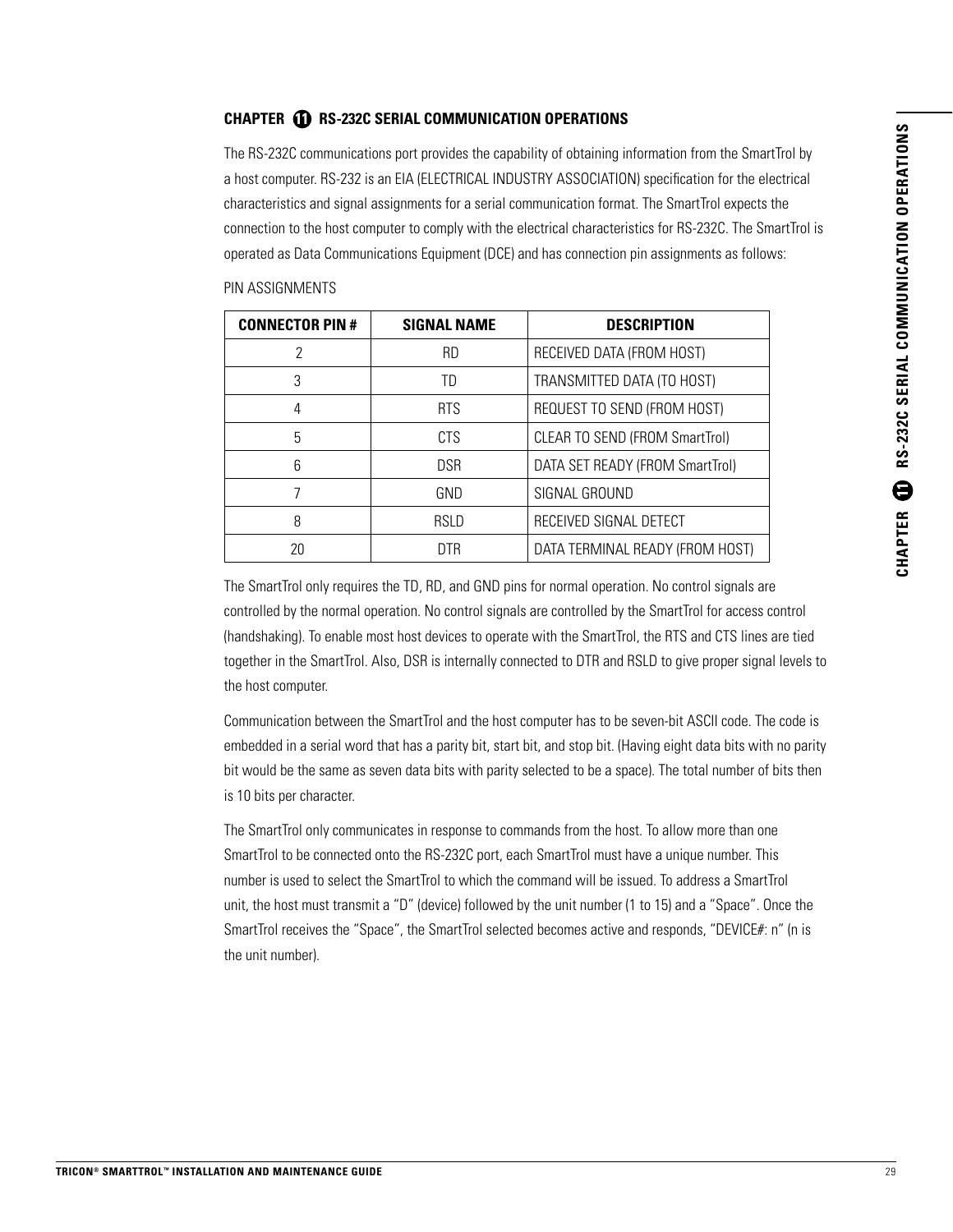Once active, the SmartTrol operates in the full duplex mode and echos the commands from the host back to the host as they are received by the unit. Up to 80 command characters, including spaces, may be sent to the SmartTrol from the host in one transmission. The commands must be separated by spaces and the last character must be a "Carriage Return". The carriage return character causes the received command string to be processed. Once the command is received, the data is processed and the response is sent on a low priority basis. If the keyboard is used during the processing of the data, then the communication cycle is halted. If the SmartTrol is not busy, it should take no more than five mSec before the command is processed. The communications response time depends on this delay, the amount of data requested, and the operating baud rate. In practice, if transmission has not started within two seconds after data is requested, it can be assumed that there is a problem. The SmartTrol response contains a "Carriage Return" and "Line Feed" before each data value requested. The data will be returned in the order the command string was received from the host. After the unit has responded to the host command, it becomes inactive and must be activated again before the command can be processed ("D#" "Space").

| <b>CODE</b> | <b>DESCRIPTION</b>                          |
|-------------|---------------------------------------------|
| DC          | COMMAND TO TRANSMIT COUNT (TOTAL)           |
| DR          | COMMAND TO TRANSMIT RATE                    |
| DT          | COMMAND TO TRANSMIT GRAND TOTAL             |
| KА          | COMMAND TO TRANSMIT COUNTER K Factor A      |
| KA (S) XXX  | COMMAND TO LOAD COUNTER K Factor A WITH XXX |
| KB          | COMMAND TO TRANSMIT COUNTER K Factor B      |
| KB(S) XXX   | COMMAND TO LOAD COUNTER K Factor B WITH XXX |
| KC          | COMMAND TO TRANSMIT RATE K Factor A         |
| KC(S) XXX   | COMMAND TO LOAD RATE K Factor A WITH XXX    |
| <b>KD</b>   | COMMAND TO TRANSMIT RATE K Factor B         |
| KD(S)       | COMMAND TO LOAD RATE K Factor B WITH XXX    |
| <b>PA</b>   | COMMAND TO TRANSMIT PRESET A                |
| PA (S) XXX  | COMMAND TO LOAD PRESET A WITH XXX           |
| <b>PB</b>   | COMMAND TO TRANSMIT PRESET B                |
| PB (S) XXX  | COMMAND TO LOAD PRESET B WITH XXX           |
| <b>RC</b>   | COMMAND TO RESET THE COUNTER (TOTAL)        |
|             | (SET TO PRESET IF IN THE COUNT DOWN MODE)   |
| RC(S) XXX   | COMMAND TO SET COUNTER (TOTAL) TO XXX       |
| <b>RT</b>   | COMMAND TO RESET GRAND TOTAL TO 0           |
| RT (S) XXX  | COMMAND TO SET GRAND TOTAL TO XXX           |
|             |                                             |

#### **Command Code Definitions**

Note: (S) represents the ASCII "space" character.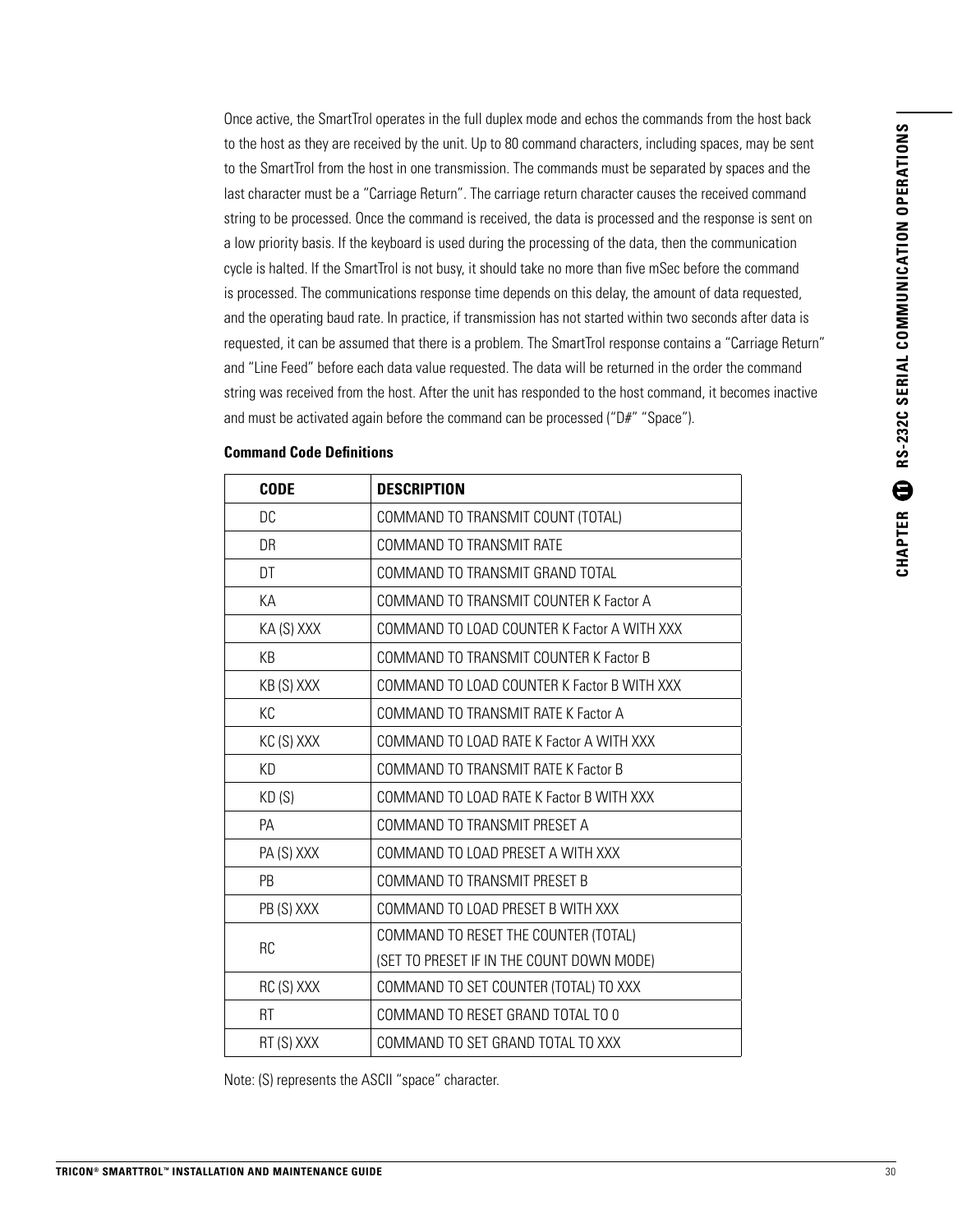Example: Unit Number 1

| <b>Host Command</b>     | <b>SmartTrol Response</b>               |
|-------------------------|-----------------------------------------|
| D1(S)                   | Device $# 1$ :                          |
| PA (S) 76546 (S) PA (S) | PA 76546 PA (Keystrokes echo)           |
| KC (S) 1575 (S) KC (S)  | KC 1575 KC (Keystrokes echo)            |
| RC (Enter)              | RC (Keystrokes echo, request processed) |
|                         | 76546 (New Preset A value)              |
|                         | 1575 (New rate K Factor for Input A)    |

A sample communications program written in BASIC may be found in Appendix B, Page 38. Note the program has been printed using a word processor program, and character posting may not be the same as a printout using BASIC to drive the printer.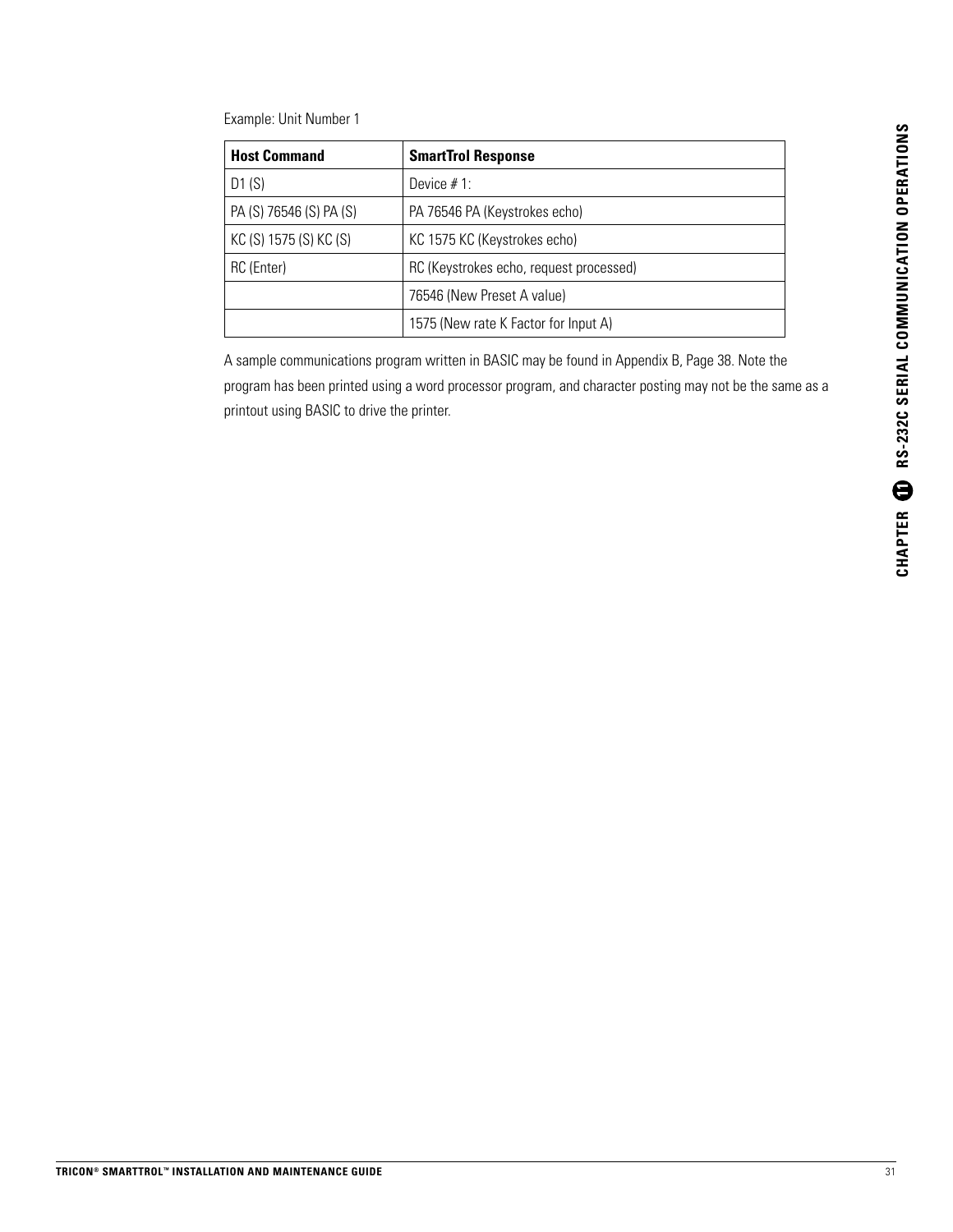#### **CHAPTER 12 WARRANTY**

Neptune Technology Group warrants the SmartTrol against defects in materials and workmanship for a period of one (1) year from the date of shipment to the Buyer. The Warranty is limited to repair or replacement of the defective unit at the option of Neptune. This warranty is void if the product has been altered, misused, dismantled, or otherwise abused.

All other warranties, expressed or implied, are excluded. Including but not limited to the implied warranties of merchantability and fitness for a particular purpose.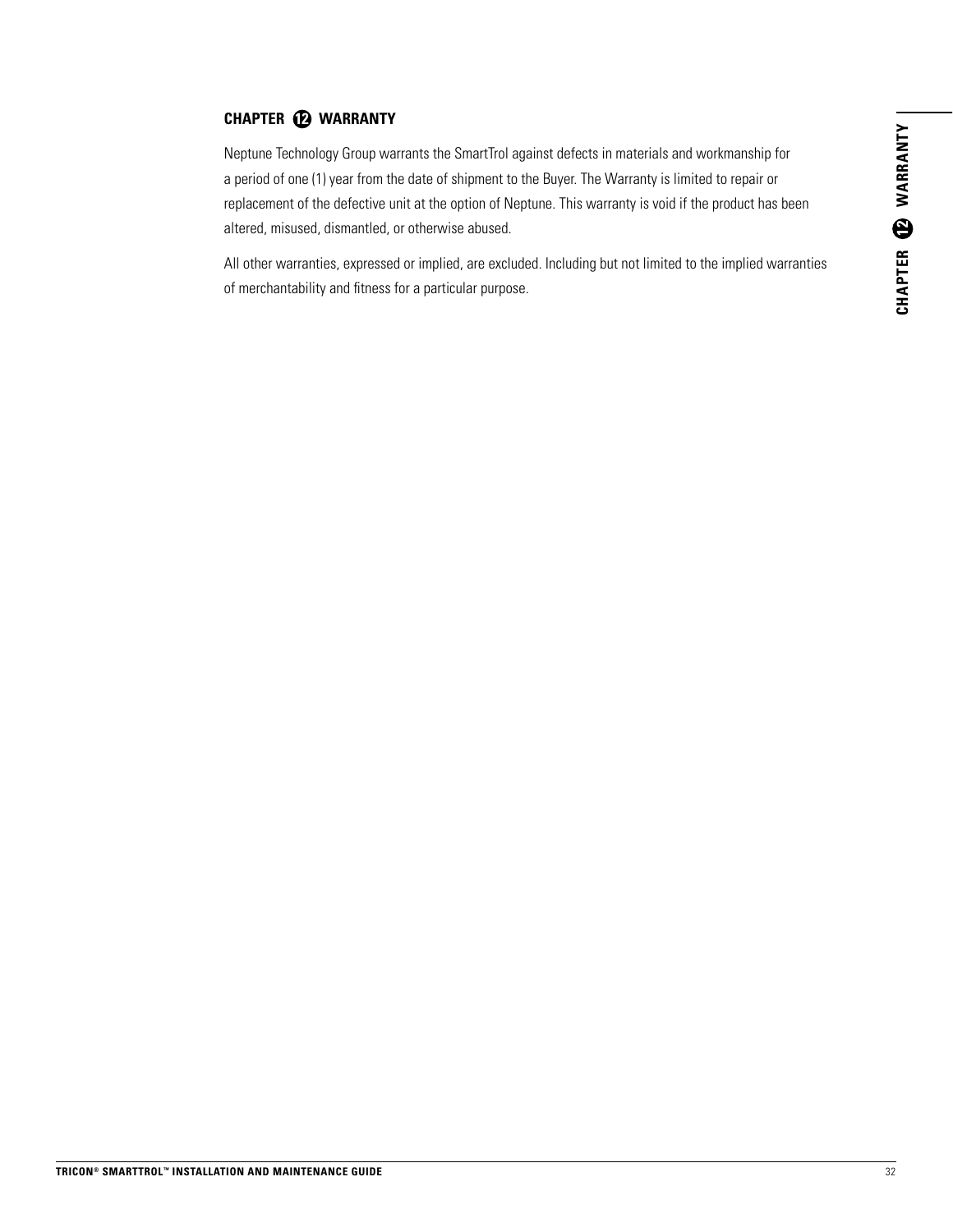#### **CHAPTER <b>13** ASSISTANCE

If you should encounter any problems during the installation, operation, or programming of the SmartTrol, please call Neptune Customer Support at (800) 647-4832 or (334) 283-6555.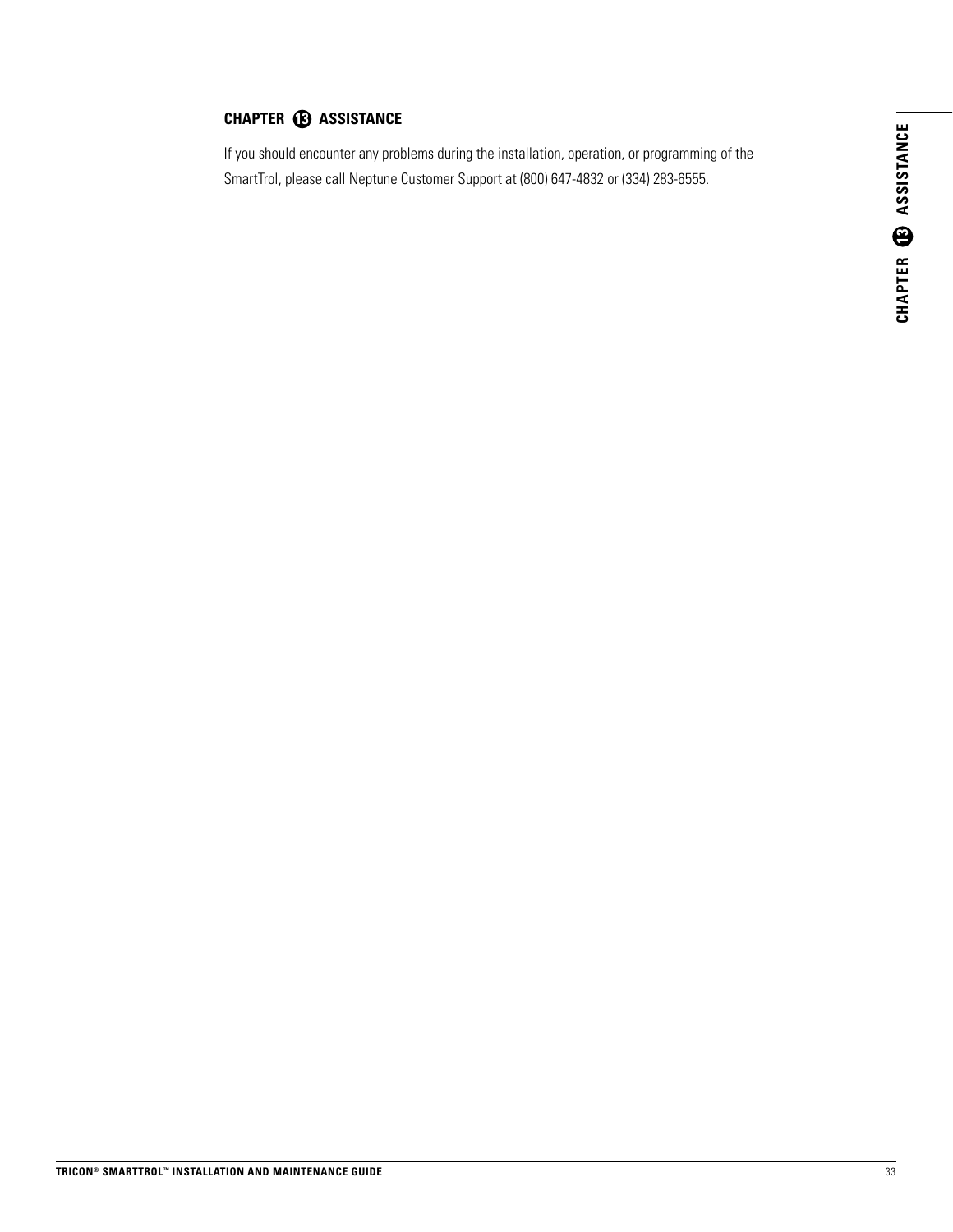#### **APPENDIX @ SPECIFICATIONS**

#### **TRICON/E Performance Data**

| $T-10$          |                          |                                     |                             |                   |                                            |                                       |
|-----------------|--------------------------|-------------------------------------|-----------------------------|-------------------|--------------------------------------------|---------------------------------------|
| <b>Size</b>     | <b>Max Flow</b><br>(GPM) | <b>Max Continuous</b><br>Flow (GPM) | Max<br><b>Flow</b><br>(GPM) | Pulses/<br>Gallon | <b>Pulse Output</b><br>@ Max Flow<br>(CPS) | Flow for 20 mA<br><b>Output (GPM)</b> |
| $\frac{5}{8}$ " | 20                       | 10                                  | $\frac{1}{4}$               | 578.1             | 192.70                                     | 20                                    |
| $\frac{3}{4}$ " | 30                       | 15                                  | $\frac{1}{2}$               | 322.6             | 161.30                                     | 30                                    |
| 1 <sup>''</sup> | 50                       | 25                                  | $\frac{3}{4}$               | 150.8             | 125.67                                     | 50                                    |
| $1\frac{1}{2}$  | 100                      | 50                                  | $1\frac{1}{2}$              | 67.57             | 112.62                                     | 100                                   |
| 2"              | 160                      | 80                                  | $\mathfrak{p}$              | 37.50             | 100.00                                     | 160                                   |
| T-8             |                          |                                     |                             |                   |                                            |                                       |
| <b>Size</b>     | <b>Max Flow</b><br>(GPM) | <b>Max Continuous</b><br>Flow (GPM) | <b>Min Flow</b><br>(GPM)    | Pulses/<br>Gallon | <b>Pulse Output</b><br>@ Max Flow<br>(CPS) | Flow for 20 mA<br><b>Output (GPM)</b> |
| $\frac{5}{8}$ " | 20                       | 10                                  | $\frac{1}{4}$               | 473.60            | 157.87                                     | 24.41                                 |
| $\frac{3}{4}$ " | 30                       | 15                                  | $\frac{1}{2}$               | 329.14            | 164.57                                     | 29.40                                 |
| 1 <sup>''</sup> | 50                       | 25                                  | $\frac{3}{4}$               | 126.55            | 105.46                                     | 59.58                                 |
| $1\frac{1}{2}$  | 100                      | 50                                  | $1\frac{1}{2}$              | 47.86             | 79.77                                      | 141.18                                |
| 2"              | 160                      | 80                                  | $\overline{2}$              | 25.60             | 68.27                                      | 234.37                                |

NOTE: Because the TRICON/E transmitter is manufactured specifically for the T-10 series of meters, the flow required to produce 20 mA output with the T-8 series is greater than the Max Flow listed for each meter size.

#### **Trident Turbine**

| <b>Size</b>                                            | <b>Max Flow</b><br>(GPM) | Max<br><b>Continuous</b><br>Flow (GPM)                       | <b>Max</b><br><b>Flow</b><br>(GPM) | Pulses/<br>Gallon | <b>Pulse Output</b><br>@ Max Flow<br>(CPS) | Flow for 20 mA<br><b>Output (GPM)</b> |
|--------------------------------------------------------|--------------------------|--------------------------------------------------------------|------------------------------------|-------------------|--------------------------------------------|---------------------------------------|
| 2"                                                     | 250                      | 200                                                          | 3                                  | 4.608             | 15.36                                      | 200                                   |
| 3"                                                     | 560                      | 450                                                          | 5                                  | 2.890             | 21.68                                      | 450                                   |
| $4^{\prime\prime}$                                     | 1.250                    | 1.000                                                        | 10                                 | 1.590             | 26.50                                      | 1,000                                 |
| 6''                                                    | 2,500                    | 2,000                                                        | 20                                 | 0.464             | 15.47                                      | 2,000                                 |
|                                                        |                          | For 8" through S/N 31918014 and For 10" through S/N 31919282 |                                    |                   |                                            |                                       |
| 8''                                                    | 4,500                    | 3.500                                                        | 35                                 | 0.2493            | 14.54                                      | 3,500                                 |
| 10"                                                    | 7,000                    | 5,500                                                        | 50                                 | 0.1600            | 14.67                                      | 5,500                                 |
| For 8" from S/N 31918274 and for 10" from S/N 31919300 |                          |                                                              |                                    |                   |                                            |                                       |
| 8''                                                    | 4.500                    | 3.500                                                        | 35                                 | 0.2253            | 13.14                                      | 3,873                                 |
| 10"                                                    | 7.000                    | 5.500                                                        | 50                                 | 0.1472            | 13.49                                      | 5,981                                 |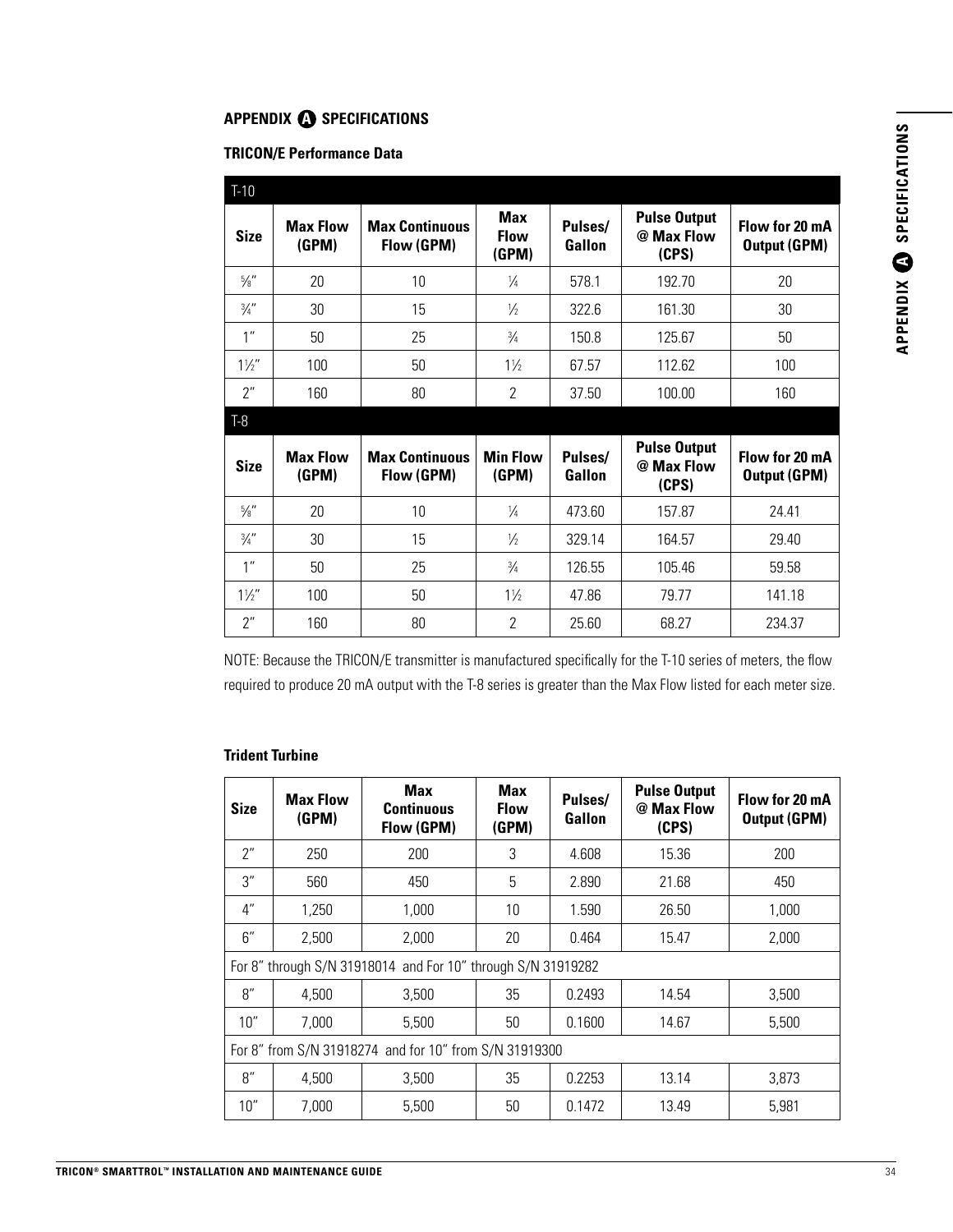#### **HP Turbine**

| <b>Size</b>        | <b>Max Flow</b><br>(GPM) | <b>Max Continuous</b><br>Flow (GPM) | <b>Min Flow</b><br>(GPM) | Pulses/<br>Gallon | <b>Pulse Output</b><br>@ Max Cont.<br>Flow (CPS) | Flow for 20 mA<br><b>Output (GPM)</b> |
|--------------------|--------------------------|-------------------------------------|--------------------------|-------------------|--------------------------------------------------|---------------------------------------|
| $1\frac{1}{2}$     | 200                      | 160                                 | 4                        | 6.095             | 16.25                                            | 160                                   |
| 2"                 | 230                      | 200                                 | $\overline{4}$           | 6.095             | 20.32                                            | 200                                   |
| 3''                | 560                      | 450                                 | 5                        | 11.20             | 84.00                                            | 450                                   |
| $4^{\prime\prime}$ | 1,500                    | 1,200                               | 10                       | 7.556             | 151.1                                            | 1,200                                 |
| 6''                | 3,750                    | 3,000                               | 20                       | .7273             | 36.36                                            | 3.000                                 |
| 8''                | 5,000                    | 4,000                               | 35                       | .7556             | 50.37                                            | 4,000                                 |
| 10"                | 8,000                    | 6,500                               | 50                       | .7556             | 81.86                                            | 6,500                                 |

#### **DISC Elements in Compound Meters**

| <b>Size and Type Compound Meter</b> | <b>Size and Type Disc Element</b> |
|-------------------------------------|-----------------------------------|
| 2" TRU/FLO                          | $\frac{5}{8}$ " T-10              |
| 3" TRU/FLO                          | $\frac{5}{8}$ " T-10              |
| 4" TRU/FLO                          | $\frac{3}{4}$ " T-10              |
| 4" PROTECTUS III                    | $1''$ T-10                        |
| 6" TRU/FLO                          | $1''$ T-10                        |
| 6" PROTECTUS III                    | $1\frac{1}{2}$ T-10               |
| 8" PROTECTUS III                    | $2''$ T-10                        |
| 10" PROTECTUS III                   | $2''$ T-10                        |

Refer to the appropriate chart for TRICON/E performance data.

#### **TRU/FLO COMPOUND (TURBINE SIDE)**

| <b>Size</b>        | <b>Max Flow</b><br>(GPM) | <b>Max Continuous</b><br>Flow (GPM) | <b>Min Flow</b><br>(GPM) | Pulses/<br>Gallon | <b>Pulse Output</b><br>@ Max Cont.<br>Flow (CPS) | Flow for 20 mA<br><b>Output (GPM)</b> |
|--------------------|--------------------------|-------------------------------------|--------------------------|-------------------|--------------------------------------------------|---------------------------------------|
| 3''                | 560                      | 450                                 | 5                        | 2.890             | 21.68                                            | 450                                   |
| $4^{\prime\prime}$ | 1.250                    | 1.000                               | 10                       | 1.590             | 26.50                                            | 1.000                                 |
| 6″                 | 2.500                    | 2.000                               | 20                       | 0.464             | 15.47                                            | 2,000                                 |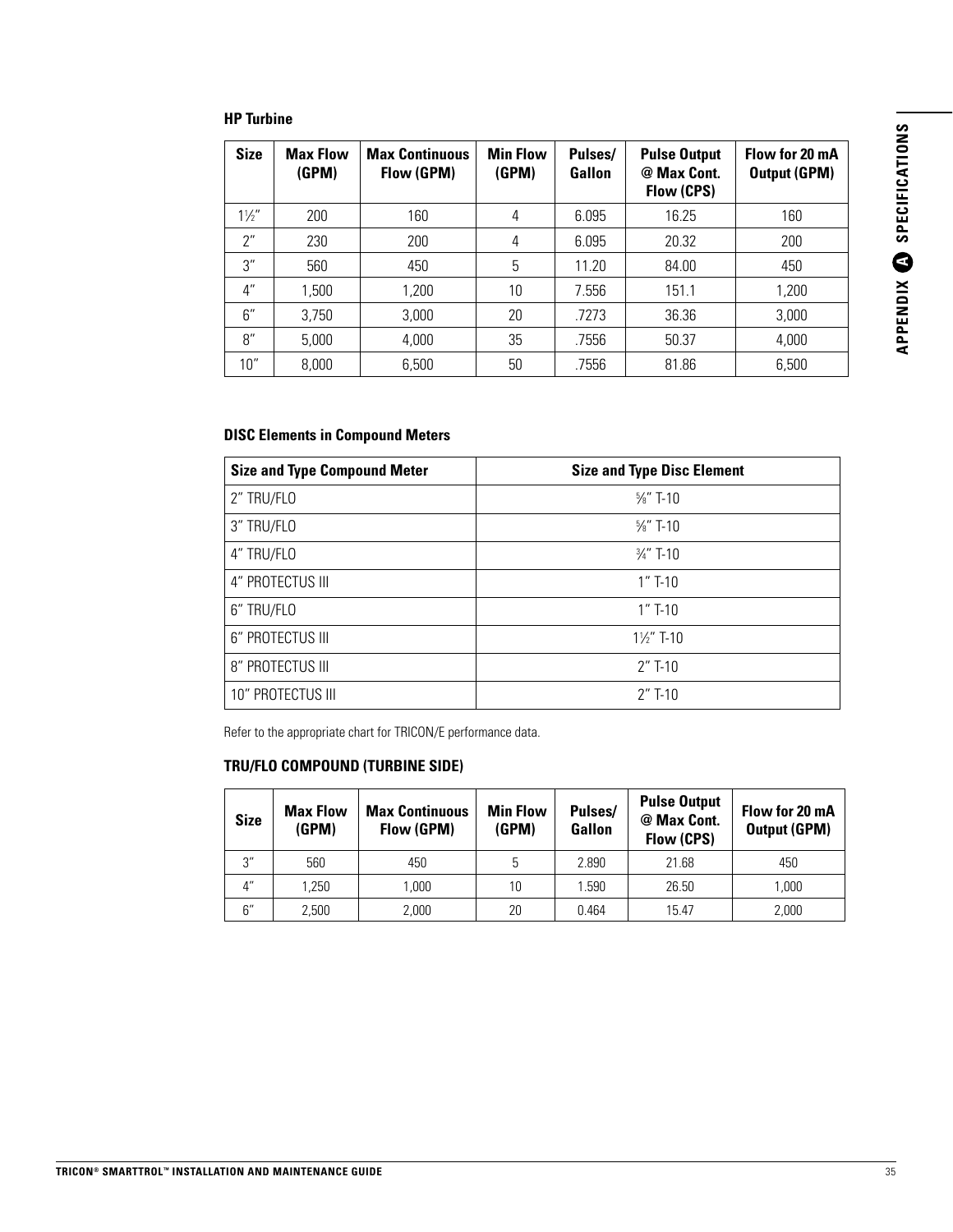#### **Trident® PROTECTUS (Turbine Side)**

| <b>Size</b>               | <b>Max Flow</b><br>(GPM)     | <b>Max Continuous</b><br>Flow (GPM) | <b>Min Flow</b><br>(GPM) | Pulses/<br>Gallon | Pulse Output @<br><b>Max Cont. Flow</b><br>(CPS) | Flow for 20<br>mA Output<br>(GPM) |
|---------------------------|------------------------------|-------------------------------------|--------------------------|-------------------|--------------------------------------------------|-----------------------------------|
| $4^{\prime\prime}$        | 1.250                        | 1.000                               | 10                       | 1.590             | 26.50                                            | 1,000                             |
| 6''                       | 2.500                        | 2,000                               | 20                       | .464              | 15.47                                            | 2,000                             |
| 8''                       | 4.500                        | 3,500                               | 35                       | .2493             | 14.54                                            | 3,500                             |
|                           | For 10" through S/N 31919282 |                                     |                          |                   |                                                  |                                   |
| 10"                       | 7,000                        | 5.500                               | 50                       | .1600             | 14.67                                            | 5.500                             |
| For 10" from S/N 31919300 |                              |                                     |                          |                   |                                                  |                                   |
| 10"                       | 7,000                        | 5,500                               | 50                       | 0.1472            | 13.49                                            | 5.981                             |

#### **HP TRU/FLO Compound (Turbine Side)**

| <b>Size</b> | <b>Max Flow</b><br>(GPM) | Max<br><b>Contributions</b><br>Flow (GPM) | <b>Min Flow</b><br>(GPM) | Pulses/<br>Gallon | <b>Pulse Output</b><br>@ Max Cont.<br>Flow (CPS) | Flow for 20<br>mA Output<br>(GPM) |
|-------------|--------------------------|-------------------------------------------|--------------------------|-------------------|--------------------------------------------------|-----------------------------------|
| 2''         | 250                      | 220                                       |                          | 6.095             | 20.32                                            | 200                               |

#### **HP PROTECTUS III (TURBINE SIDE)**

| <b>Size</b>        | <b>Max Flow</b><br>(GPM) | Max<br><b>Continuous</b><br>Flow (GPM) | <b>Min Flow</b><br>(GPM) | Pulses/<br>Gallon | <b>Pulse Output</b><br>@ Max Cont.<br>Flow (CPS) | <b>Flow for</b><br>20 mA Output<br>(GPM) |
|--------------------|--------------------------|----------------------------------------|--------------------------|-------------------|--------------------------------------------------|------------------------------------------|
| $4^{\prime\prime}$ | 1.500                    | ,200                                   | 10                       | 7.556             | 151.1                                            | 1,200                                    |
| 6''                | 3.750                    | 3,000                                  | 20                       | .7556             | 37.78                                            | 2,888                                    |
| 8''                | 5,000                    | 4,000                                  | 35                       | .6095             | 40.63                                            | 4,959                                    |
| 10"                | 8.000                    | 6,500                                  | 50                       | .5333             | 57.78                                            | 9,209                                    |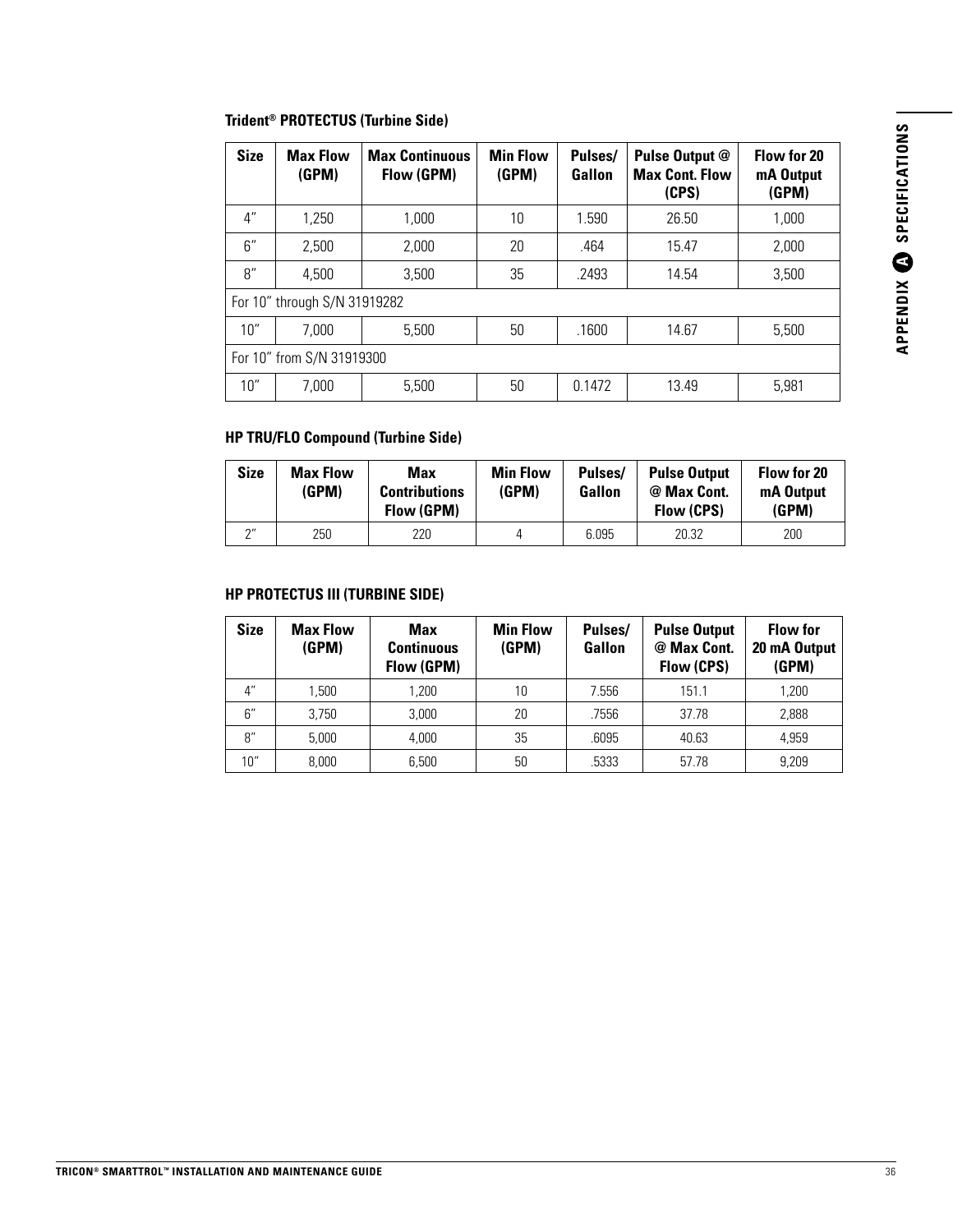## APPENDIX C SPECIFICATIONS **A SPECIFICATIONSAPPENDIX**

#### **TRU/MAG HIGH FREQUENCY OUTPUT/K FACTOR**

| <b>Meter</b><br><b>Size</b> | <b>Pulses per Gallon</b> | <b>Pulses per Liter</b> | <b>Qmax* Gallons</b><br>per Minute | <b>Qmax*</b> Liters<br>per Minute |
|-----------------------------|--------------------------|-------------------------|------------------------------------|-----------------------------------|
| 3"                          | 25.228                   | 6.665                   | 600                                | 2,271                             |
| $4^{\prime\prime}$          | 16.362                   | 4.323                   | 1000                               | 3,780                             |
| 6''                         | 6.307                    | .666                    | 2.400                              | 9.462                             |
| 8''                         | 3.344                    | 0.883                   | 4.400                              | 16.656                            |
| 10"                         | 2.150                    | 0.568                   | 7.000                              | 26,496                            |

*\* Flow rate at 150 Hz max pulse rate.*

#### **TRU/MAG PULSE RATES**

| Signal                |        | TRU/MAG: Current sinking pulse, opto-isolated, co Vdc at 10 mA max                  |                |       |       |  |
|-----------------------|--------|-------------------------------------------------------------------------------------|----------------|-------|-------|--|
|                       |        | TRU/MAG: Pulse output available only with the addition of post-factory output cable |                |       |       |  |
| <b>Pulse Rates</b>    |        | 10 units/pulse (default): 100 units/pulse: 1000 units/pulse: High Frequency         |                |       |       |  |
| <b>High Frequency</b> | ้ว"    |                                                                                     | $\mathsf{R}''$ | Q''   | 10"   |  |
| (pulse/gal)           | 25 228 | 16.362                                                                              | 6.307          | 3.344 | 2.150 |  |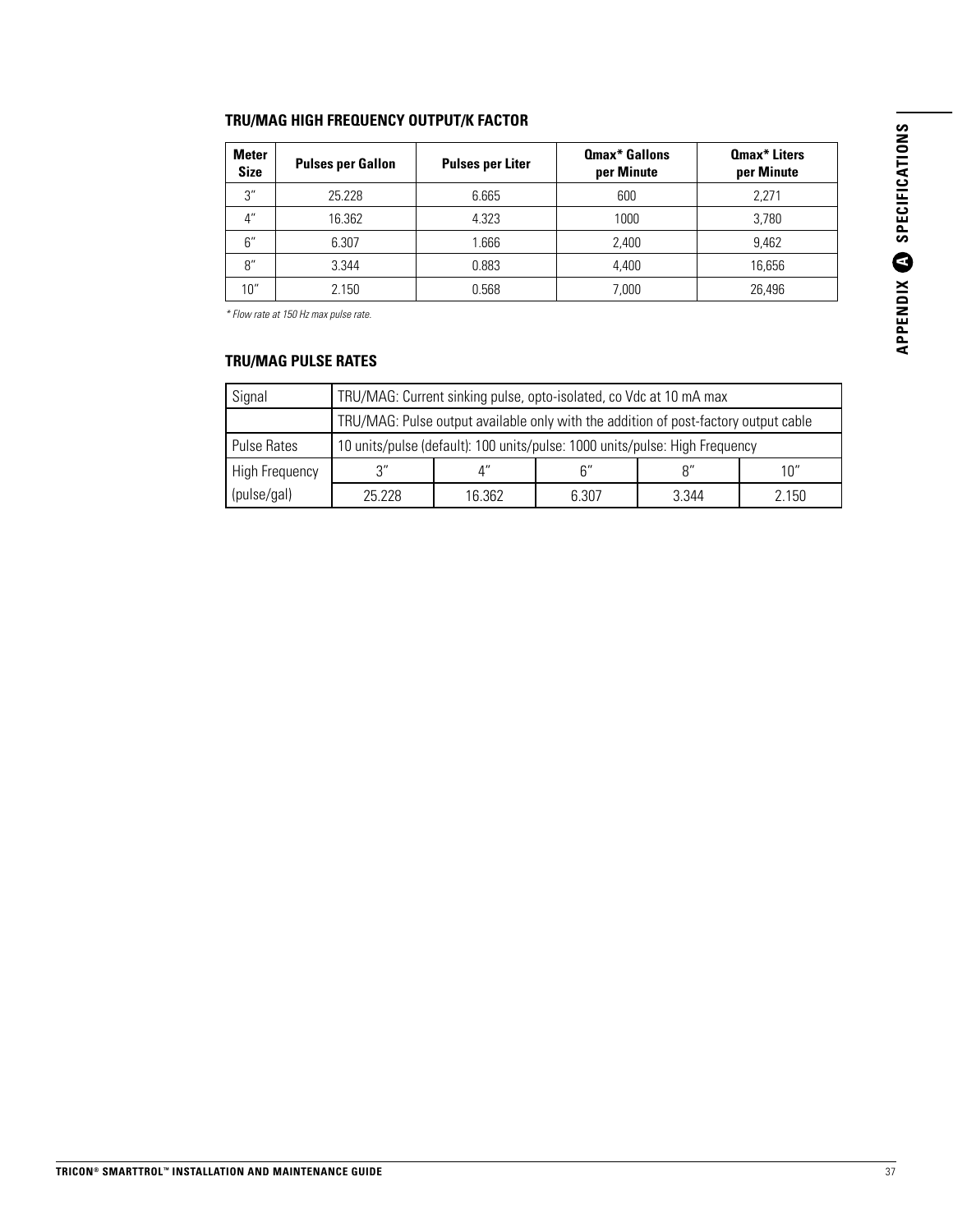#### **APPENDIX <b>B** COMMUNICATIONS PROGRAM

| ' INITIALIZE PROGRAM                                                                       |
|--------------------------------------------------------------------------------------------|
| KEY OFF: CLS: CLOSE                                                                        |
| PRINT, "SAMPLE PROGRAM IN BASIC FOR COMMUNICATING"<br>PRINT                                |
| PRINT, 'WITH NEPTUNE TECHNOLOGY GROUP SmartTrol"                                           |
| LOCATE 10,<br>PRINT, : WRITTEN BY JOHN SMITH                                               |
| PRINT<br>PRINT, "DECEMBER 31, 2002                                                         |
| LOCATE 20,<br>PRINT," *** PROGRAM WILL CONTINUE MOMENTARILY ***                            |
|                                                                                            |
| 'FIRST SCREEN HELD FOR 8 SECONDS, THEN PROGRAM PROCEEDS.                                   |
| $OLDSEC = VAL (MID$(TIME$, 7, 2))$                                                         |
| $SEC = VAL (MIDS (TIME$, 7, 2))$                                                           |
| IF OLDSEC>51 THEN IF SEC <then sec="SEC+60&lt;/td"></then>                                 |
| IF SEC-OLDSEC<8 THEN 180                                                                   |
| <b>CLS</b>                                                                                 |
| PRINT" THIS PROGRAM IS INTENDED FOR DEMONSTRATION PURPOSES ONLY. NEPTUNE<br>PRINT          |
| PRINT" TECHNOLOGY GROUP IS NOT LIABLE FOR ERRORS OF OMISSION OR COMMISSION SHOULD<br>PRINT |
| PRINT" THE PROGRAM BE USED FOR OTHER THAN INTENDED PURPOSES.<br><b>QUESTION MAY BE</b>     |
| PRINT                                                                                      |
| PRINT" FORWARDED TO: NEPTUNE TECHNOLOGY GROUP INC                                          |
| PRINT                                                                                      |
| PRINT' REPAIR DEPARTMENT                                                                   |
| PRINT                                                                                      |
| PRINT" ROUTE 229 SOUTH                                                                     |
| PRINT                                                                                      |
| PRINT" TALLASSEE, AL 36078                                                                 |
| PRINT                                                                                      |
| PRINT" PHONE 1-800-645-1892 OR 334-283-6555                                                |
| LOCATE 20                                                                                  |
| PRINT" PRESS ENTER WHEN READY TO PROCEED                                                   |
| IF INKEY\$ $\sim$ CHR\$ (13) THEN 390                                                      |

' SELECT OPERATING PARAMETERS.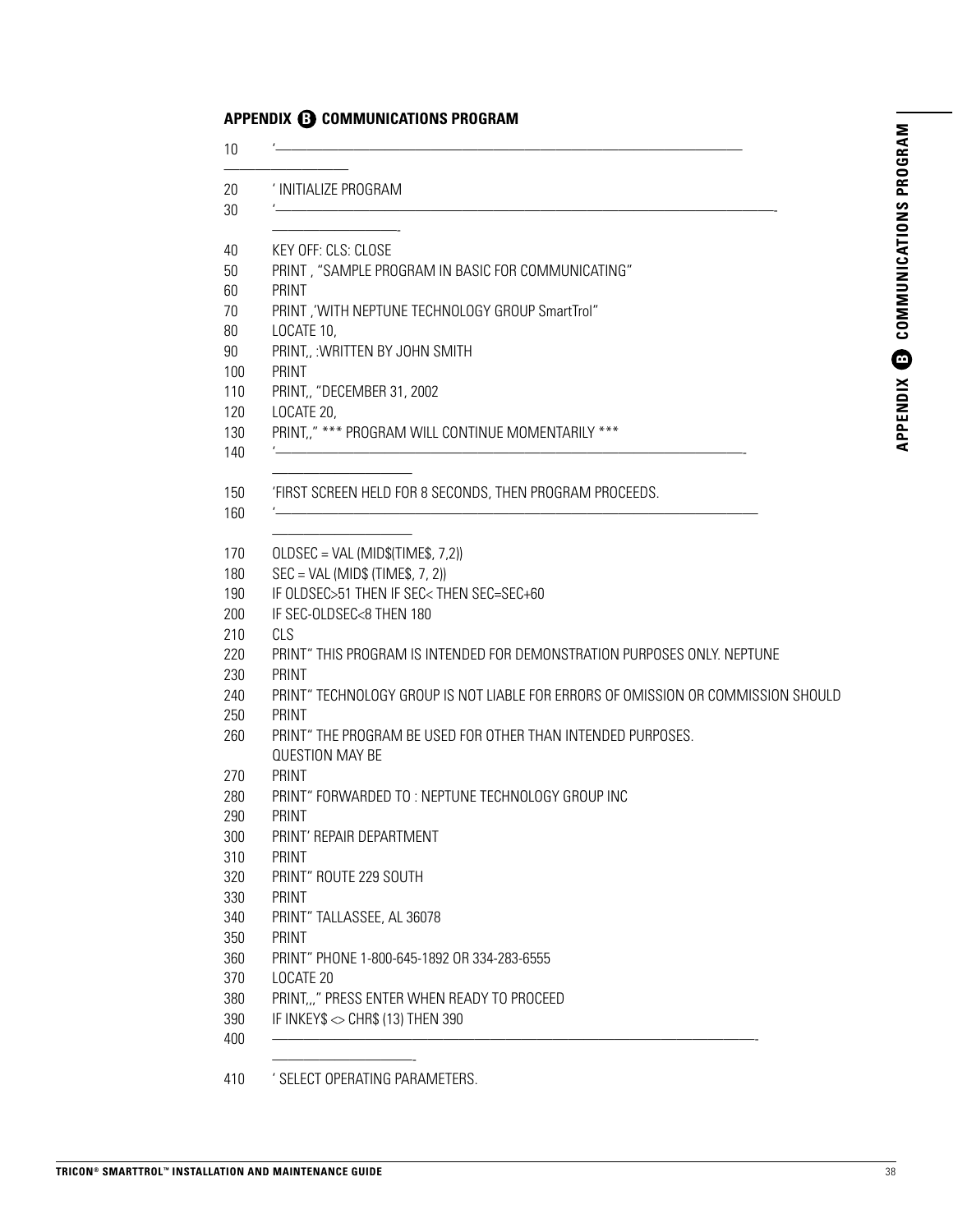| <b>CLS</b>                                                                                                                                                                                                                                                                                           |
|------------------------------------------------------------------------------------------------------------------------------------------------------------------------------------------------------------------------------------------------------------------------------------------------------|
| PRINT, "SmartTrol BASIC COMMUNICATIONS PROGRAM"                                                                                                                                                                                                                                                      |
| LOCATE 7,                                                                                                                                                                                                                                                                                            |
| PRINT "THIS PROGRAM IS USED TO COMMUNICATE WITH THE SmartTrol USING A SERIAL"                                                                                                                                                                                                                        |
| PRINT                                                                                                                                                                                                                                                                                                |
| PRINT "COMMUNICATIONS PORT. PLEASE INPUT THE INFORMATION REQUESTED IN THE "                                                                                                                                                                                                                          |
| PRINT                                                                                                                                                                                                                                                                                                |
| PRINT "FORMANT INDICATER AS YOU ARE PROMPTED. THE VALUES YOU WILL PROVIDE"                                                                                                                                                                                                                           |
| PRINT                                                                                                                                                                                                                                                                                                |
| PRINT "CONTROL THE PROGRAM SETUP AND OUTPUT."                                                                                                                                                                                                                                                        |
| LOCATE 17,                                                                                                                                                                                                                                                                                           |
| PRINT ,, "PRESS ENTER WHEN READY TO PROCEED"                                                                                                                                                                                                                                                         |
| 'PROGRAM WILL NOT CONTINUE UNTIL ENTER IS PRESSED.                                                                                                                                                                                                                                                   |
|                                                                                                                                                                                                                                                                                                      |
| IF INKEY\$<> CHR\$ (13) THEN 580                                                                                                                                                                                                                                                                     |
| "CONFIGURE COMMUNICATIONS PORT<br>$^{\prime\prime}$                                                                                                                                                                                                                                                  |
| CLS                                                                                                                                                                                                                                                                                                  |
| PRINT "ENTER SmartTrol UNIT NUMBER"                                                                                                                                                                                                                                                                  |
| LOCATE 4,                                                                                                                                                                                                                                                                                            |
| INPUT "(NUMBER MUST RANGE BETWEEN 1 AND 15)", UN\$                                                                                                                                                                                                                                                   |
| ' FORCE CHOICE TO BE ONLY WHAT IS OFFERED.                                                                                                                                                                                                                                                           |
| IF VAL (UN\$) = 1 OR VAL (UN\$) = 2 OR VAL (UN\$) = 3 OR VAL (UN\$) = 4 OR VAL (UN\$) = 5 OR<br>VAL (UN\$)= 4 OR VAL (UN\$)=7 OR VAL (UN\$)=8 OR VAL (UN\$)= 9 OR VAL (UN\$)= 10<br>OR VAL (UN\$)=11 OR VAL (UN\$)=12 OR VAL (UN\$)=13 OR VAL (UN\$)=14 OR VAL (UN\$)=15 THEN 730<br><b>ELSE 700</b> |
| LOCATE 4,                                                                                                                                                                                                                                                                                            |
| PRINT STRING\$ (79,32)                                                                                                                                                                                                                                                                               |
| GOTO 640                                                                                                                                                                                                                                                                                             |
| LOCATE <sub>7</sub>                                                                                                                                                                                                                                                                                  |
| PRINT "ENTER COMMUNICATIONS PORT NUMBER"                                                                                                                                                                                                                                                             |
| LOCATE 10                                                                                                                                                                                                                                                                                            |
| INPUT "(1 OR 2) "                                                                                                                                                                                                                                                                                    |
| IF VAL (PORT\$) = 1 OR VAL (PORT\$) = 2 THEN 810<br><b>ELSE 780</b>                                                                                                                                                                                                                                  |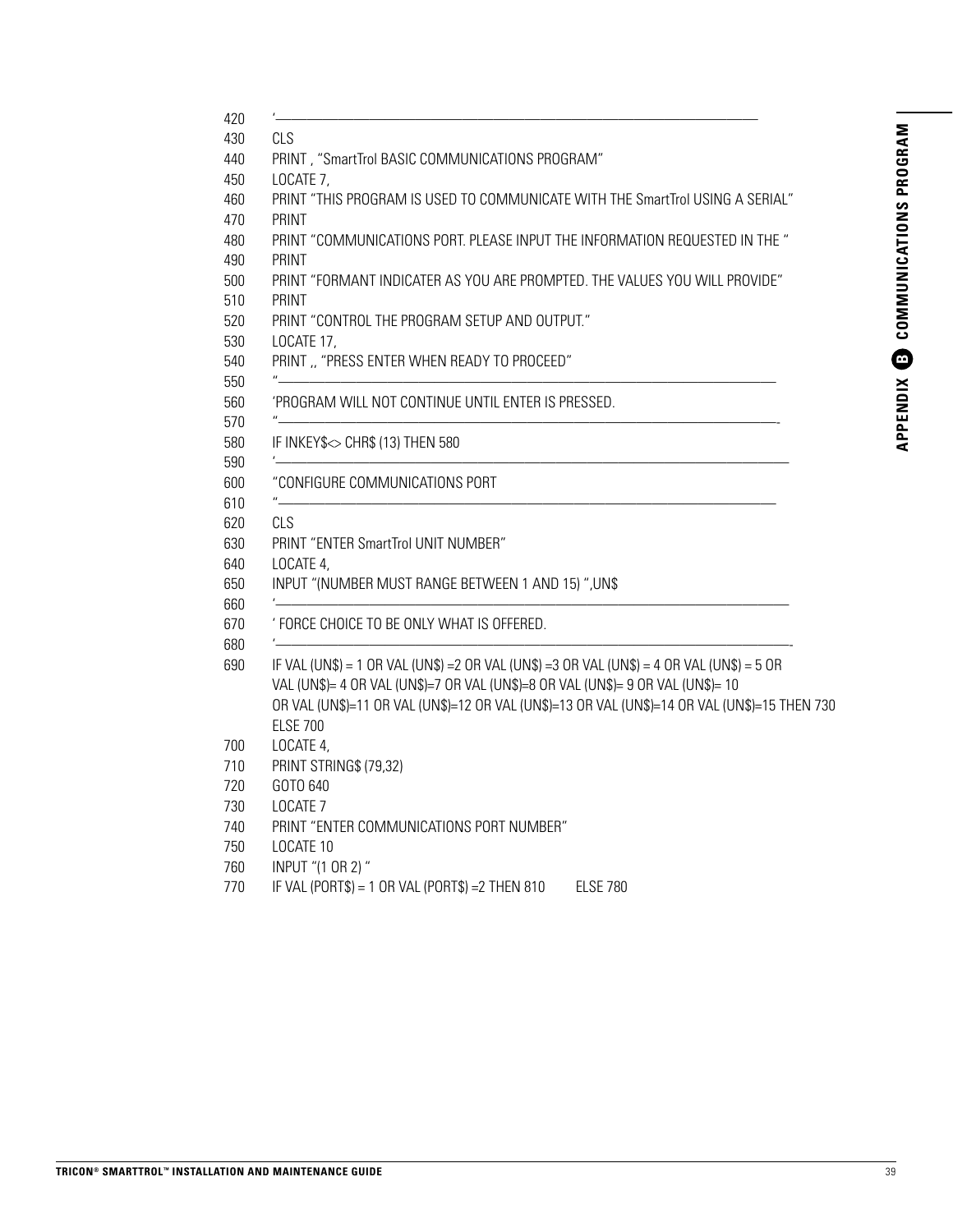- LOCATE 10,
- PRINT STRING\$ (79,32)
- GOTO 750
- LOCATE 13,
- PRINT "ENTER COMMUNICATIONS BAUD RATE"
- LOCATE 16,
- INPUT "(300, 600 1200, 2100, 4800, OR 9600) ",BAUDRATE\$
- IF VAL (BAUDRATE\$)= 300 OR VAL (BAUDRATE\$) = 600 OR VAL (BAUDRATE\$) = 1200 OR VAL (BAUDRATE\$) = 2400 OR VAL (BAUDRATE\$) OR VAL (BAUDRATE\$) = 4800 OR VAL (BAUDRATE\$) = 9600 THEN 890 ELSE 860
- LOCATE 16,
- PRINT STRING\$ (79,32)
- GOTO 830
- LOCATE 19,
- PRINT "ENTER PARITY"
- LOCATE 22,
- INPUT "E(ven), O(dd), S(pace), M(ark) "PARITY\$
- IF PARITY\$ = "E' OR PARITY\$ = "O" OR PARITY\$ = "S" OR PARITY\$ = "M" THEN 970 ELSE 940
- LOCATE 22
- PRINT STRING\$ (79, 32)
- GOTO 910
- COMFIL\$ = "CPM"+ PORT\$ + ":"+ BAUDRATE\$ + "," + PARITY\$ + ", 7"
- ———————————————————————————————————
- 'OPEN COMMUNICATIONS FILE WITH SELECTED VALUES
- '——————————————————————————————————
- OPEN COMFIL\$ AS #1
- CLS
- PRINT, "REMEMBER TO PROGRAM SmartTrol TO THESE SETTINGS"
- LOCATE 4,
- PRINT "UNIT NUMBER = "UN\$
- LOCATE 7,
- PRINT "BAUD RATE = "BAUDRATE\$
- LOCATE 10,
- PRINT "PARITY = "PARITY\$
- LOCATE 13,
- PRINT,, "PRESS ENTER WHEN READY TO PROCEED"
- 1120 IF INKEY\$  $\diamond$  CHR\$ (13) THEN 1120
- CLS
- PRINT "YOU MUST NOW SELECT WHAT THE SmartTrol WILL DO. A MENU WILL BE"
- PRINT
- PRINT "PRESENTED AND YOU MAY MAKE YOUR CHOICES. NOTE SOME CHOICES WILL"
- PRINT
- PRINT "REQUIRE YOU TO ENTER SOME NUMERIC VALUE."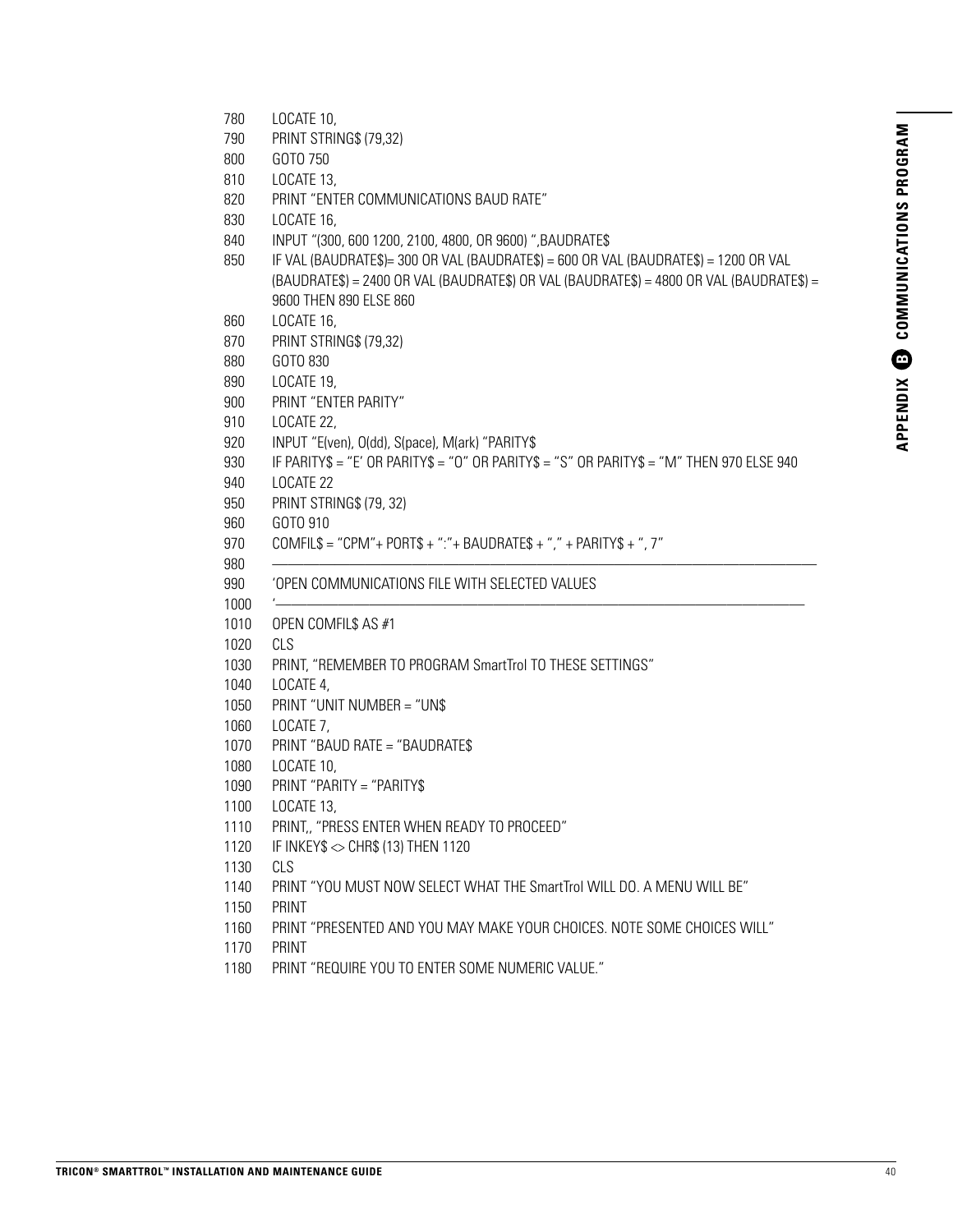| LOCATE 9,<br>PRINT, "PRESS ENTER WHEN READY TO PROCEED"                                                                                |
|----------------------------------------------------------------------------------------------------------------------------------------|
| IF INKEY\$ <> CHR\$ (13) THEN 1210                                                                                                     |
| $DC = 0$ : $DR = 0$ : $DT = 0$ : $PA = 0$ : $PB = 0$ : $PAS = 0$ : $PANS\$ = "0" : $PBS = 0$ : $PBSN\$ = "0"                           |
| CLS                                                                                                                                    |
|                                                                                                                                        |
| 'PRESET MENU OF SOME SmartTrol COMMANDS. CHOICES WHICH REQUIRE ADDITIONAL<br>INPUTS ONLY REQUEST INPUT WHEN THOSE CHOICES ARE SELECTED |
| PRINT "STATUS I NUMBER I COMMAND"                                                                                                      |
|                                                                                                                                        |
| IF DC= 0 THEN PRINT "111 TRANSMIT COUNT (TOTAL)" ELSE PRINT " * 11                                                                     |
| 1 TRANSMIT COUNT (TOTAL)"                                                                                                              |
| IF DR= 0 THEN PRINT "121 TRANSMIT RATE" ELSE PRINT " * 121                                                                             |
| <b>TRANSMIT RATE"</b>                                                                                                                  |
| IF DT=0 THEN PRINT "131 TRANSMIT GRAND TOTAL" ELSE PRINT " * 1                                                                         |
| 31 TRANSMIT GRAND TOTAL"                                                                                                               |
| IF PA= 0 THEN PRINT "141 TRANSMIT PRESET A" ELSE PRINT " * 141                                                                         |
| TRANSMIT PRESET A"                                                                                                                     |
| IF PAS = 0 THEN PRINT "151 LOAD PRESET A WITH " PASN\$ ELSE PRINT "                                                                    |
| * 151 LOAD PRESET A WITH "PASN\$                                                                                                       |
| IF PB= 0 THEN PRINT "161 TRANSMIT PRESET B " ELSE PRINT " * 16                                                                         |
| 1 TRANSMIT PRESET B"                                                                                                                   |
| IF PBS = 0 THEN PRINT "171 LOAD PRESET B WITH " PBSN\$ ELSE PRINT                                                                      |
| " * 171 LOAD PRESET B WITH "PBSN\$                                                                                                     |
|                                                                                                                                        |
| PRINT "NOTE: * = SELECTED, BLANK = NOT SELECTED"                                                                                       |
| LOCATE 23,                                                                                                                             |
| INPUT "DO YOU WISH TO MAKE CHANGES TO ANY STATUS (Y= YES, N= NO)"; Y\$                                                                 |
| IF Y\$= "n" OR Y\$="NO" OR Y\$= "no" OR Y\$= "N" THEN 1800                                                                             |
| IF Y\$ = "y" OR Y\$= "yes" OR Y\$= "Y" OR Y\$ = "YES" THEN 1450 ELSE 1420                                                              |
| LOCATE 23,                                                                                                                             |
| PRINT STRING\$ (79, 32)                                                                                                                |
| GOTO 1380                                                                                                                              |
| LOCATE 23,                                                                                                                             |
| PRINT STRING\$ (79, 32)                                                                                                                |
| LOCATE 23,<br>INPUT "WHICH ITEM DO YOU WISH TO CHANGE"; ITEM %                                                                         |
| IF ITEM% <> 1 THEN 1520                                                                                                                |
| IF ITEM% = 1 THEN IF DC=0 THEN DC=1 ELSE DC=0                                                                                          |
|                                                                                                                                        |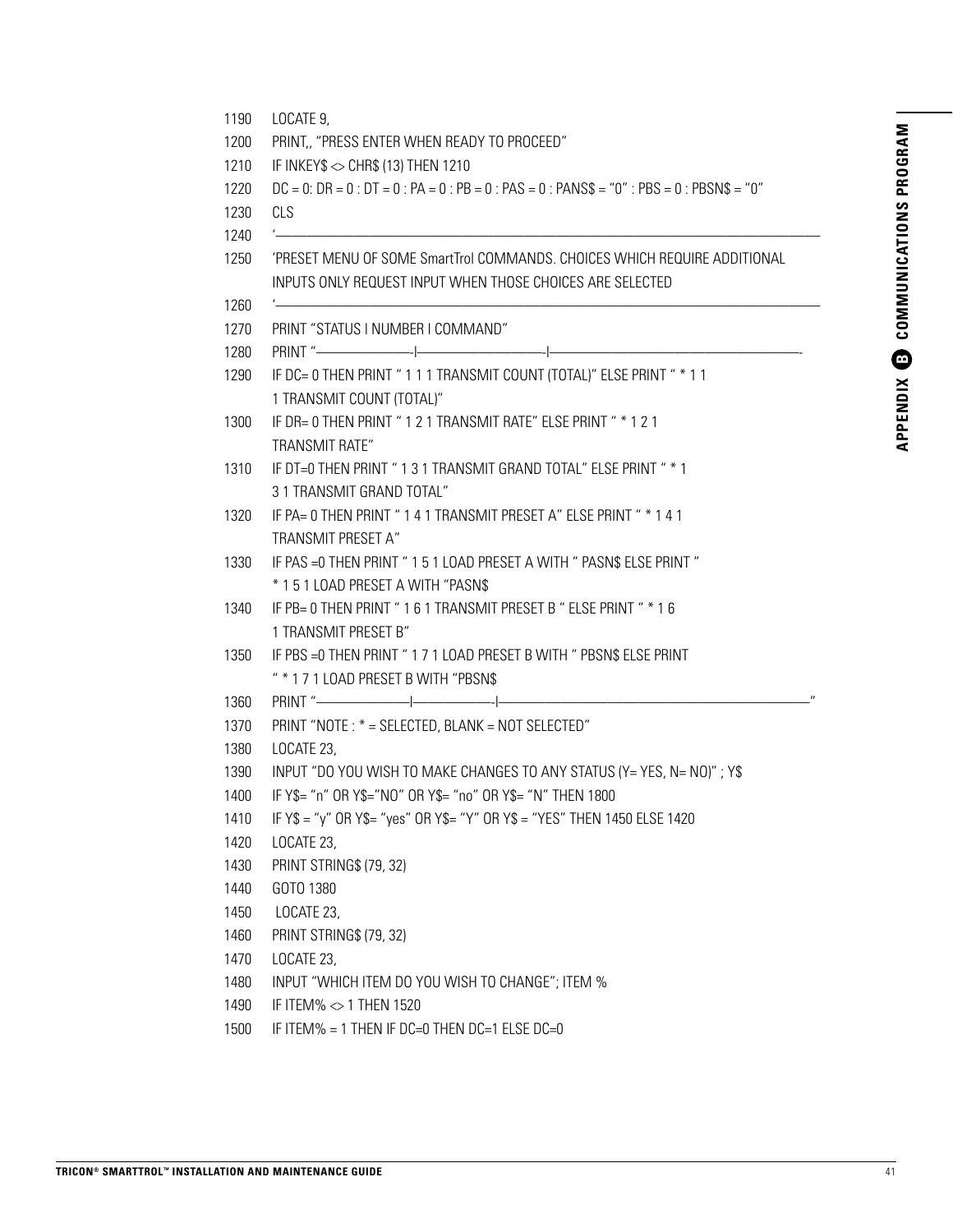- 1510 IF ITEM% = 1 THEN 1230
- 1520 IF ITEM% <> 2 THEN 1550
- 1530 IF ITEM% = 2 THEN IF DR=0 THEN DR= 1 ELSE DR=0
- 1540 IF ITEM% = 2 THEN 1230
- 1550 IF ITEM% <> 3 THEN 1580
- 1560 IF ITEM% = 3 THEN IF DT=0 THEN DT=1 ELSE DT =  $0$
- 1570 IF ITEM%= 3 THEN 1230
- 1580 IF ITEM% <> 4 THEN 1610
- 1590 IF ITEM% =4 THEN IF PA=0 THEN PA=1 ELSE PA=0
- 1600 IF ITEM%= 4 THEN 1230
- 1610 IF ITEM% <> 5 THEN 1690
- 1620 IF ITEM%= 5 THEN IF PAS=0 THEN PAS=1 ELSE PAS-0
- 1630 IF ITEM% = 5 THEN 1640
- 1640 LOCATE 23,
- 1650 PRINT STRING\$ (79, 32)
- 1660 LOCATE 23,
- 1670 INPUT "LOAD WITH WHAT VALUE (PRESS ENTER IF DESELECTING 5) ", PASN\$
- 1680 GOTO 1230
- 1690 IF ITEM% <> 6 THEN 1720
- 1700 IF ITEM% = 6 THEN IF PB=0 1 ELSE PB=0
- 1710 IF ITEM% = 6 THEN 1230
- 1720 IF ITEM% >7 THEN 1230
- 1730 IF ITEM% = 7 THEN IF PBS=0 THEN PBS=1 ELSE PBS=0
- 1740 IF ITEM% = 7 THEN 1750
- 1750 LOCATE 23,
- 1760 PRINT STRING\$ (79, 32)
- 1770 LOCATE 23,
- 1780 INPUT "LOAD WITH WHAT VALUE (PRESS ENTER IF DESELECTING 7) ", PBSN\$
- 1790 GOTO 1230
- 1800 CLS
- 1810 PRINT "COMMUNICATIONS ARE BEING OPENED WITH THESE PARAMETERS:"
- 1820 LOCATE 4,
- 1830 PRINT ,, COMFIL\$
- 1840 '——————————————————————————————————-
- 1850 "SEND A CARRIAGE RETURN TO CLEAR THE SmartTrol (ASCII 13). POLL SmartTrol TO ACTIVATE COMMUNICATIONS.
- 1860 "SEND SELECTED COMMANDS. SUPPRESS UNWANTED CARRIAGE RETURNS BY ENDING PRINT STATEMENT WITH A SEMICOLON.
- 1870 '———————————————————————————————————
- 1880 PRINT #1, CHR\$ (13) ;
- 1890 PRINT #1, "D" = UN\$ + CHR\$ (32);
- 1900 '———————————————————————————————————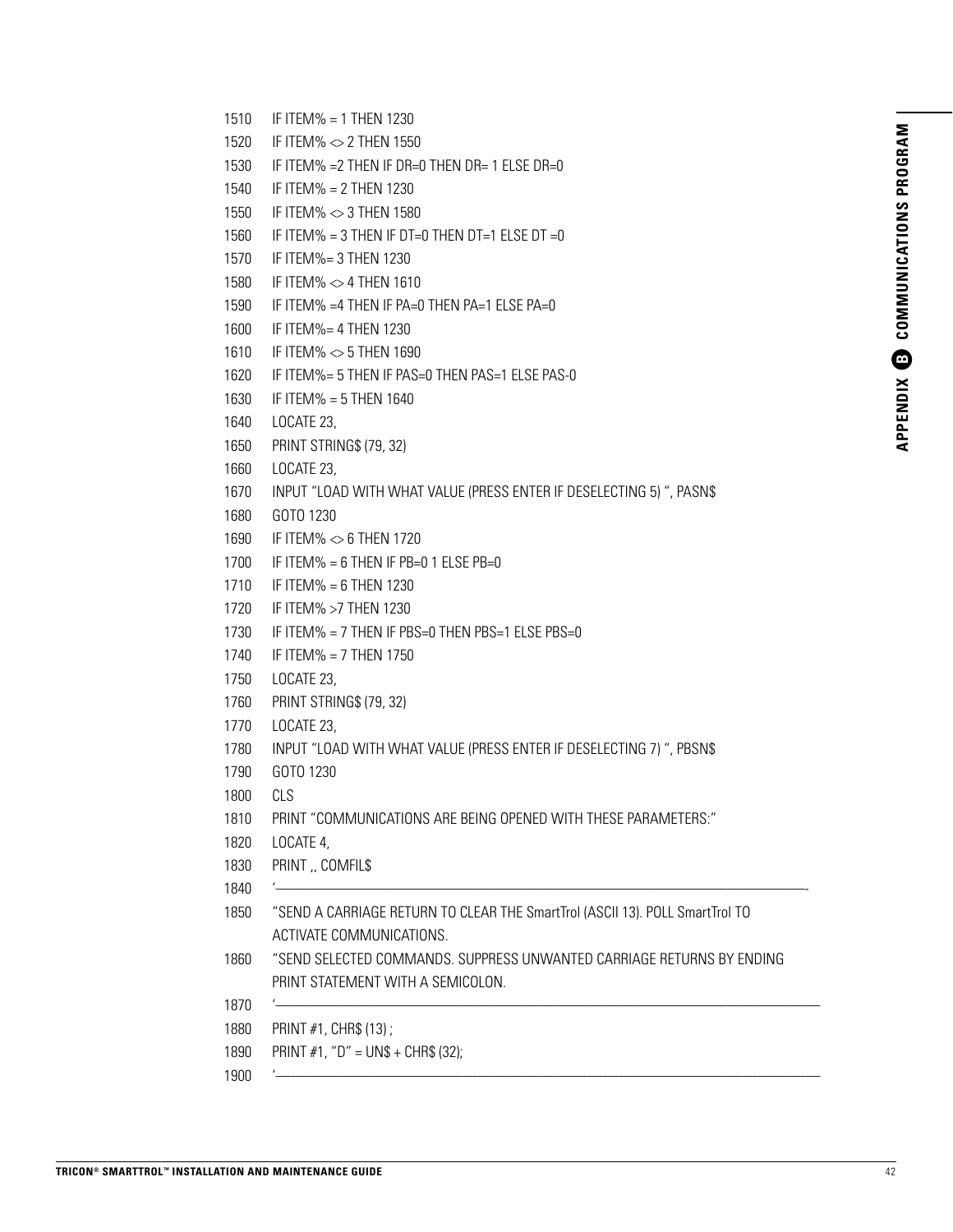- 1910 ' ENTER ROUTINE THAT DETERMINES THE CURRENT SECOND OF TIME AND HOLDS THE PROGRAM UNTIL SECONDS CHANGE TWICE. THE HOLD OF 1 TO 2 SECONDS ALLOWS SmartTrol TO RECEIVE AND ECHO BACK COMPUTER COMMAND.
- 1920 '———————————————————————————————————
- 1930 SEC=VAL (MIND\$ (TIME\$, 7, 2))
- 1940 IF SEC = VAL (MID\$ (TIME\$, 7, 2)) THEN 1940
- 1950 SEC=VAL (MID\$ (TIME\$, 7,2))
- 1960 IF SEC=VAL (MID\$ (TIME\$, 7, 2)) THEN 1960
- 1970 '————————————————————————————————————-
- 1980 'IF THE COMMUNICATIONS BUFFER IS NOT EMPTY, PUT ALL THE CHARACTERS RECEIVED INTO A VARIABLE STRING AND PRINT THE STRING TO SCREEN. IF BUFFER IS EMPTY PROGRAM ASSUMES COMMUNICATIONS FAILURE AND PROCEEDS ACCORDINGLY.
- 1990 '—————————————————————————————————
- 2000 IF LOC(1) > 0 THEN 2170
- 2010 IF LOC (1) = 0 THEN 2020
- 2020 CLS
- 2030 PRINT " COMMUNICATIONS FAILURE. RECHECK PROGRAMMING VALUES. ENSURE SmartTrol
- 2040 PRINT "IS SET TO COMMUNICATION PROGRAM VALUES. CHECK WIRING.
- 2050 LOCATE 10,
- 2060 R\$= "X"
- 2070 INPUT" DO YOU WANT TO RESTART (Y=YES, N=NO)" ; R\$
- 2080 IF RS="Y" THEN 430 : IF R\$= "N" THEN 2090
- 2090 LOCATE 10,
- 2100 PRINT STRINGS (79, 32)
- 2110 LOCATE 10,
- 2120 INPUT" DO YOU WANT TO QUIT (Y=YES, N= NO)"; S\$
- 2130 IF S\$= "Y" THEN 2580 : IF S\$="N" THEN 2140
- 2140 LOCATE 10,
- 2150 PRINT STRING\$ (79, 32))
- 2160 GOTO 2050
- 2170 A\$= INPUT\$ (LOC (1), #1)
- 2180 PRINT A\$
- 2190 '————————————————————————————————————-
- 2200 ' SEND THE SmartTrol ALL PREVIOUSLY SELECTED COMMANDS AND VALUES. USE SMALL SOFTWARE PAUSES BETWEEN EACH COMMAND TRANSMITTED.
- 2210 '———————————————————————————————————
- 2220 IF DC=1 THEN PRINT #1, "DC: + CHR\$ (32);
- 2230 IF DC=1 THEN 2240 ELSE 2250
- 2240 FOR I=1 TO 100 : NEXT
- 2250 IF DR + 1 THEN PRINT #1, "DR" + CHR\$ (32);
- 2260 IF DR = 1 THEN 2270 ELSE 2280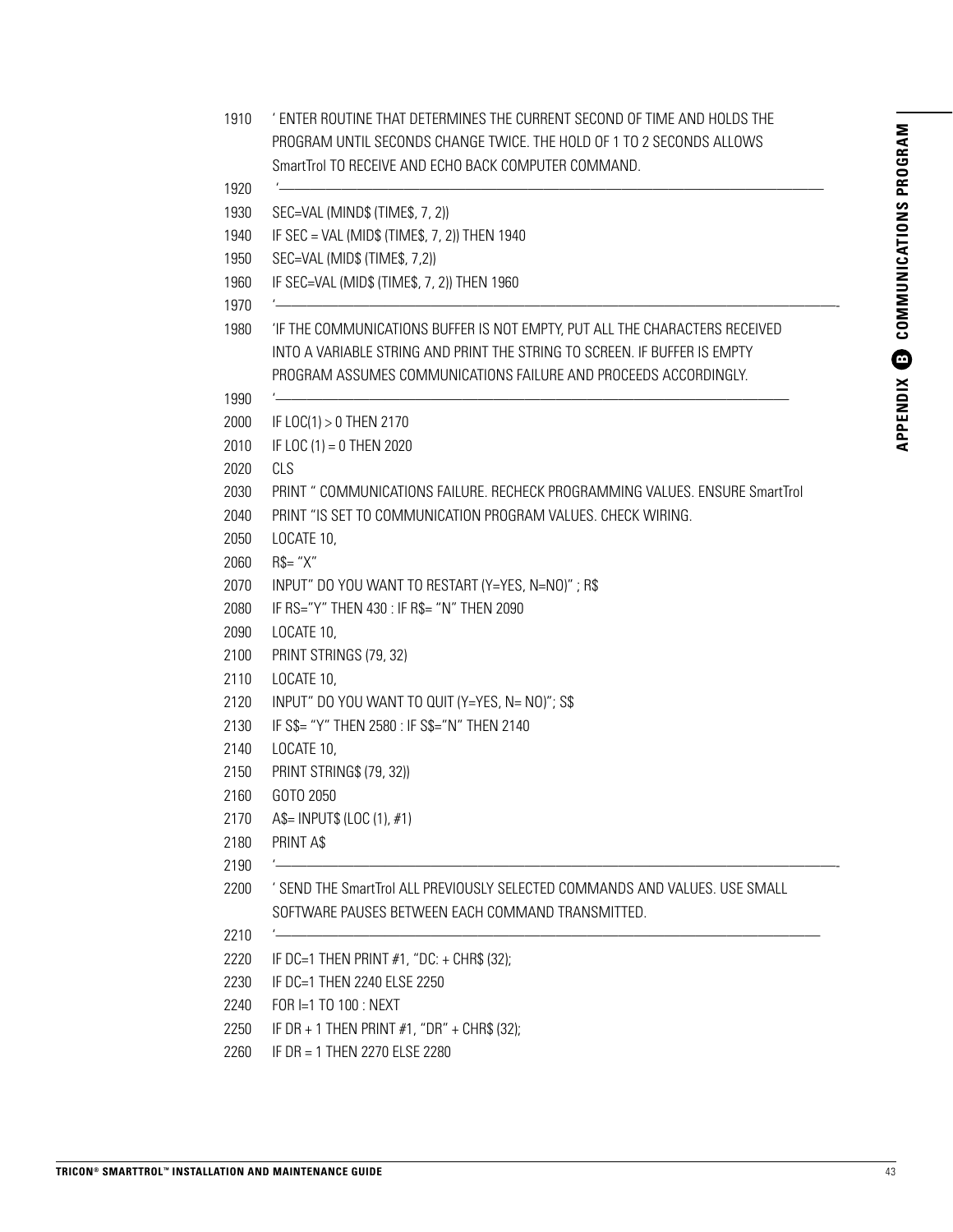- 2270 FOR I=1 TO 100 : NEXT
- 2280 IF DT= 1 THEN PRINT #1, "DT" + CHR\$ (32);
- 2290 IF DT =1 THEN 2300 ELSE 2310
- 2300 FOR I=1 TO 100 : NEXT
- 2310 IF PA=1 THEN PRINT # 1, "PA" + CHR\$ (32);
- 2320 IF PA =1 THEN 2230 ELSE 2340
- 2330 FOR I=1 TO 100: NEXT
- 2340 IF PAS = 1 THEN PRINT # 1, "PA " + PASN\$ + CHR\$ (32) ;
- 2350 IF PAS = 1 THEN 2360 ELSE 2370
- 2360 FOR I=1 TO 100 : NEXT
- 2370 IF PB = 1 THEN PRINT # 1, "PB" + CHR\$ (32);
- 2380 IF PB = 1 THEN 2390 ELSE 2400
- 2390 FOR I=1 TO 100: NEXT
- 2400 IF PBS = 1 THEN PRINT  $# 1$ , "PB" + PBSN\$ + CHR\$ (32);
- 2410 IF PBS = 1 THEN 2420 ELSE 2460
- 2420 FRO I= 1 TO 100: NEXT
- 2430 '——————————————————————————————————
- 2440 ' END SmartTrol COMMAND STRING WITH CARRIGE RETURN FOR SmartTrol PROCESSING
- 2450 '————————————————————————————————————
- 2460 PRINT # 1, CHR\$ (13);
- 2470 SEC=VAL (MID\$ (TIME\$, 7, 2))
- 2480 IF SEC =VAL (MID\$ (TIME\$, 7, 2)) THEN 2480
- 2490 SEC= VAL (MID\$(TIME\$, 7,2))
- 2500 IF SEC= VAL (MID\$ (TIME\$, 7, 2)) THEN 2500
- 2510 IF LOC(1) > 0 THEN 2520
- 2520 A\$=INPUT\$(LOC(1), #1)
- 2530 PRINT A\$
- 2540 INPUT" ARE YOU THROUGH (Y=YES, N= NO) ";R\$
- 2550 IF R\$="N" THEN 2570
- 2560 IF R\$="Y" THEN 2580
- 2570 GOTO 1230
- 2580 CLOSE
- 2590 END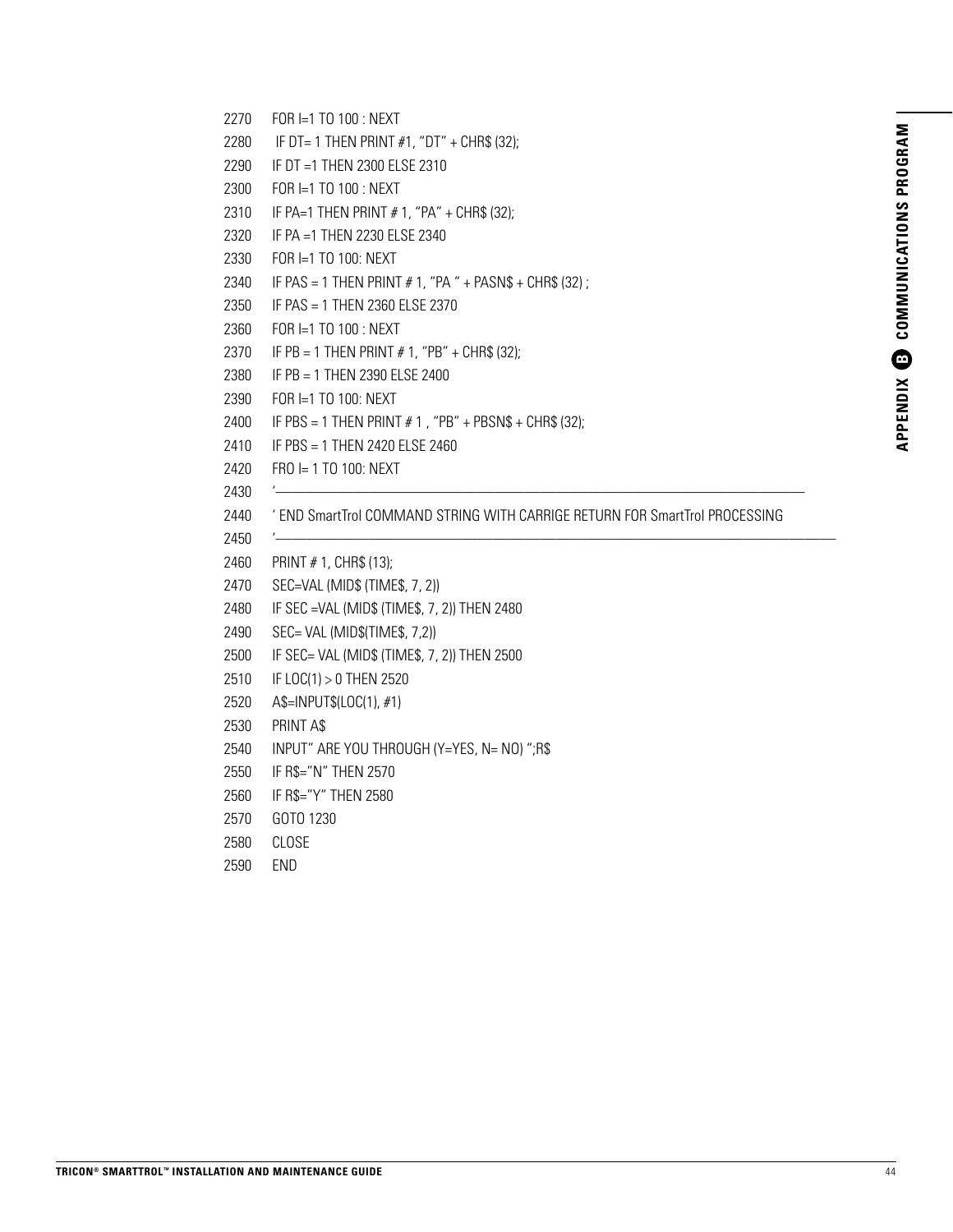#### **APPENDIX @ TRICON®/S**

#### **Performance Data**

Available switch closure rates

|                         |   |              | GAL., IMP. GAL., OR<br><b>LITRES (*)/CONTACT</b> |        |   |        | <b>CU. FT./CONTACT</b> |      |        |   | <b>CU. METERS/CONTACT</b> |     |              |
|-------------------------|---|--------------|--------------------------------------------------|--------|---|--------|------------------------|------|--------|---|---------------------------|-----|--------------|
| <b>METER</b>            |   | 10           | 100                                              | 1000   |   | 10     | 100                    | 1000 | 0.1    |   | 10                        | 100 | 1000         |
| $\frac{5}{8}$ "-1"T-10  | Υ | v            | ν                                                |        | v | Υ      | ٧                      |      |        |   |                           |     |              |
| $1\frac{1}{2}$ "-2"T-10 |   | $\checkmark$ | ν                                                | V      | ν | ν      | v                      | Υ    |        |   |                           |     |              |
| $1\frac{1}{2}$ -4"HPT   |   | ν            | ν                                                | ٧      |   | v      | v                      | ٧    |        |   |                           |     |              |
| $1\frac{1}{2}$ -6"HPT   |   |              |                                                  |        |   |        |                        |      | $\vee$ | ν | ν                         | ν   |              |
| $6"$ -10"HPT            |   |              | v                                                | $\vee$ |   | $\vee$ | v                      | ٧    |        |   |                           |     |              |
| 8"-10"HPT               |   |              |                                                  |        |   |        |                        |      |        |   | v                         | ν   | $\checkmark$ |

\*Units of Litres per contact not available for 11 ⁄2"-10" HPT.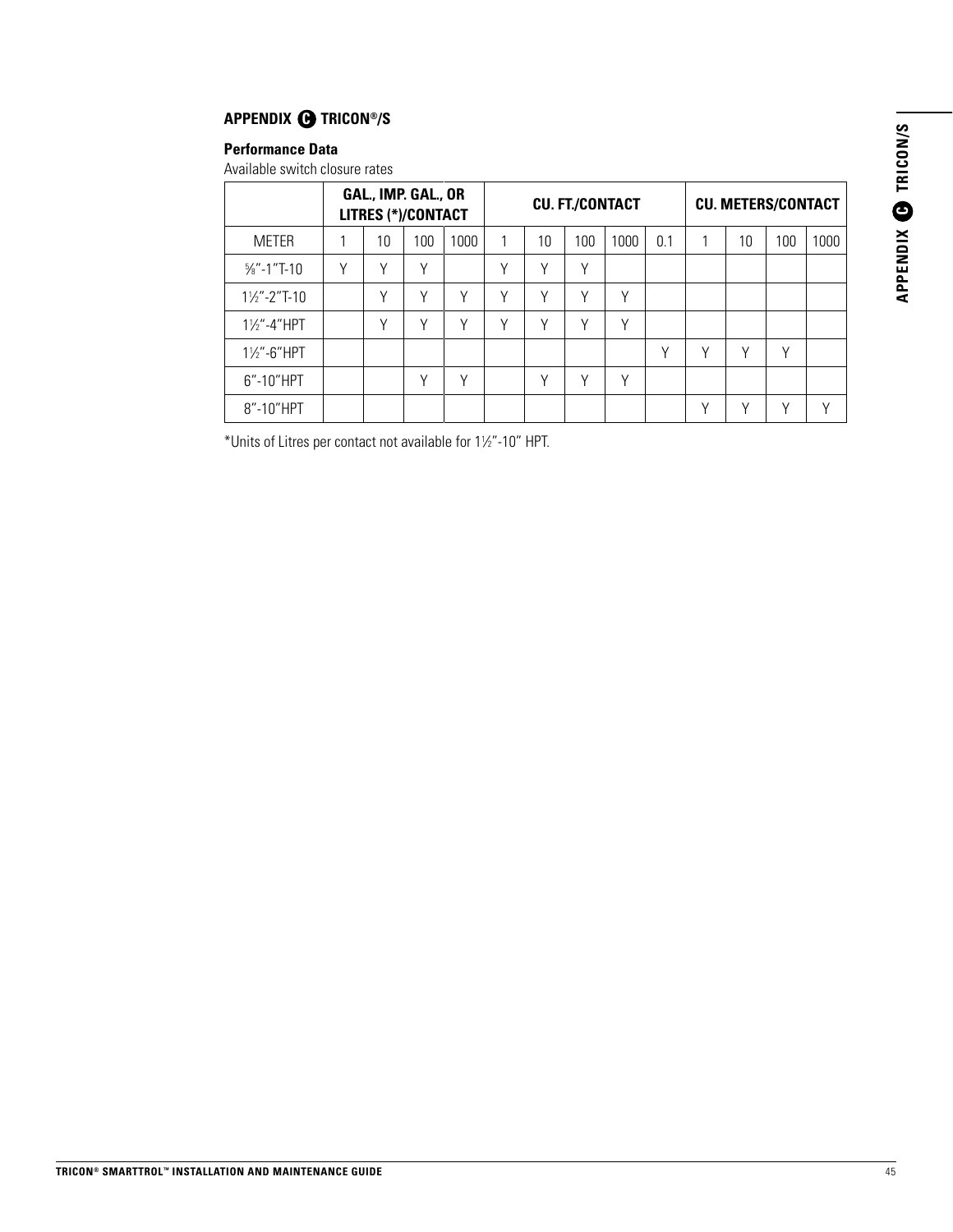#### **APPENDIX D REGISTER TRACKING**

#### **Making The Total Agree With The Register**

After programming the SmartTrol with the appropriate K Factor and operating parameters, you may set the SmartTrol so that the value of Total agrees with the current quantity indicated on the meter register. However, the meter must be static for the duration of the following procedure. Either stop the flow through the meter or remove the register from the meter until the procedure is complete. Note the current register reading.

#### **Overview of Procedure:**

- Set the SmartTrol to Set to Preset (count down mode)
- Set Preset A to register reading value
- Reset to Preset by depressing "CLR" key
- Reset the SmartTrol to Reset to Zero (count up mode)

#### **Preparing the SmartTrol to accept the current register reading.**

| <b>PRESS</b> | <b>DISPLAY</b>                             |  |  |
|--------------|--------------------------------------------|--|--|
| D            | MENU (Displays 1 second)                   |  |  |
|              | DFV TYP <sub>V</sub>                       |  |  |
| ENT          | <b>RTv CNTv</b>                            |  |  |
| D            | K FACT A (Displays1 second)                |  |  |
|              | ######## (Current Value blinks)            |  |  |
| <b>ENT</b>   | K Fact B (Displays 1 second)               |  |  |
|              | ######## (Current value blinks)            |  |  |
| ENT          | <b>ROv SPv</b>                             |  |  |
|              | Press D for Set to Preset                  |  |  |
| ENT          | AT <sub>v</sub> MAN <sub>v</sub>           |  |  |
|              | Press D for Manual Reset                   |  |  |
| ENT          | DEC LOC                                    |  |  |
| ENT          | SmartTrol returns to normal operating mode |  |  |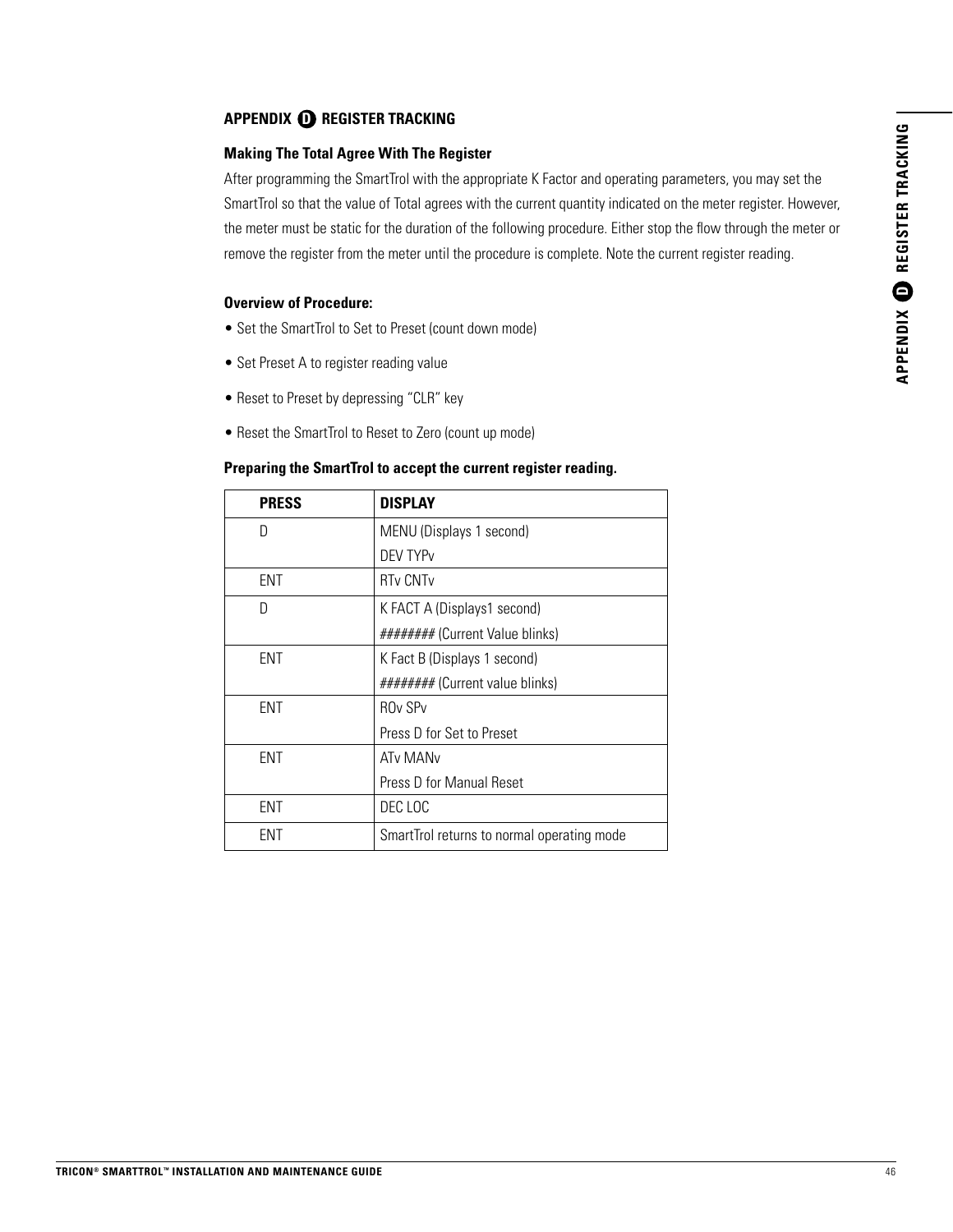#### **Keying in the current register reading.**

| <b>PRESS</b> | <b>DISPLAY</b>                                                         |  |  |
|--------------|------------------------------------------------------------------------|--|--|
|              | PRESET A (Displays 1 second)                                           |  |  |
| А            | ######## (Current value blinks)                                        |  |  |
| <b>PRESS</b> | <b>DISPLAY</b>                                                         |  |  |
| CLR          | Key in the current register reading                                    |  |  |
| <b>ENT</b>   | SmartTrol returns to normal operating mode                             |  |  |
| CLR          | SmartTrol displays the current register reading, but still is in count |  |  |
|              | down mode                                                              |  |  |

#### **Setting the SmartTrol to increment Total keeping pace with the meter register.**

| <b>PRESS</b> | <b>DISPLAY</b>                                                                                                       |
|--------------|----------------------------------------------------------------------------------------------------------------------|
| D            | MENU (Displays 1 second)<br><b>DEV TYPV</b>                                                                          |
| ENT          | <b>RTV CNT<sub>v</sub></b>                                                                                           |
| D            | KFACT A (Displays 1 second)<br>######## (Current value blinks)                                                       |
| <b>ENT</b>   | K FACT B (Displays 1 second)<br>######## (Current value blinks)                                                      |
| ENT          | <b>RO<sub>v</sub></b> SP <sub>v</sub><br>Press B, Reset to 0, and Total will now increase<br>along with the register |
| <b>ENT</b>   | ATv MAN <sub>v</sub>                                                                                                 |
|              | Press D for Manual Reset                                                                                             |
| ENT          | DEC LOC                                                                                                              |
| ent          | SmartTrol returns to normal operating mode                                                                           |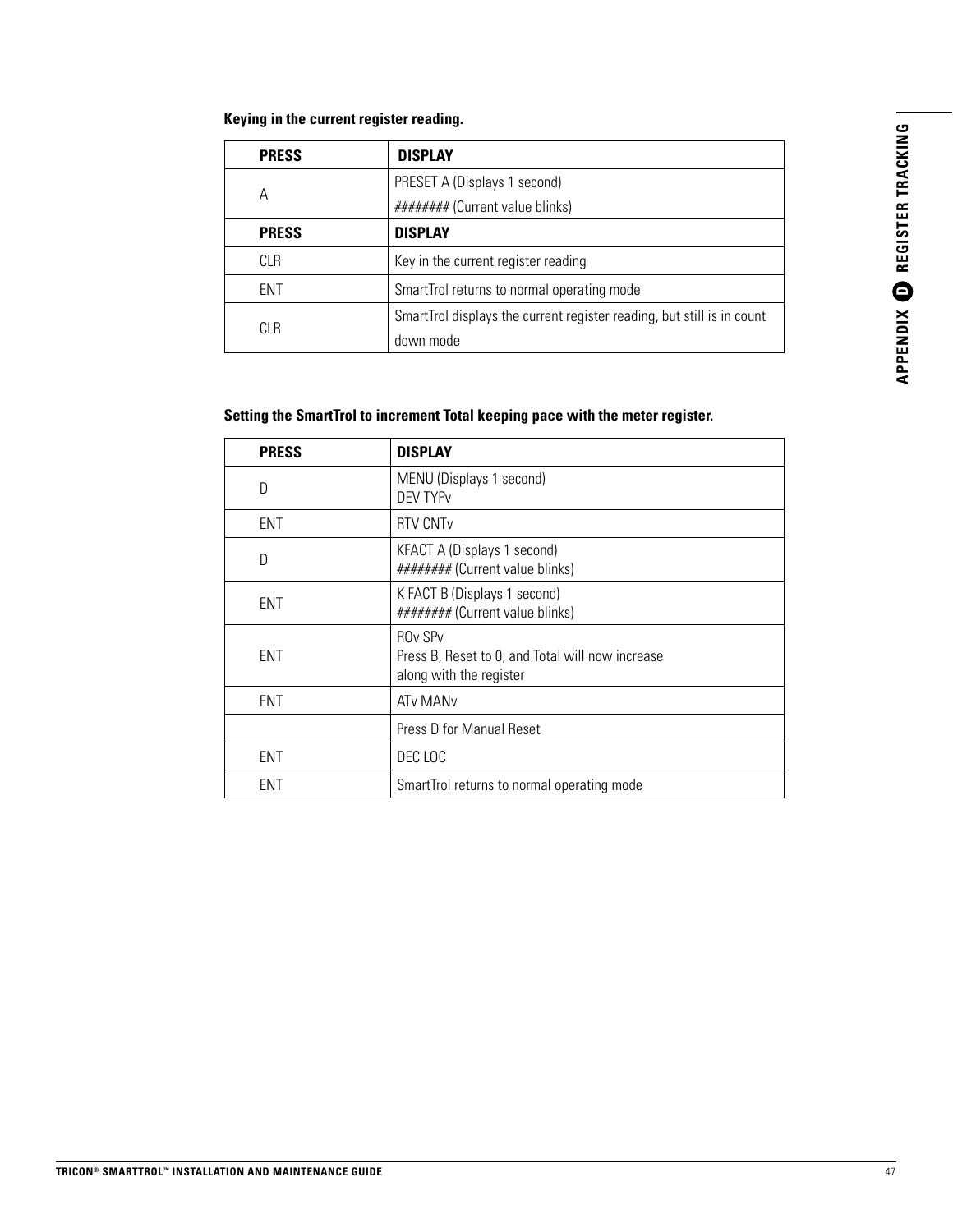Start the flow or reattach the register to the meter. As the register advances, so will Total as displayed on the SmartTrol.

This procedure may need to be performed periodically due to rounding errors in the K Factor. To improve the matching of the percentage difference between Total and the register, the K Factor may be adjusted by the percentage difference between Total and the register reading.

The adjustment is determined by the following formula:

New K Factor = Old K Factor X Current Total - previous Total Current Register - previous Reg.

#### **Example:**

10" Trident Turbine K Factor = .16 Start register reading = 106400 SmartTrol Total reading = 106400

#### **After some period of operation:**

Current register reading = 408000 Current SmartTrol Total = 408257

Applying the formula,

New K Factor = .16 X 408257-106400  $= .1601363$ 408000-106400

Use the value of .1601363 and reset the Counter K Factor using the procedures in Paragraph 10.1. Then repeat the preceding procedure to make Total agree with and track the register reading.

NOTE: After the SmartTrol has been set up with Total tracking the register reading, DO NOT touch CLR when Total is displayed. If you do, Total will return to "0" and start counting up.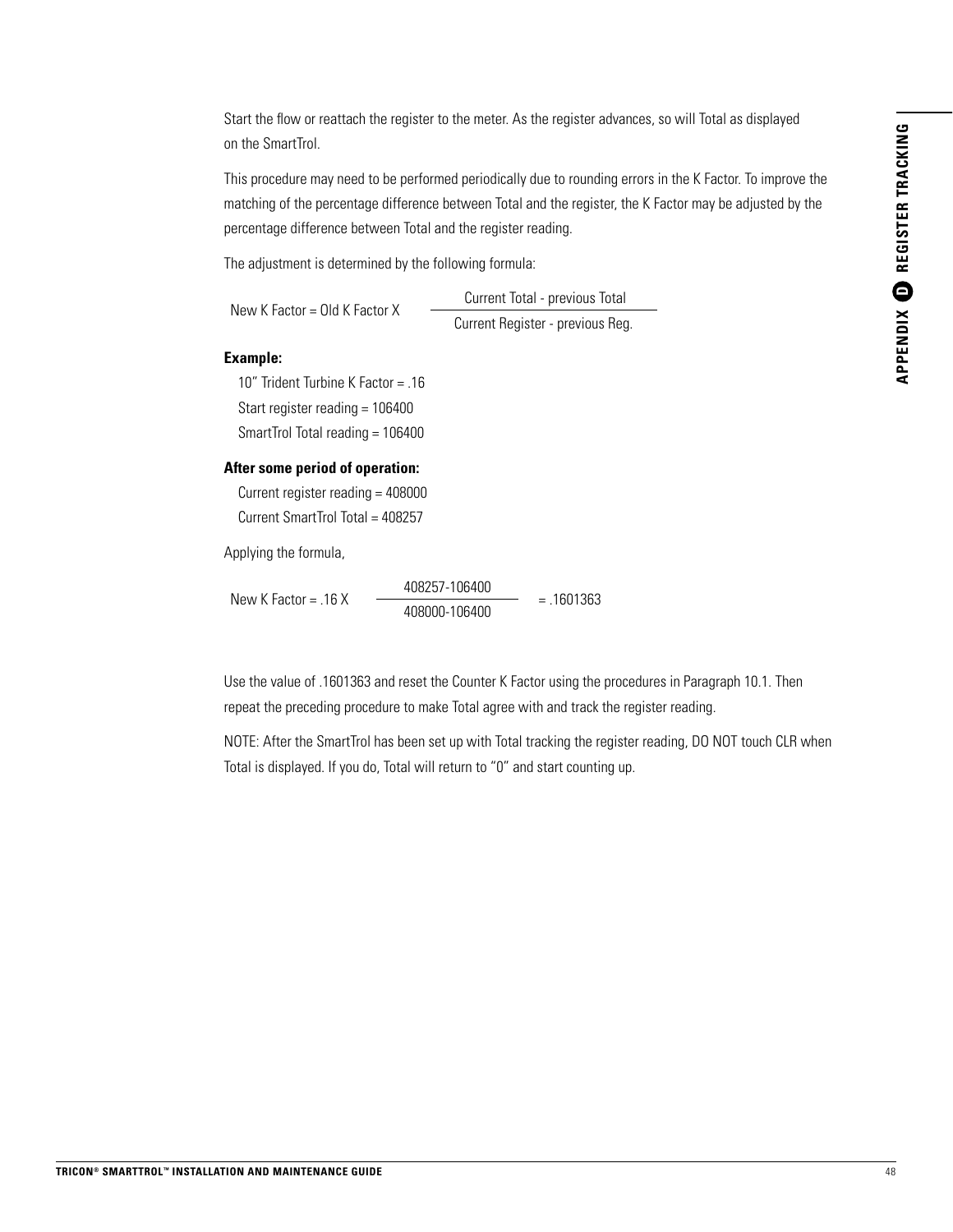### **NOTES**